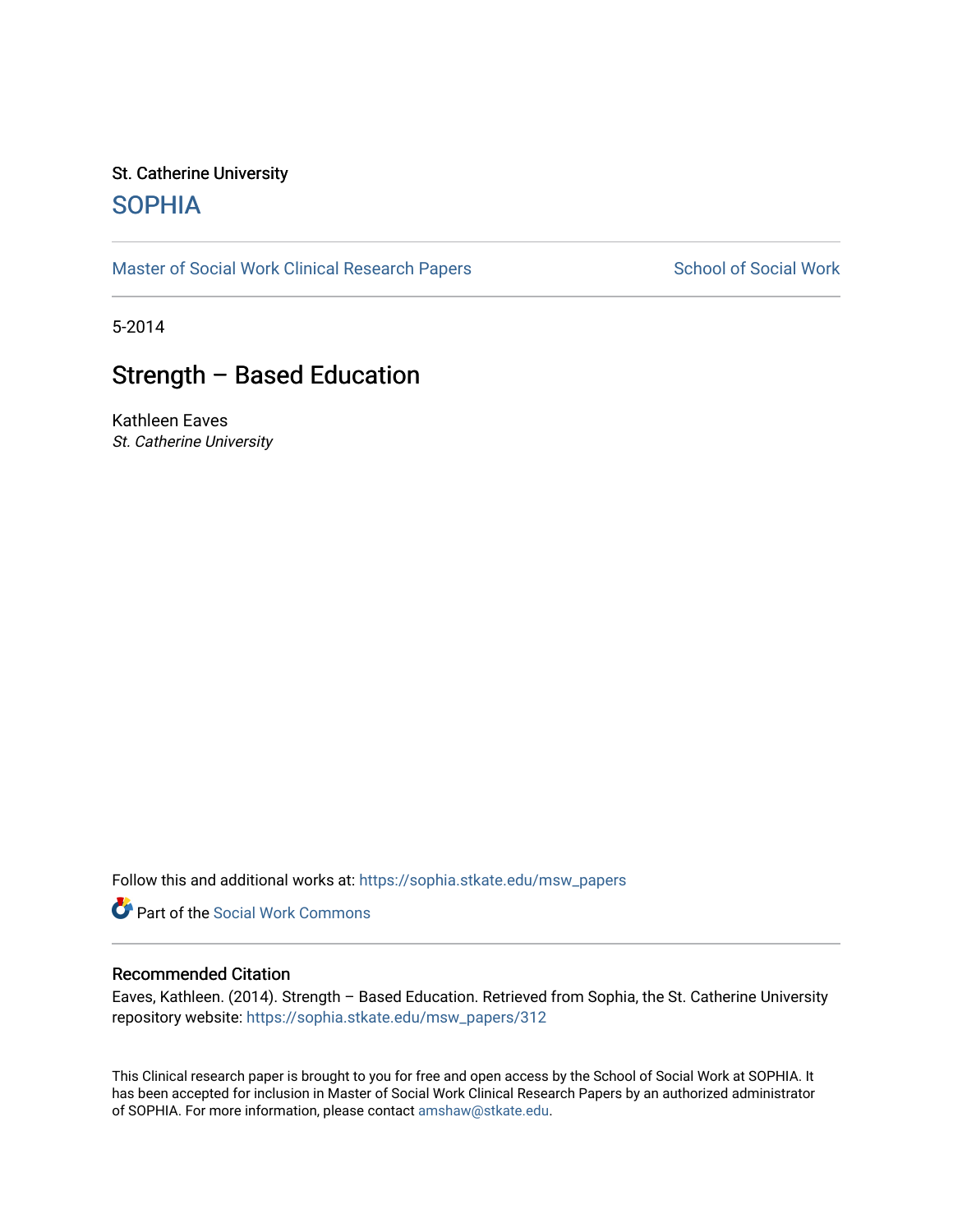by

Kathleen Eaves, BS

MSW Clinical Research Paper

Presented to the Faculty of the

School of Social Work

St. Catherine University and the University of St. Thomas

St. Paul, Minnesota

In Partial fulfillment of the Requirements for the Degree of

Master of Social Work

Committee Members Dr. Colin Hollidge, Ph.D., MSW (Chair) Kayci Rush, MA, MSW, LICSW

The Clinical Research Project is a graduation requirement for MSW students at St. Catherine University/University of St. Thomas School of Social Work in St. Paul, Minnesota and is conducted within a nine-month time frame to demonstrate facility with basic social research methods. Students must independently conceptualize a research problem, formulated a research design that is approved by a research committee and the university Institutional Review Board, implement the project, and publicly present the findings of the study. This project is neither a Master's thesis nor a dissertation.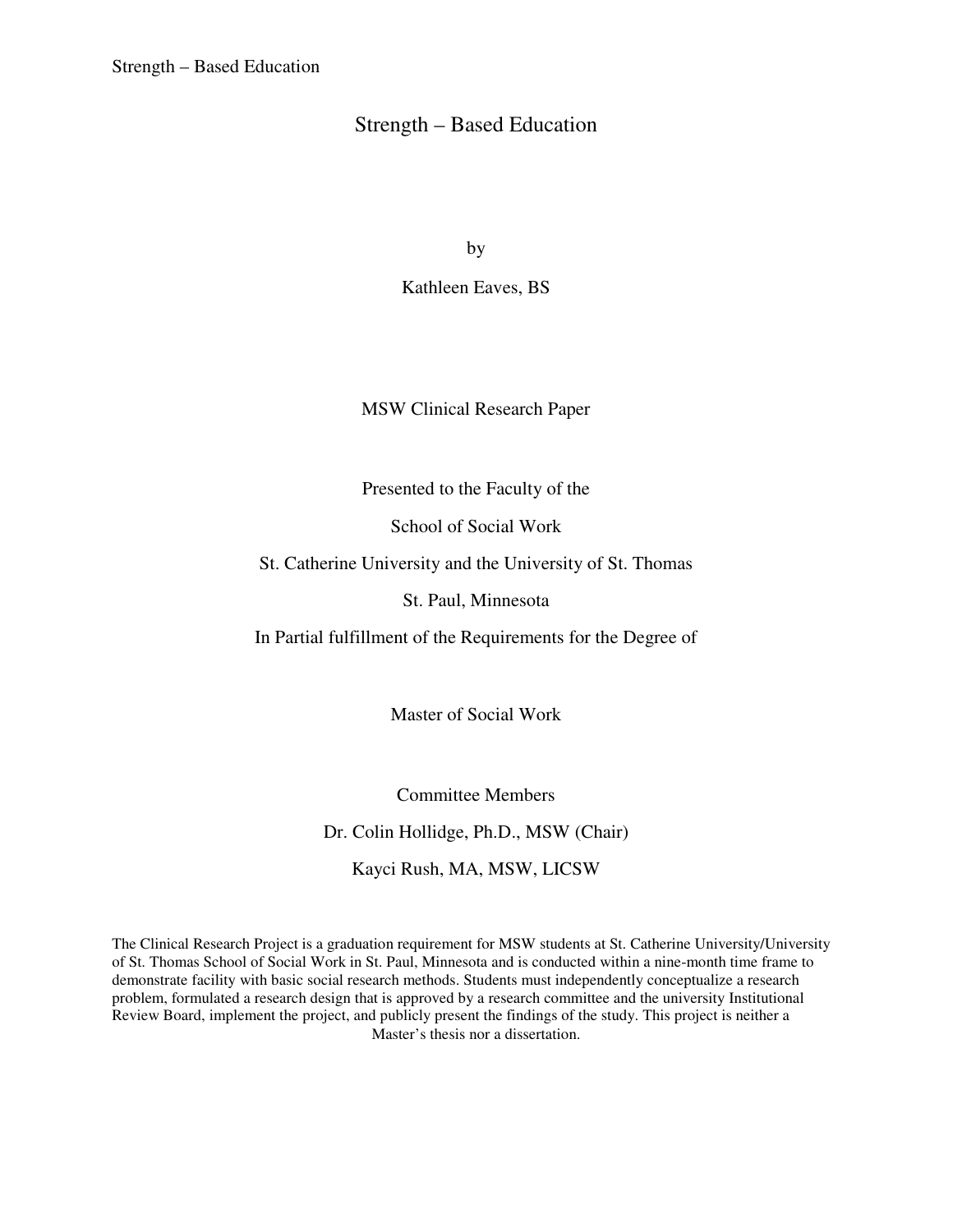### Strength – Based Education By Katie Eaves

Research Chair: Colin Hollidge, P.h.D., LICSW Committee Members: Kayci Rush, MA, MSW, LICSW

This research study was interested in assessing school social workers' attitudes towards strength – based education. It was hypothesized that school social workers would demonstrate favorability towards strength – based educational principles, but not without some initial hesitations. Identifying these attitudes would highlight receptivity of social work professionals within the school systems towards strength – based education. An informed consent letter along with a research questionnaire was emailed out to 140 school social workers within the Minneapolis School District. The questionnaire included inclusionary and demographic questions in addition to nine strength – based questions that attempted to assess for the participant's attitude towards these variables. Qualtrics was used to organize and analyze the data**.** Out of 140 participants, four completed the survey; causing the results to not be statistically significant. The results, however, did demonstrate favorability towards strength – based variables among all participants. The results also found correlations among licensure and employment status: LICSW participants and those employed for  $1 - 2$  years rated strength – based variables more favorable when compared to the other groups. Due to the small sample size and the lack of available research within this area, additional studies should be conducted.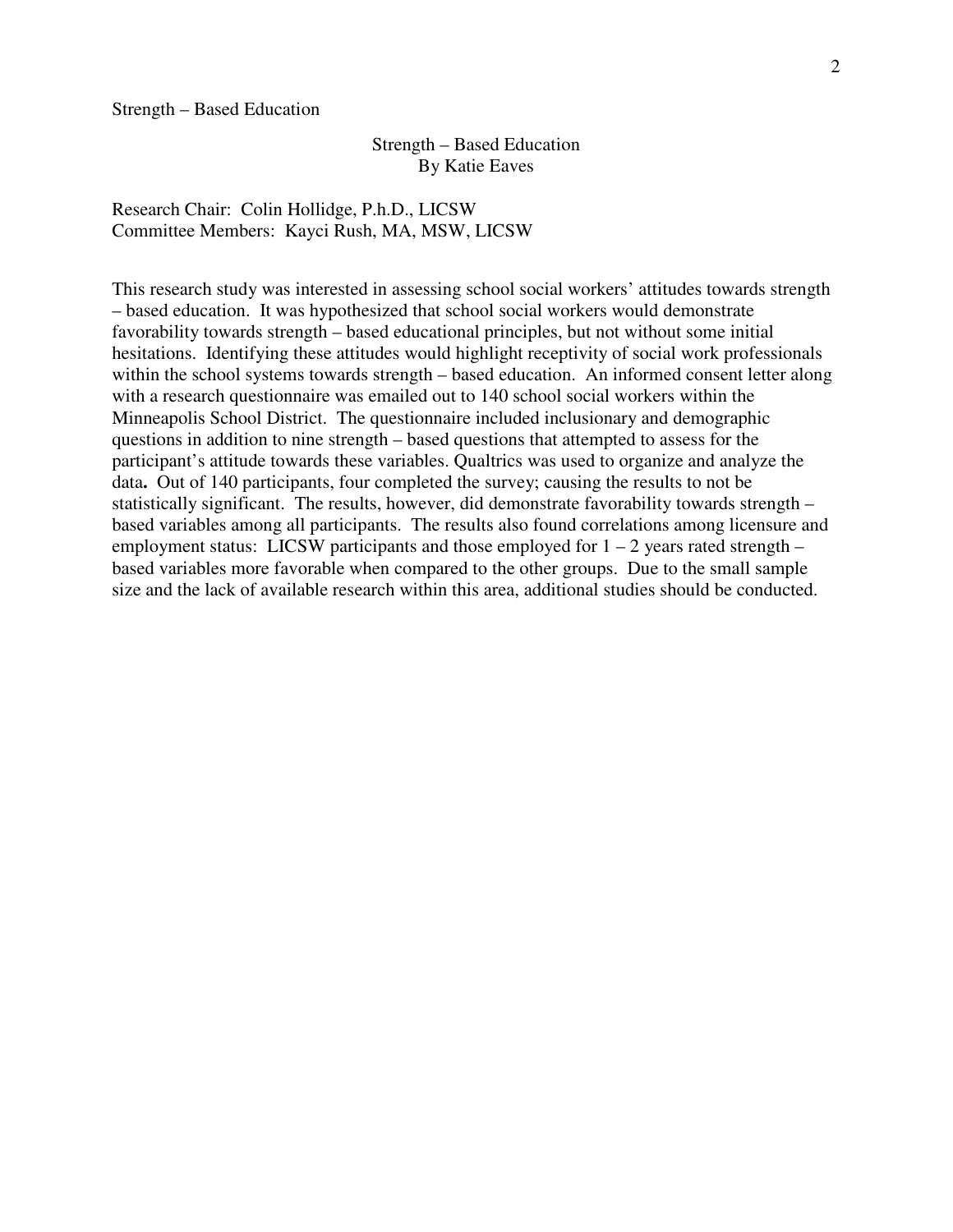## **Acknowledgements**

I would like to thank the participants who participated in the study for taking the time to respond and submit their responses. I would especially like to thank Dr. Colin Hollidge, my research chair, and my committee member, Kayci Rush, for investing time and energy into this research study. Your guidance, support, and wisdom made this project possible.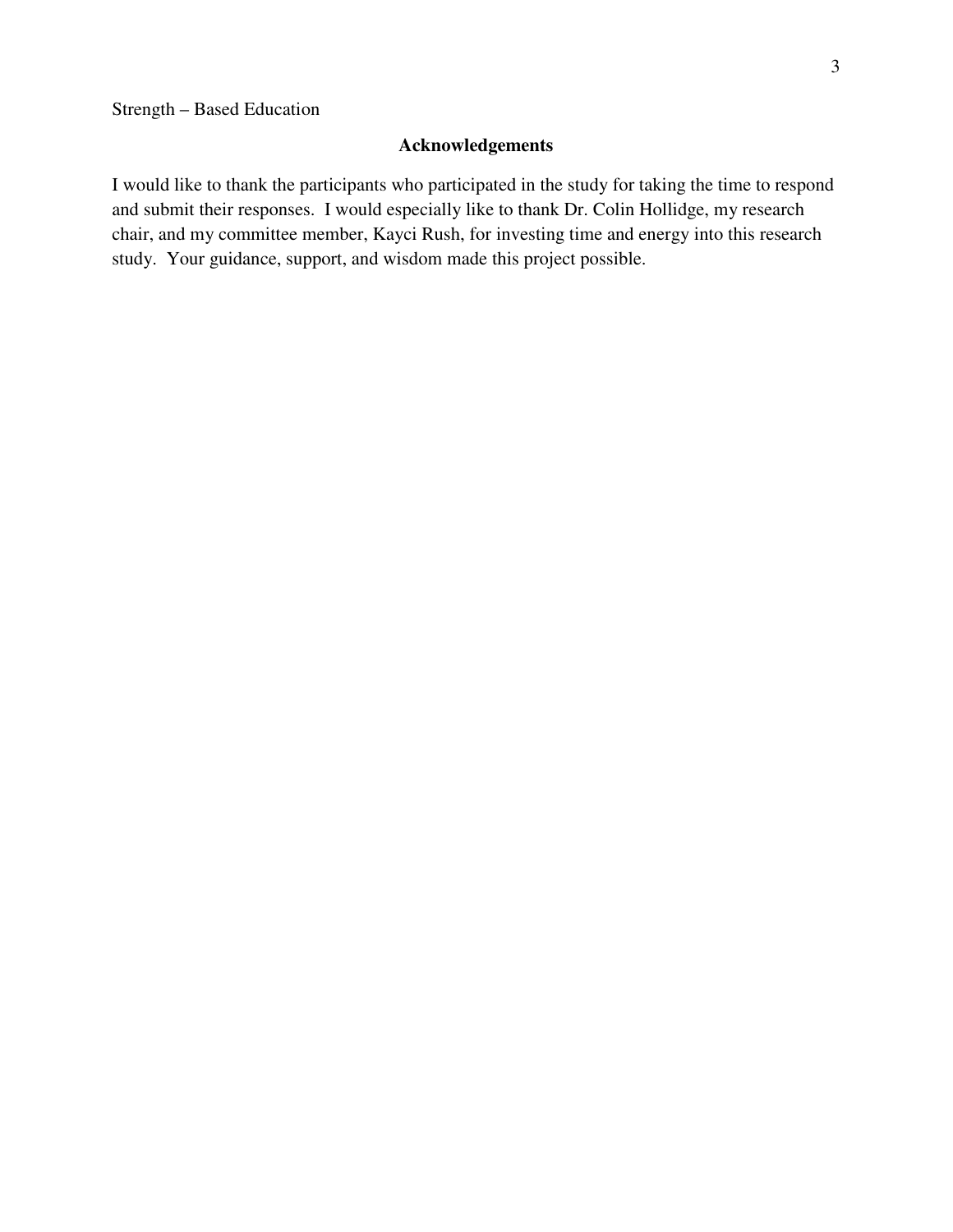## **Table of Contents**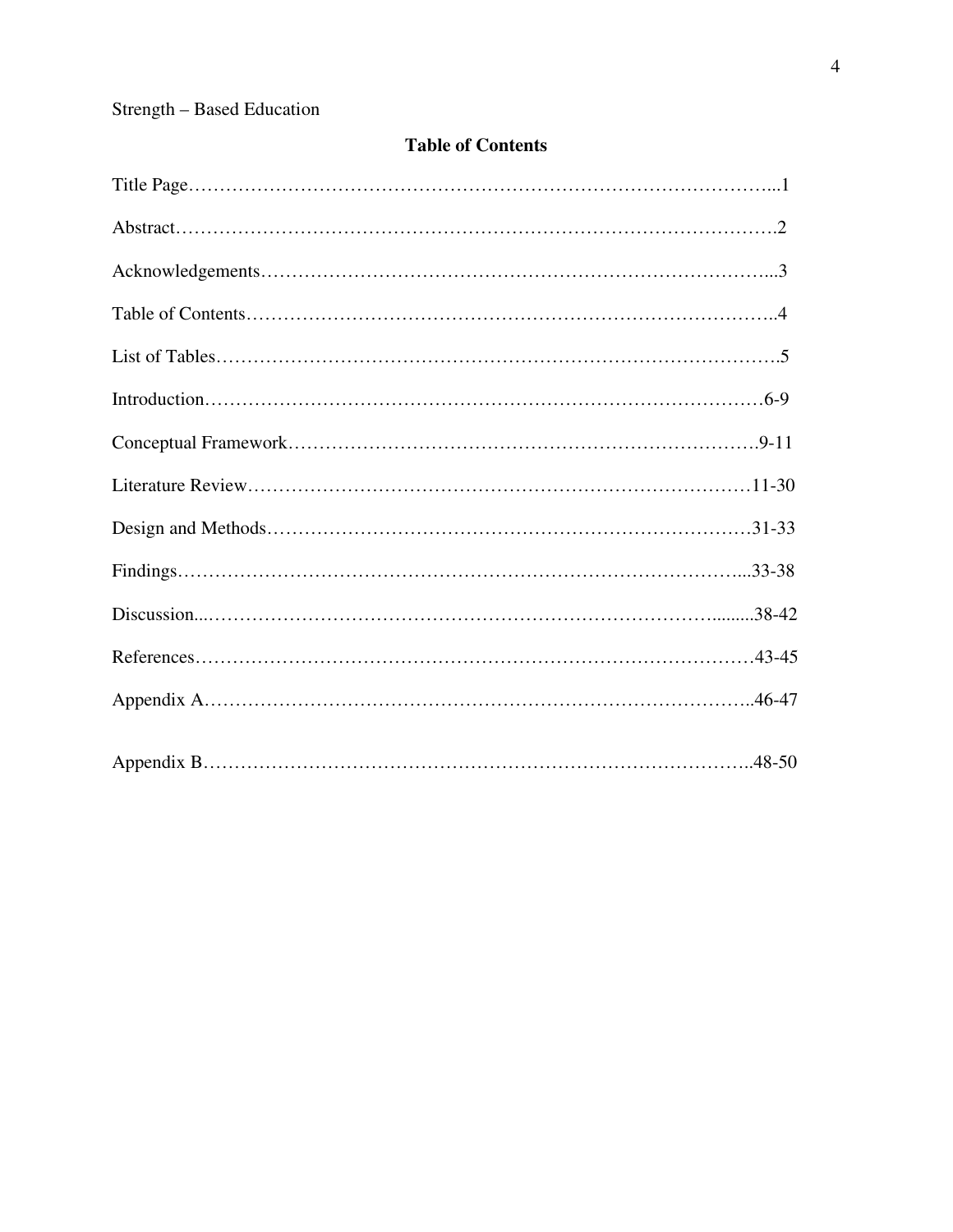### **List of Tables**

Page 36: Table I. Attitudes towards Strength-Based Educational Factors (N=4)

Page 37: Table II. Mean Scores Among Licensure Groups' Attitudes

Page 38: Table III. Mean Score Attitudes Among Employment Groups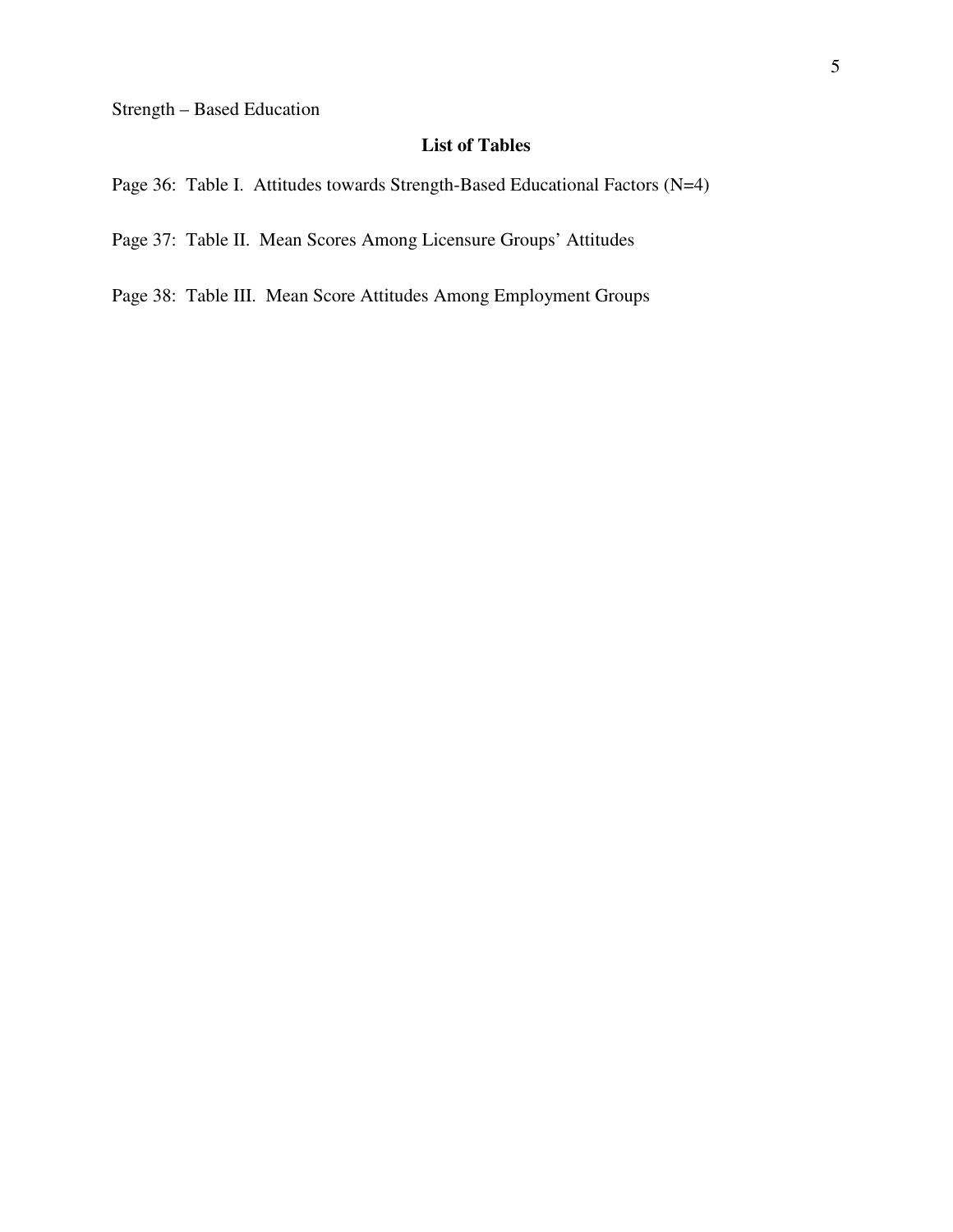#### **Introduction**

Strength-based education is primarily founded upon positive psychology; 'the science of optimal human functioning' that explores 'positive subjective experiences (well-being and flow), positive individual traits (optimism and forgiveness), and positive institutions (collective wellbeing)' (Passarelli, Hall, & Anderson, 2010, p. 121). Research from other viable fields (such as education, social work, organizational theory and behavior); have been pivotal within the strength-based educational approach (Lopez and Louis, 2009). The belief that all children have natural gifts and have the ability to overcome adversity is a general theme intertwined throughout the philosophy (Resiliency Initiatives, 2011). The strengths perspective operates on the assumption that every human being has resources that can create and sustain success in various aspects of life (Lopez & Louis, 2009). Generally defined, strength-based education encourages students to identify and utilize natural-born strengths, positively recognizes effort and achievement, and believes that success within the environment is accomplished through talentdriven initiatives (Passarelli, Hall, & Anderson, 2010). 'Transforming students into confident, efficacious, life-long learners whose work is infused with a sense of purpose' (Lopez and Louis, 2009, p. 2) is at the core of strength-based education.

Cantwell (2006) summarizes the previous research within strength-based education: Strength-developmental programs impact student optimism, strength awareness, selfconfidence, self-acceptance, goal directedness, affirmation of others, sense of control, realistic expectations, grade point averages, avoidance of disciplinary action, quality of effort, school involvement, timely class attendance, ability to effectively collaborate with colleagues, clarity for developing a career path and goals, confidence to assume advanced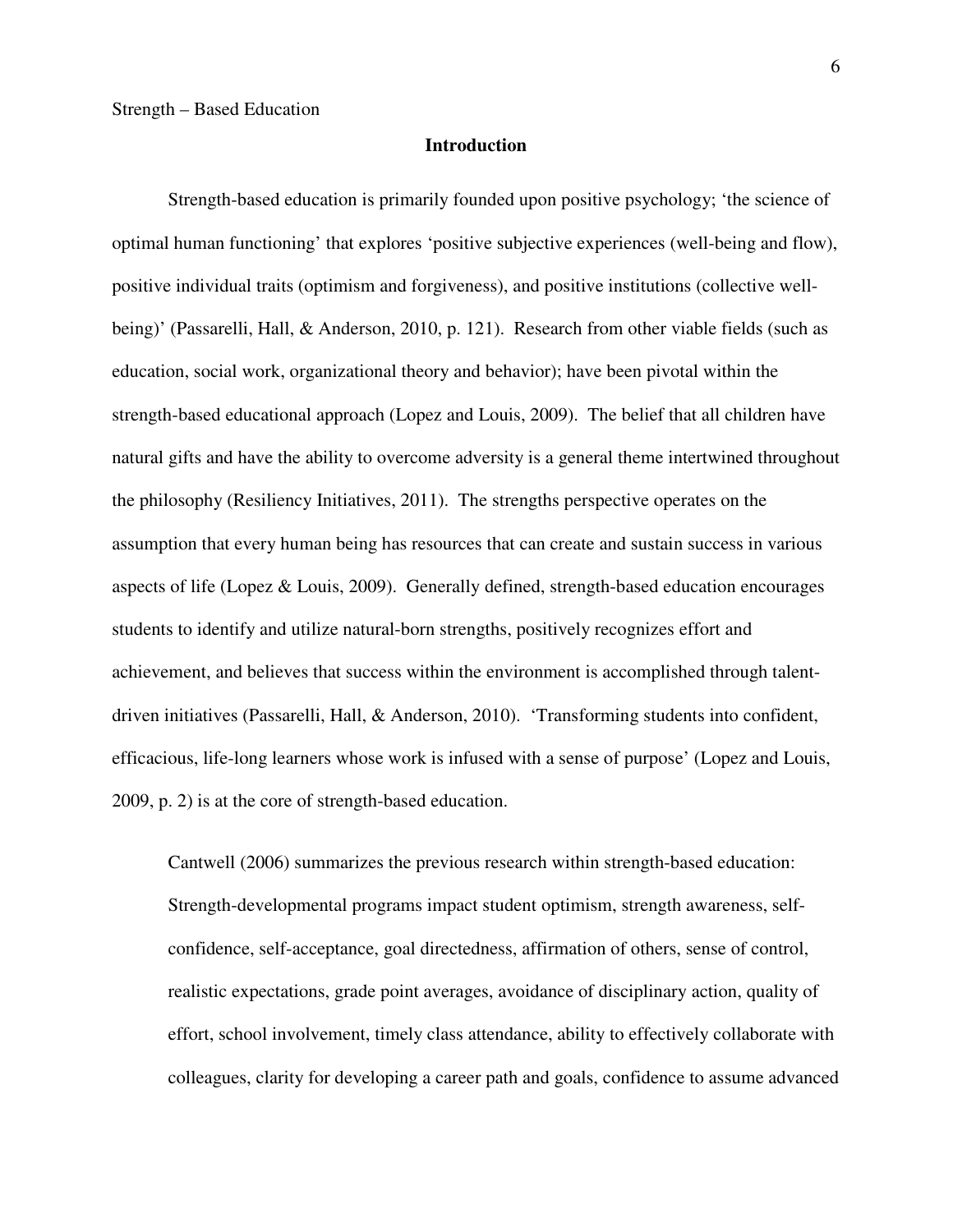administrative or leadership roles within public schools, academic self-efficacy, positive self-concept, positive perception of others, and awareness of others' strengths (p. 161).

 Anderson (2004) asserts that tapping into growth and change is through talent application, not through weakness identification and fixing. Talents may not only be dismissed but these skills may also be perceived negatively; leading to suppression of one's natural-born gifts. Rather than guiding children or students to channel the strength into positive application, weakness identification perpetuates negativity and loss. Once a child has an opportunity to fully explore and engage within one's natural-born skill sets, motivation, authenticity, relational and personal fulfillment consequently increase and develop (Anderson, 2004).

Gallup's Research on Excellence (as cited in Anderson, 2004) studied top achievers and determined that high achievement is largely related to talent identification and maximization of these skills. High achievers do not necessarily have more talent but instead have invented ways to use these skills effectively within chosen roles and fields that allow for and encourage strength application and development. It is through fully engaging, discovering, and applying one's greatest strengths, while managing weaknesses, that leads to reaching one's full potential (Anderson, 2004).

Strength-based education is a relatively new concept that has been launched within hundreds of American and Canadian colleges (Lopez & Louis, 2009). However, this model is not the norm and still is being studied and refined. Regardless, the various research data consistently demonstrates that students increase talent awareness, personal and academic confidence, achievement motivation, future optimism, talent application, strength development, interpersonal understanding and relationships, authenticity, value, and peace (Anderson, 2004).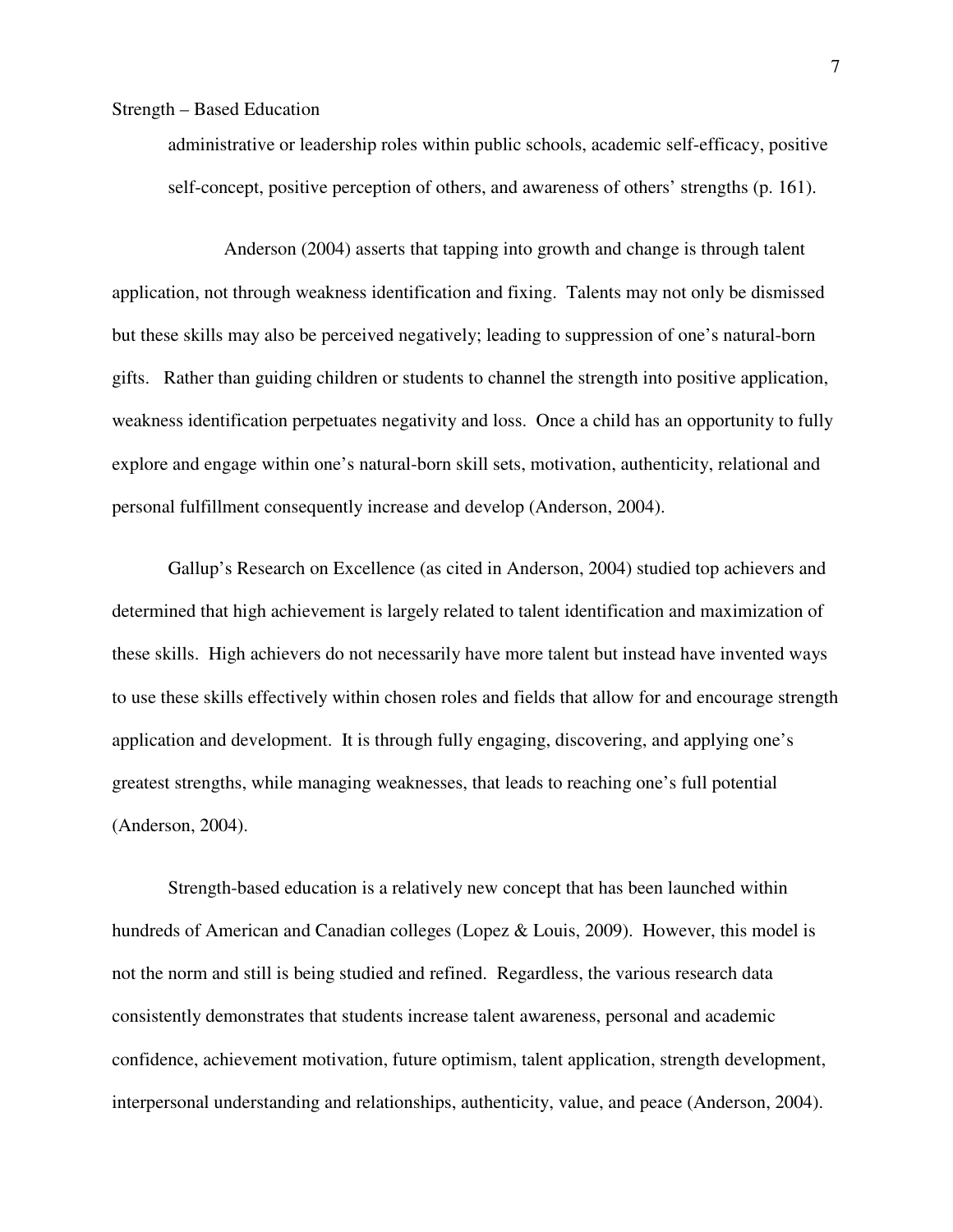This correlates with Cantwell's (2006) summarized assessment. Strength-based education greatly adds to personalized skill development, self-awareness, and intrinsic motivation (Anderson, 2004); all of which contribute to strength development. Fox asserts (2008) that low self-esteem and misguided character assets will eventually manifest into negativity whereas children that have cultivated their strengths and celebrated these victories become purposeful, connected, resilient, and joyful human beings.

Despite the strength-based education research, most school models continue to defer to the traditional model of schooling. The predetermined core subjects of reading, writing, and math are taught through a narrowed learning scope by the teacher, whom is perceived as the expert within the classroom. The students are required to take annually mandated tests that are utilized to categorize and judge growth within the student and school setting. Students that struggle through these specific, highly biased modes of educational delivery are often negatively labeled; formally or informally. Children that struggle within these dated, prejudiced, and predetermined measures of success are largely disadvantaged within the school system; thus, potentially leading into life-long consequences.

This study is interested in quantitatively assessing the following question: what are the attitudes of school social workers towards strength-based education within the Minneapolis school districts? Because Strength Based Education is a relatively new concept (not widely understood) and is extensive, this paper explored major themes within this model; therefore, attitudes will be assessed based upon these same themes presented within the paper. School social workers were the chosen participants to survey because of the relatively similar theoretical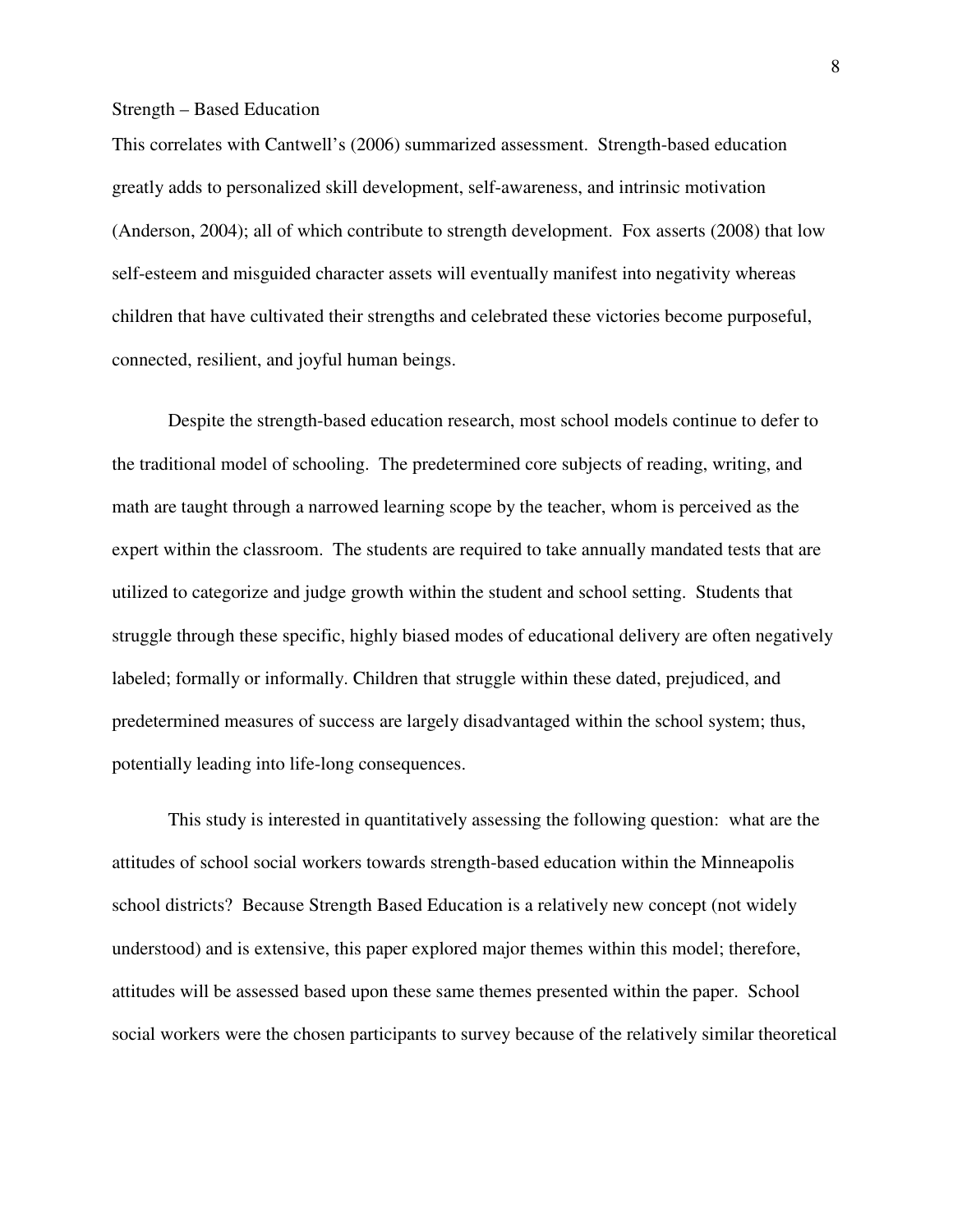orientations that both the strength-based educational model and the social work profession operate from and within.

Recognizing that school social workers have been trained to identify and work from a strengths perspective, it is theorized that school social workers will be the most likely school professionals to embrace, understand, and implement the strength-based educational strategies more quickly and without major reservation. Thus, school social workers will be instrumental in implementing and refining this curriculum in addition to educating other professions into the necessity of the strength-based model. Consequently, it is necessary to begin gauging the overall attitudes and beliefs that school social workers have towards the strength-based educational model. It is hypothesized that school social workers, largely, will favorably embrace this model but not without some initial hesitation. It is of interest to this researcher that both the optimistic and cautious attitudes are identified. Without this knowledge, implementing this unfamiliar, profoundly different curriculum will become far more difficult if the most likely supportive school professionals' beliefs are not examined and understood more thoroughly.

#### **Conceptual Framework**

#### **Strength-Based Model**

The strength-based therapeutic model has been promoted and is often utilized within the social work profession. It is considered holistic in nature and is founded upon strength identification, empowerment, and resilience through one's innate capabilities (MacArthur, Rawana, & Brownlee, 2011). According to Rawana and Brownlee strengths are defined as 'a set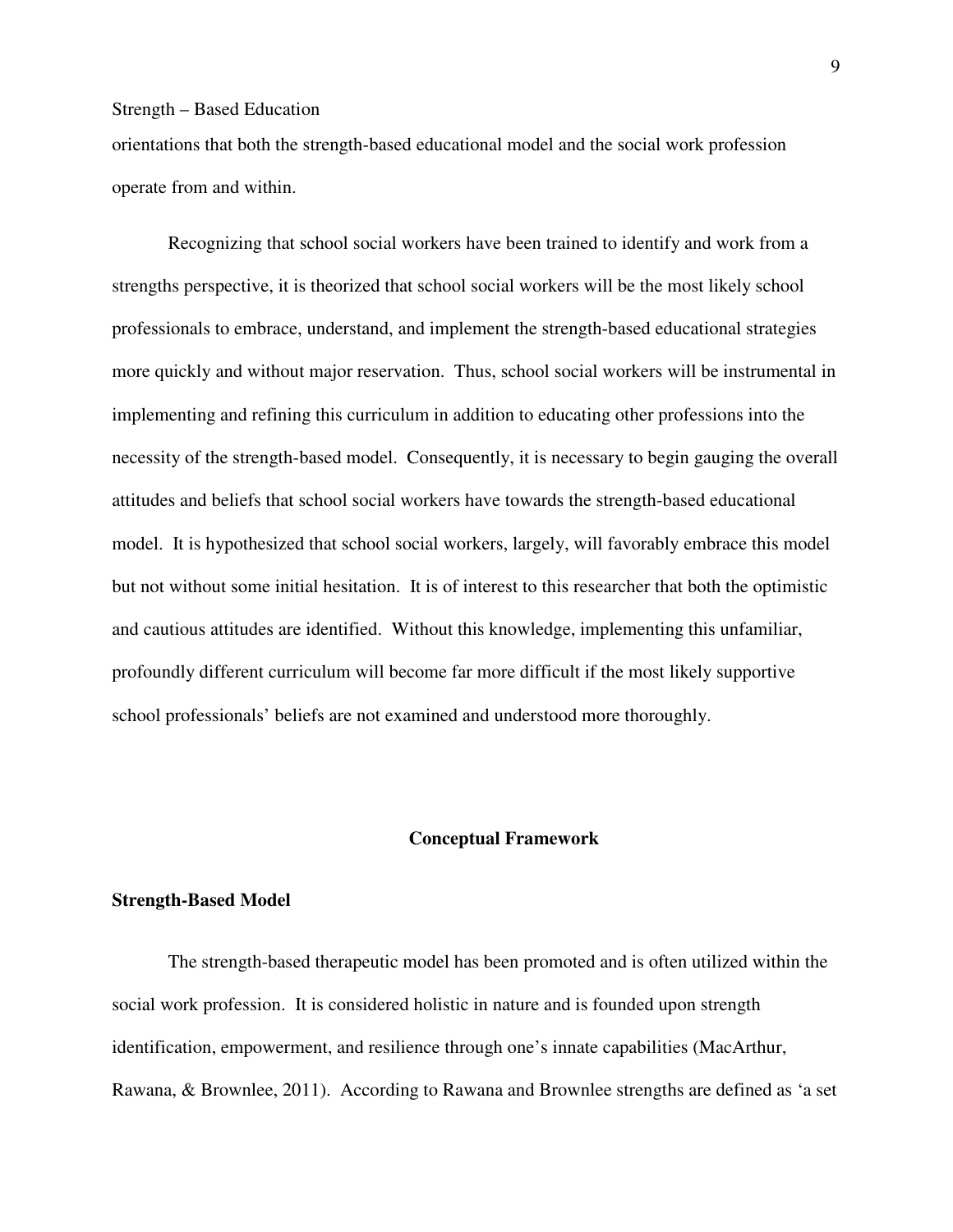of developed competencies and characteristics that is valued by the individual and society and is embedded in culture' (as cited in MacArthur, Rawana, & Brownlee, 2011).

Smith (2006) states that after more than 50 years of research, not one specific therapy model trumps another; however, the research unquestionably demonstrates that the therapeutic alliance is vital to a positive and long-standing therapeutic experience. Informal studies have demonstrated that those receiving therapy prefer counselors that focus on affirming and building upon strengths verse therapy that focuses on diagnosing and problem identifying (Smith, 2006). Smith (2006) argues that confidence, determination, and personal empowerment ensue when building upon one's strengths; thus, this strengthens the therapeutic alliance and investment into the process.

The strength based practice [SBP] requires commitment and is time-consuming. The definition of SBP, according to Saleebey (2010), is 'based on facilitating the discovery and embellishment, exploration, and use of the clients' strengths and resources in the service of helping them achieve their goals and realize their dreams' (as cited in Manthey, Knowles, Asher, & Wahab, 2011, p. 127). SBP is founded in the belief that each individual has strengths and through uncovering these strengths, success is possible for everyone. Achieving one's goal or purpose is most possible when strengths, abilities, and assets are uncovered, refined, and utilized. The premise of SBP lies within self-reflection on personal ambitions while working towards accomplishing these through discovery; the intention being on improving one's quality of life (Manthey, Knowles, Asher, & Wahab, 2011).

Because identifying strengths is a large component to SBP, the formalized strength assessment process is methodically delivered and most often based within the present context.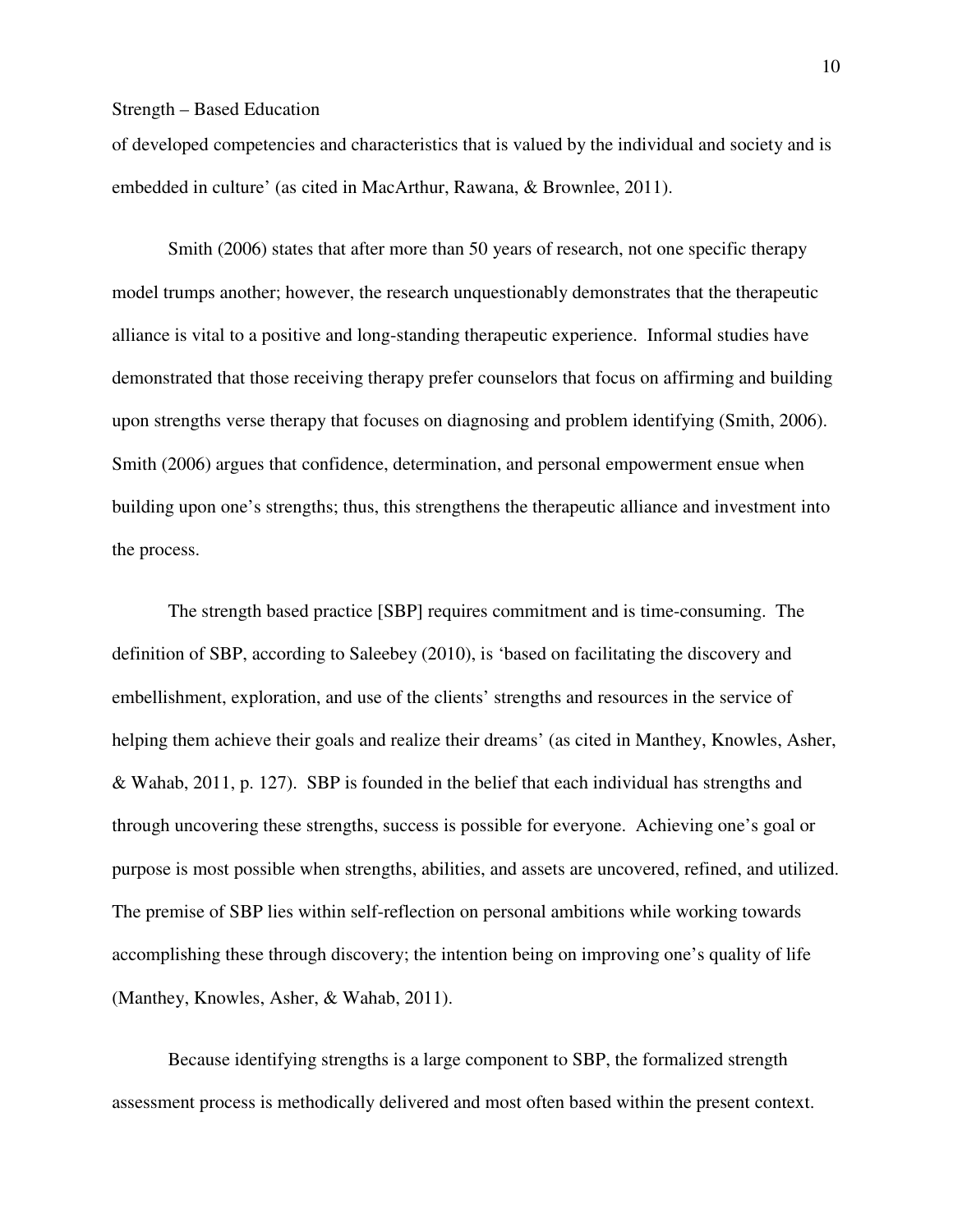SBP believes that the community surrounding the individual offers many beneficial resources and when paired with one's strengths and aspirations, substantial growth and progress can be made. The relationship between client and therapist within SBP is based on hope, which is permeated through acceptance, understanding, and partnership. The therapist entrusts the client to make choices while offering support and clarity when needed. SBP does and will acknowledge pathologies, negative labels, and diagnosis; however, uncovering one's resiliency in spite of these concerns is of primary importance (Manthey, Knowles, Asher, & Wahab, 2011).

Strength-based education correlates with many of the same principles that SBP is founded upon: strength recognition, student centered, community involvement, self-discovery, and a profound belief in one's capabilities and resiliency. Both processes involve a great deal of time and commitment from the facilitator (clinician or teacher) and the learner (student or client). Collaboration, empowerment, optimism, and confidence placed within the student as being an expert within their own learning further coincides with this model.

#### . **Literature Review**

This paper first reviews common traditional practices within mainstream schools and how these methods can and do fail students within the immediate and long-term academic realm: outcome based, labeling and diagnosing, structured curriculum agendas, favored learning modes, and the traditional teacher-centered philosophy. Following the additional educational analysis, the strength-based educational approach is then condensed down into similar groups and analyzes how these processes would offer immediate support and long-term progress for each individual student: process orientation, strength naming, core competency focus, expanded learning options, and relationship focused.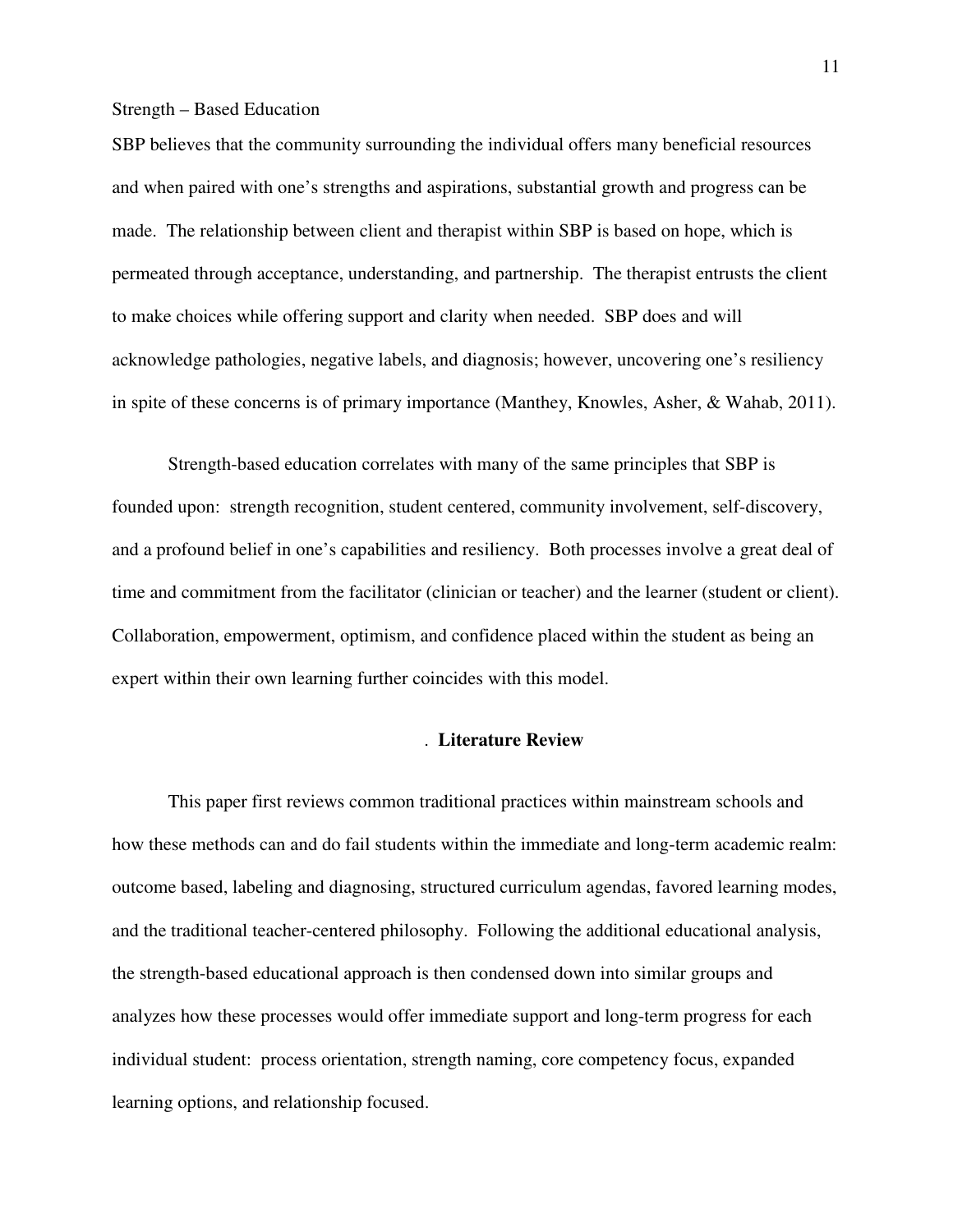#### **Customary School Procedures**

 Fox (2008) asserts that the American educational system early on identifies the winners and losers based upon biased criteria that is not representative of the whole child; thus, creating an anxiety-filled environment for children and adolescents. Anxiety depletes children's energy and often times are expressed through frustration, anger, isolation, or addiction (Fox, 2008).

Weak lives begin in childhood, yet often the damage done then is subtle and doesn't show up until later in life, when many factors and events merge together to create feelings of uncertainty, a lack of creativity, a loss of direction, and an insatiable hunger for something more (Fox, 2008, p.8).

 The school system, a largely influential environment for children, undermines the developing child through the various concepts and practices that are widely accepted by both school personnel and parents alike (Fox, 2008). According to Anderson, Cave, and McDowell (as cited in Laursen, 2003) 'practices that are preoccupied with deficits can interfere with achievement and excellence' (p. 12). Eroding of self-confidence, negative stigmatization, community alienation, poor motivation and aspirations, and a negative outlook are consequences imposed on youth through the current schooling philosophy (Laursen, 2003). The defined outcomes, the learning expectations, and the pre-determined content requirements within the classroom often demoralize students and do not allow the child to holistically develop nor be authentically involved within the learning process (Fox, 2008). The following methods (outcome focused, labeling/diagnosing, predetermined content, conditioned learning styles, and teacher centered orientation) provide examples as to how children are divided, limited, and conditioned to fit a specific schooling model. Although some students benefit from the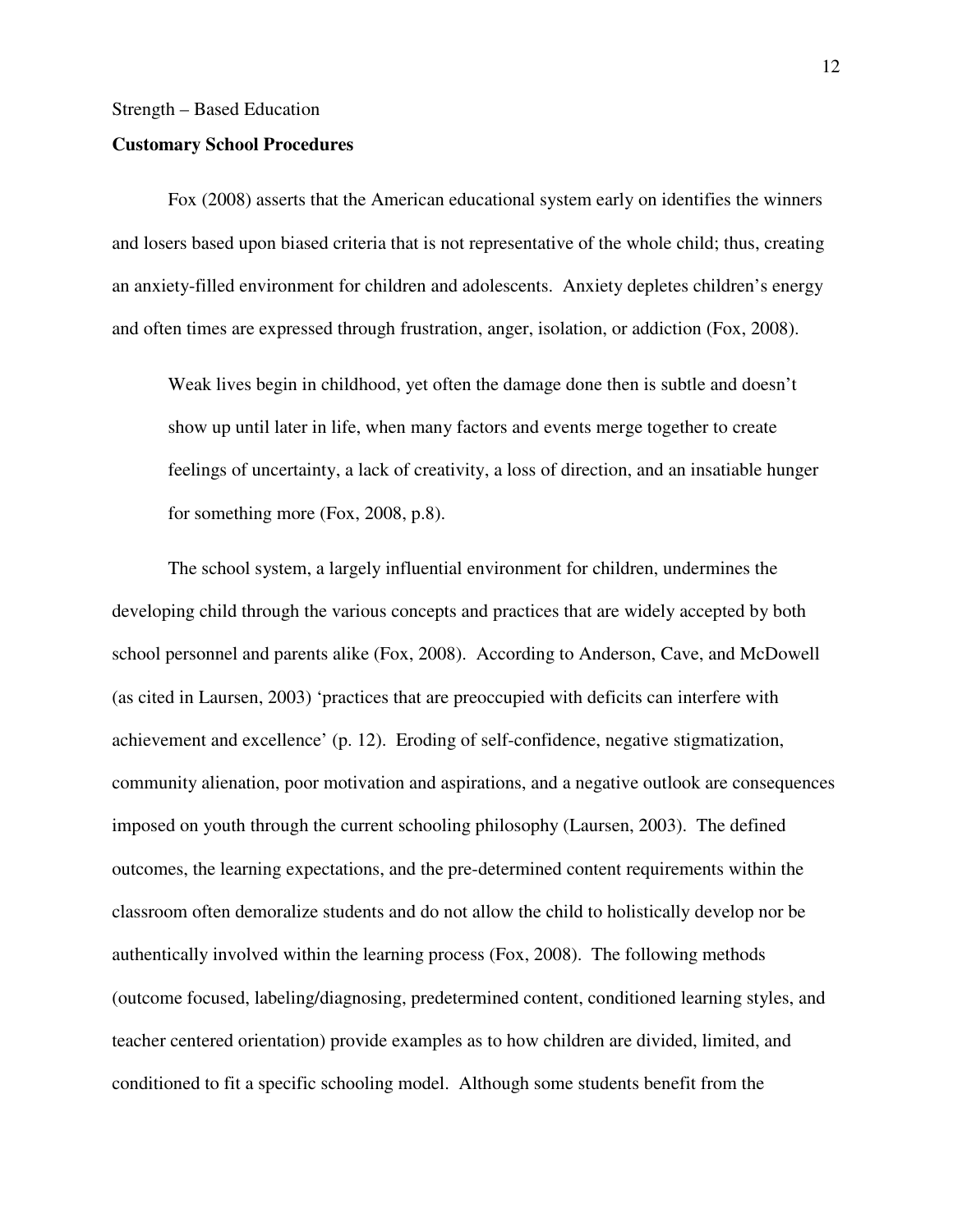traditional structured educational setting, other children are not fundamentally equipped to thrive in such a specific, defined environment.

**Outcome Focus.** The No Child Left Behind [NCLB] Act, signed into law in 2002 (Gardiner, Canfield-Davis, & Anderson, 2008), strongly emphasizes testing as a basis to determine academic achievement within the school yet lacks scientific evidence to support the provisions set forth (Chapman, 2008). Public schools are mandated by NCLB, thus increasing the amount of "rigorous," "demanding," "academic," and "secular, neutral, and non-ideological" (as cited in Chapman, 2004, p. 4) state-approved tests given to 99 percent of students (Chapman, 2004; Jennings & Rentner, 2006). Additionally, at the time of NCLB implementation, schools were required to prove that 95 to 100 percent of students score at a proficient or advanced level within reading, mathematics, and science by 2014 (Chapman, 2004). Most recently the United States [U.S.] Department of Education issued waivers to more than a dozen states requiring that teacher evaluation be tied to student test scores; further exasperating cross comparisons against various students, groups and schools, perpetuating negative labeling, and limiting skill development, individualized student focus, and content exploration (Jorgenson, 2012; Jennings & Rentner, 2006; Gardiner, Canfield-Davis, & Anderson, 2008).

Schools that do not meet adequate yearly progress [AYP] within reading, mathematics, and science are penalized, further pressuring the educational system to abide by federal testoutcome standards (Chapman, 2004). As a result, school administrators and teachers have narrowed classroom activities to benefit testing results thus limiting critical, research-based acquisition (Hollingworth, 2009). Fox (2008) asserts that learning new concepts is most achievable and effective during elementary and adolescent years yet many opportunities are lost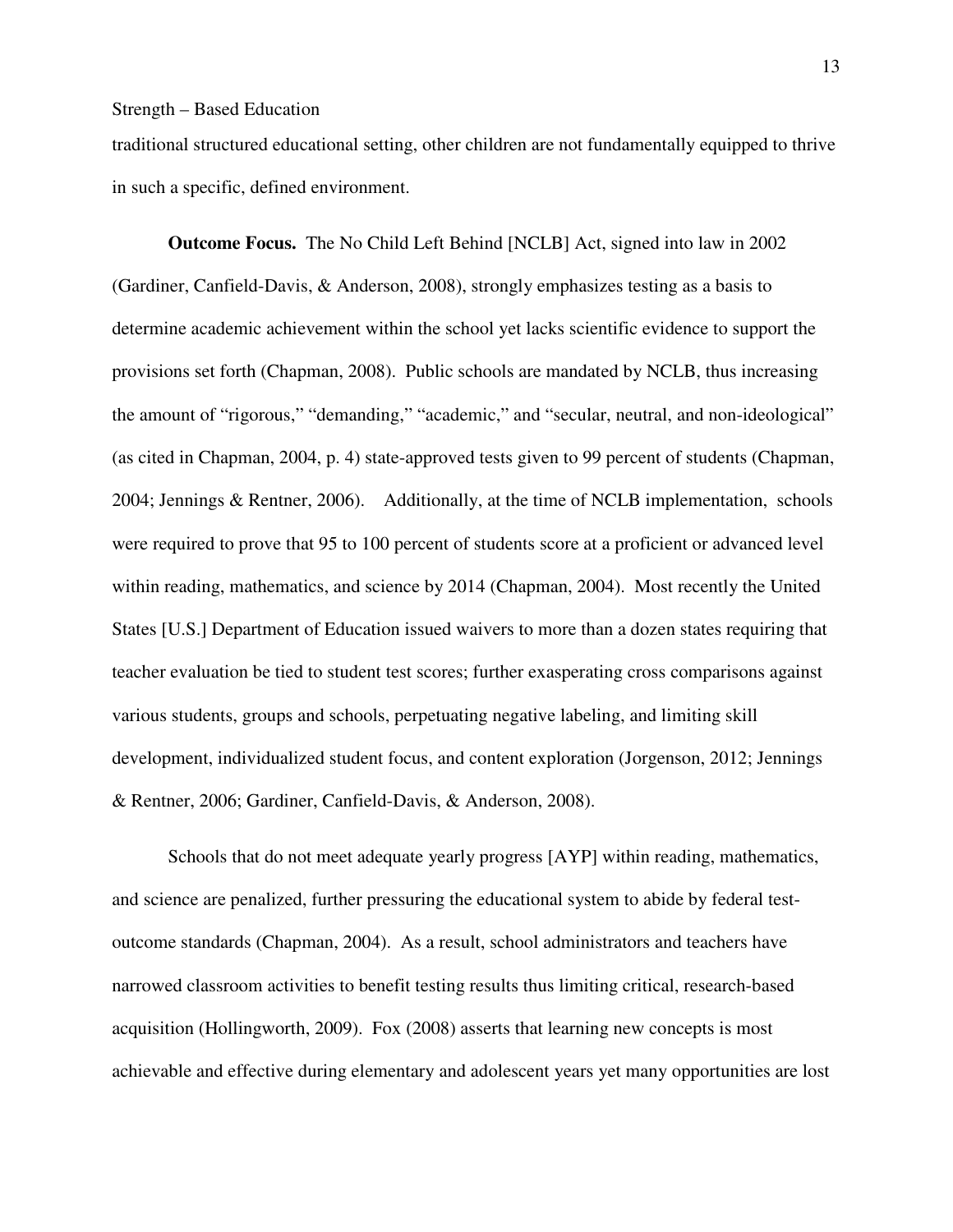due to the narrowed curriculum focus. According to Jorgenson (2012), testing 'builds low-level skills such as memorization and recall at the expense of higher-order aptitudes – and at the tremendous cost to our community and future' (p. 13). Further, testing skills are highly correlated with the child's socioeconomic status and the parental educational background (Jorgenson, 2012). Creativity, improvisation, presentation, public-speaking, research acquisition, among various other relevant, highly-sought after skills post high school are not validated nor assessed through the current testing system. Additionally, factors that are proven to correlate with high academic success (perseverance, resiliency, and determination) are not measured and strengths outside of test-taking assessments are not acknowledged or built upon (Jorgenson, 2012). Students internalize expected outcomes, often perpetuating a belief in failure if they cannot compete against peers. This creates disengagement and a loss of interest within education (Fox, 2008).

**Labeling and Diagnosing.** In 1973, the State Federal Information Clearinghouse stated: To drop labels entirely is to give up categorical legislative aid for the handicapped … The minute you give up the categories, the legislature will dump you right back into general education. The legislature does not understand something that does not have the word handicapped on it (as cited in Lauchlan & Boyle, 2007, p. 36).

Students that resist or lack growth are often negatively labeled, formally or informally, by the school personnel; thus strengths become less obvious and capabilities further diminished (Fox, 2008). Although labels largely focus on the weakness of the student, they do offer additional resources to the struggling students. While labels and diagnosis may offer alternative treatment options and bring developmental challenges into focus, labels by and large are centralized around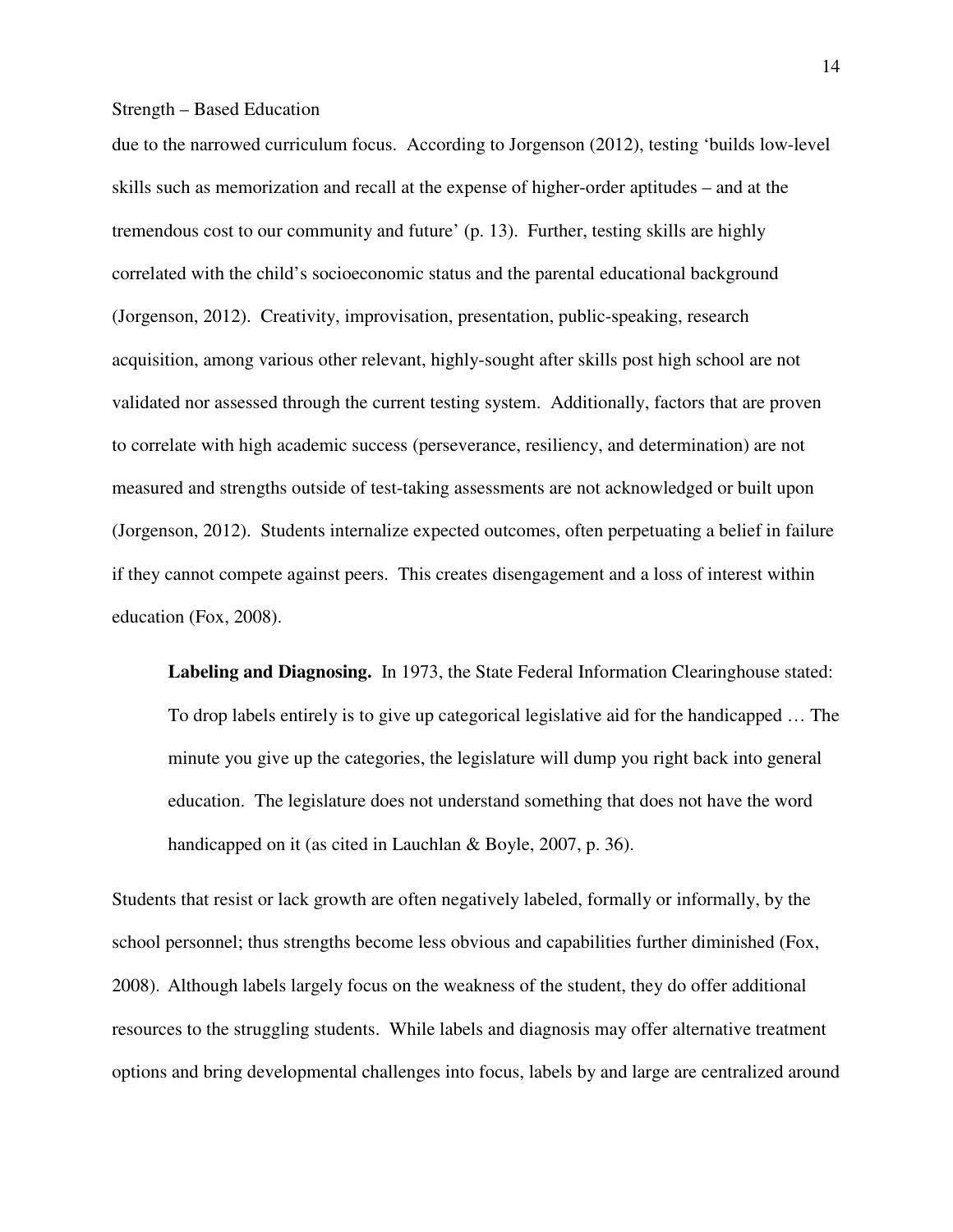the deficit, the perceived flaw within the child. Rather than providing other educational outlets for students, a disability likely has to be identified before the child is allowed to explore other avenues within the educational realm (Lauchlan & Boyle, 2007).

'People with learning disabilities do not have low intelligence; in fact, many have average or above-average intelligence and some are even double-labeled as gifted and talented' (Fox, 2008, p. 54). Despite this, labeling still focuses only on the individual, denying any social or structural factors that may be present. Lowered student expectations, less educational opportunities, stigmatization, social isolation and bullying are common, immediate consequences to labeling. These costs to labeling can potentially manifest into life-long, debilitating costs: negative self-perceptions, self-doubt, and feelings of inferiority (Lauchlan & Boyle, 2007).

Foley-Nicpon, Rickels, Assouline, and Richards (2012) conducted a study to purposefully explore how self-esteem and self-concept were impacted by an Attention Deficit Hyperactivity Disorder [ADHD] label. The quantitative study included a sample of self-referred children, ranging in age from six to 18, that were all identified as being gifted students; 48 percent (54 participants) of the 112 gifted children had an ADHD diagnosis and the remaining 52 percent (58 participants) did not have a diagnosis. It should be noted, however, that the 56 percent of the participants with a gifted/ADHD diagnosis also had a diagnosis of anxiety, depression, adjustment, oppositional defiant, or a learning disorder. The study measured each participant's intelligence, behaviors and emotions, and self-concept through a series of scales.

The results of the study concluded that the group with the gifted/ADHD label reported a lower self-concept within behavior (.001 significance), less overall happiness (.001 significance), and was twice as likely to report low self-esteem (.001 significance) when compared to the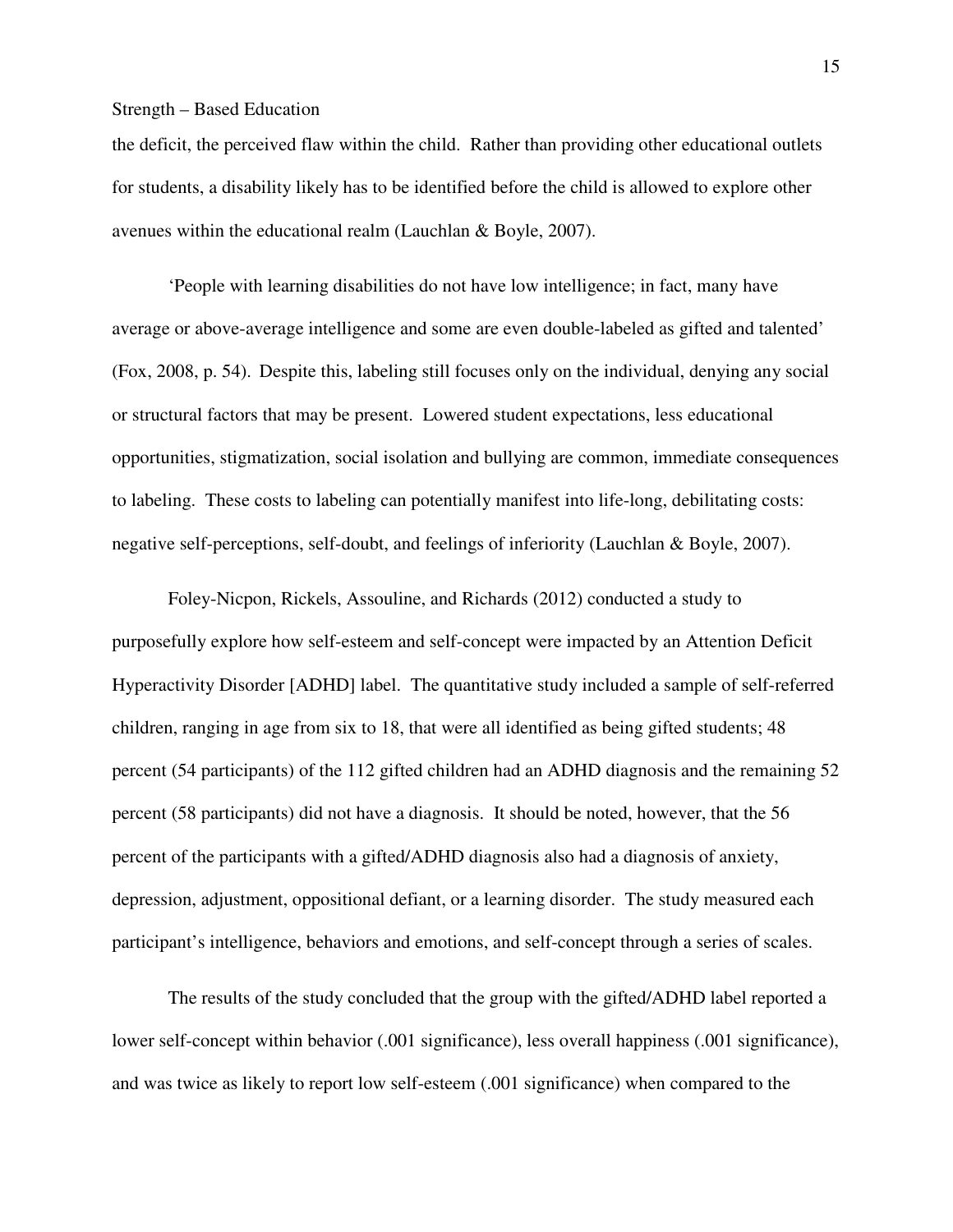gifted-only group. Limitations from the study include it being a convenience sample of a mostly White, mid-western population. Additionally, the gifted group did not have any comorbid psychological diagnosis' whereas 56 percent within the gifted/ADHD group did, thus increasing uncontrolled outliers within the study. Although the study cannot definitively determine whether labels, gifted and/or ADHD, impact individuals' perceptions and/or outcomes, it does suggest that a correlation between the labels and self-esteem/self-concept exist (Foley-Nicpon, Rickels, Assouline, & Richards, 2012).

In addition to self-esteem being impacted by labels, Alesi, Rappo, and Pepi (2012) were interested in looking at self-sabotaging behaviors among children that were labeled or not labeled with a deficit. The researchers' study was conducted over a three month period that assessed seven to nine year old students of a third grade level that represented an average socioeconomic status. Each participant underwent intelligence quotient (IQ), reading comprehensive, oral reading, dyslexic evaluations, and math evaluations. Each participant, totaling 56 children, was divided into four groups (14 students per group) following the screening scores: students with dyslexia, students with comprehension disabilities, students with mathematic disabilities, and students that scored normal within all evaluations. Once placed into one of the four groups, the students were administered self-esteem and self-handicapping (defined as defensive strategies such as procrastination, defiance, and underage drinking) assessments (Alesi, Rappo, and Pepi, 2012).

Following analysis, statistically significant results were found within self-esteem and self-handicapping evaluations among the groups. The control group, students identified as being within normal learning abilities, scored higher on academic self-esteem than the groups of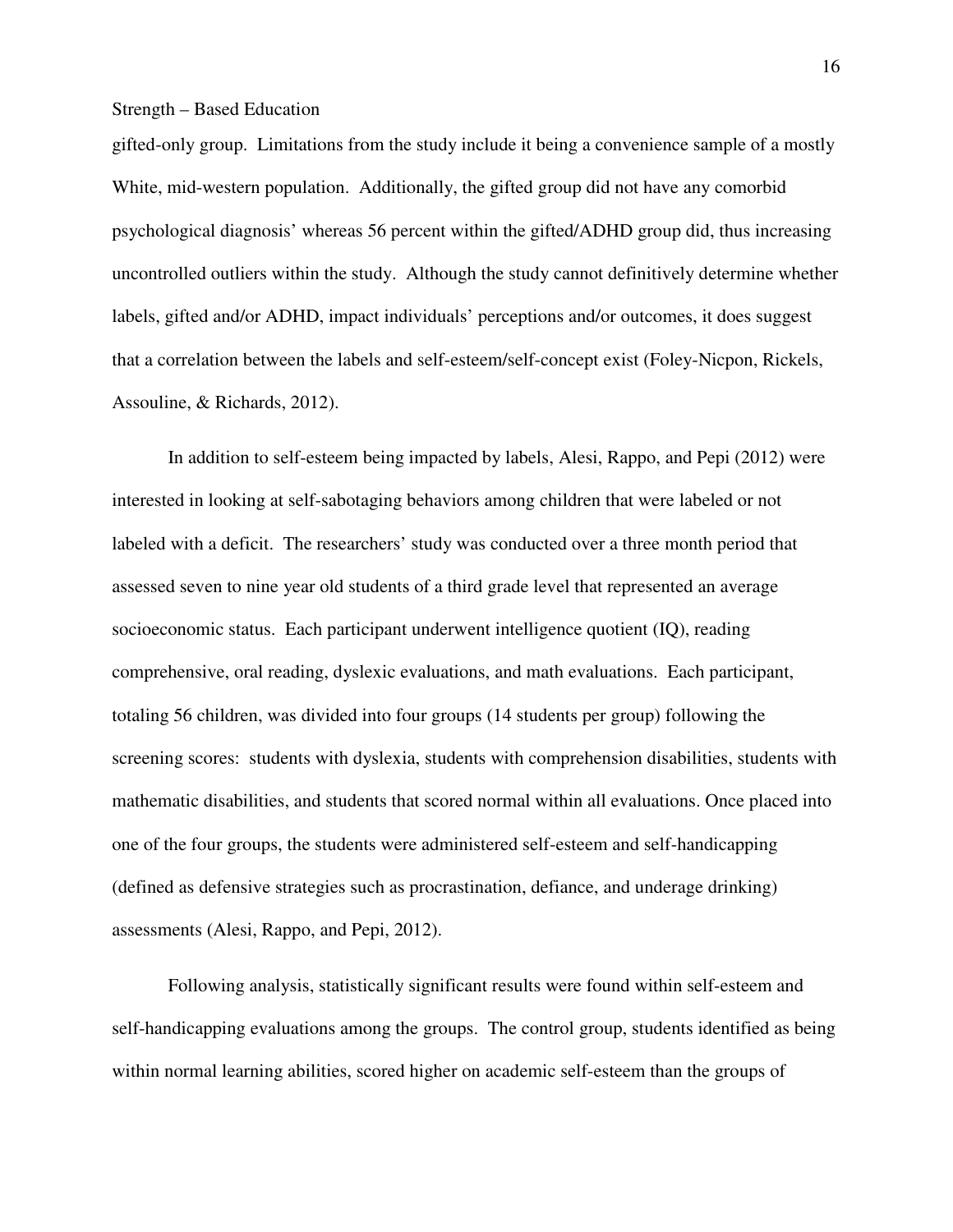children that had a learning disability (dyslexia, comprehension disability, or math disability).; corroborating Foley-Nicpon, Rickels, Assouline, and Richards' (2012) study results. Additionally, the control group scored lower in self-handicapping strategies when compared to groups that had disabilities; indicating a correlation among self-sabotage and students with a learning disability. It should be noted, though, that self-esteem and self-handicapping behaviors did not establish a statistical significant correlation (Alesi, Rappo, and Pepi, 2012).

Although all students that were identified as having a learning disability/deficit demonstrated lower academic self-esteem and a higher rate of self-handicapping behaviors, the group of children with a dyslexic disability demonstrated a higher incidence of defensive strategies among all four groups surveyed (Alesi, Rappo, and Pepi, 2012). Alesi, Rappo, and Pepi (2012) suggest that based on this study and previous research, the more specified a learning disorder is along with frequent academic disappointments, the more likely one is to selfsabotage. Alesi, Rappo, and Pepi (2012) theorize that this likely leads to a negative long-term cycle in which the student actually exasperates the disability with self-sabotage rather than working to achieve success; potentially laying the foundation for a belief pattern of expected failures within this realm to occur over the course of one's life.

**Predetermined Curriculum Agenda.** Fox (2008) challenges the structure and delivery of curriculum within mainstream schools, stating:

The system cheats students by failing to provide them with learning experiences that will engage their sense of uniqueness, inspire their creativity, and bolster their ability to solve real-life problems. We cheat our students out of real opportunities for growth and insight when we fail to connect their learning experiences to what they already know about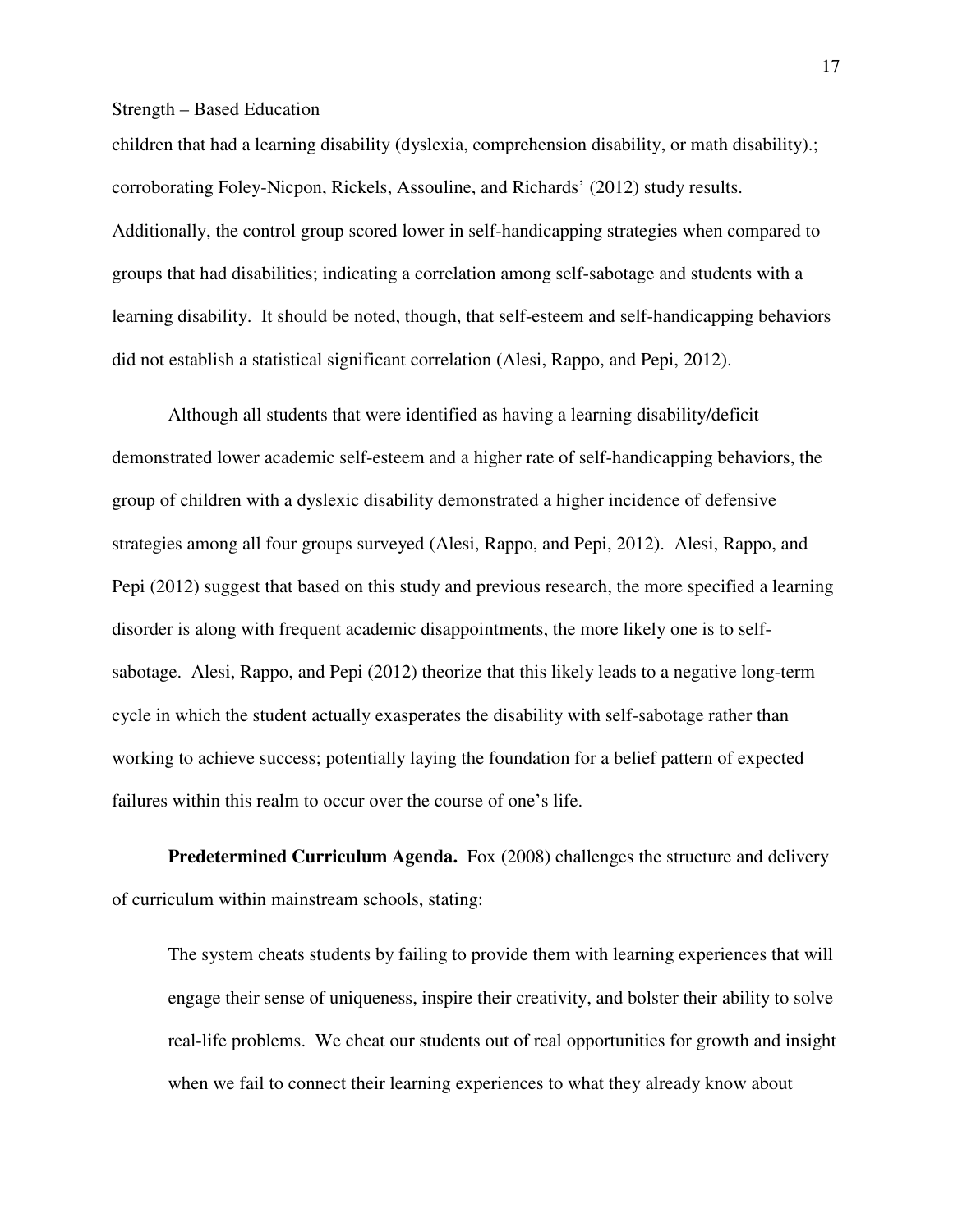themselves and their lives. When this connection is not made, students see the entire process as a game that they are forced to play (p. 45).

Fox (2008) questions why various topics emphasize various aspects of the subject area yet ignores other viable information. Students' expectations, desires, and areas of interest within school are not only not considered but often ignored; suppressing intrinsic motivation and strength development. Rather than focusing on the adaptable, more useful skill of learning, schools focus on specific topics and facts. Forcing students to study seemingly irrelevant content does not stimulate growth and curiosity; rather it stifles one's innate interests (Fox, 2008).

Additionally, the NCLB Act has further limited the curriculum scope to focus most on math, reading, and science. The Counsel on Basic Education has stated that the curriculum content has become "atrophied" (as cited in Chapman, 2008, p. 13) due to NCLB testing standards not crediting academic success within various other subjects such as history, music, physical education, and art (Chapman, 2008). Further, Chapman (2008) asserts that achievement gaps will continue to expand and biased learning objectives will continue to intensify so long as the curriculum focus continues to narrow. According to the Center on Education Policy, NCLB testing policies has pressured schools to limit the educational focus from other subjects outside of math and reading within 71 percent of schools (Hollingworth, 2008; Jennings & Rentner, 2006). Reducing other subject areas limits students' exposure to other forms of education that can be attained through cooperative learning, independent direction, meta-cognitive development, organizing, logic and reasoning, and problem solving activities. Rather than focusing on the student's growth and natural abilities, content that is measurable and pre-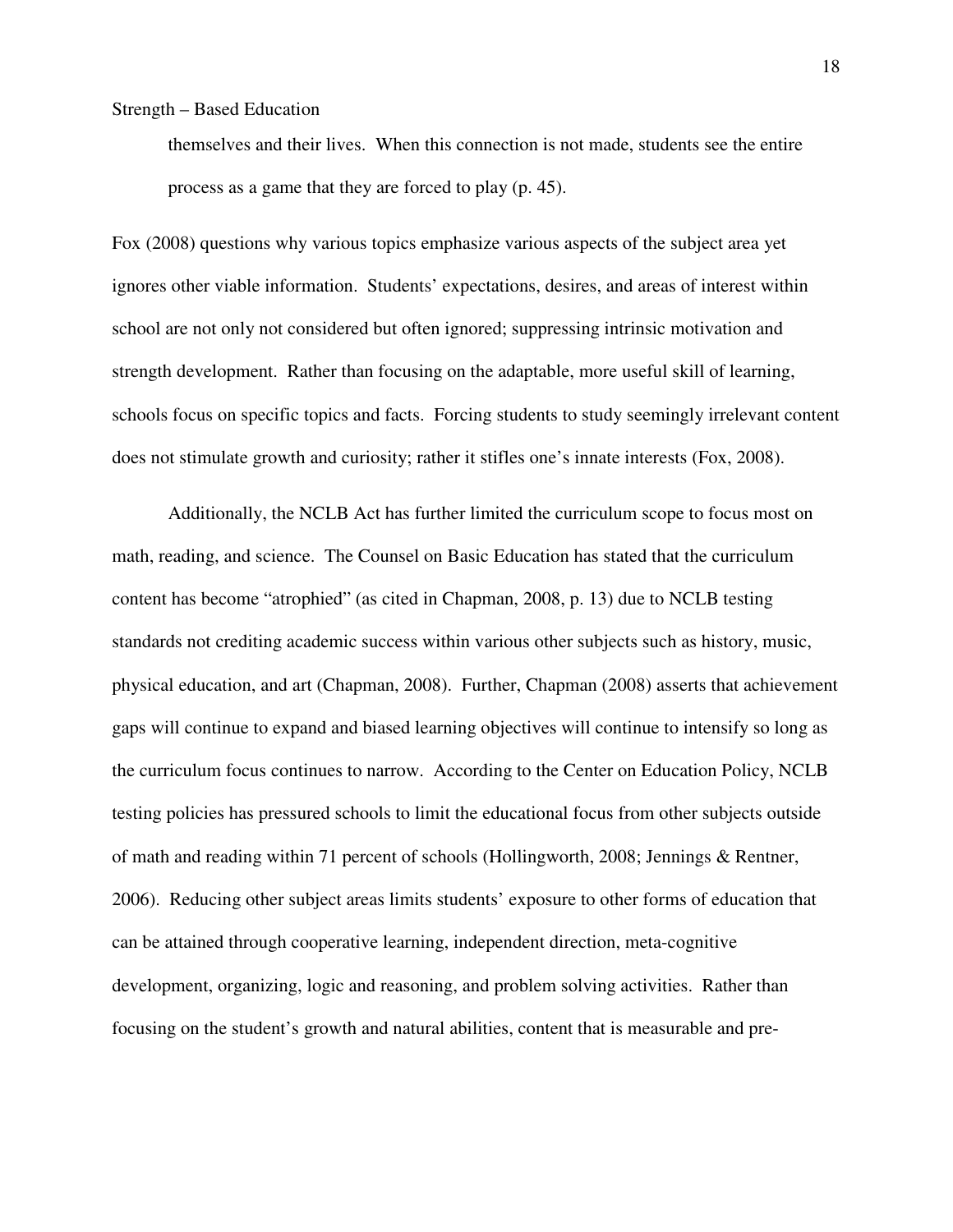determined to be more useful long-term trumps the child's individual learning process (Gardiner, Canfeld-Davis, & LeMar Anderson, 2008).

 **Conditioned Learning Style.** Each student compiles information through a specific but highly individualized process yet the school system often utilizes minimal avenues to deliver information: lecture, readings, exercises, and independent practice are the most common (Minotti, 2005); consequently, students that learn best through reading and writing are often times the children that fare well in the traditional school system and thus, are labeled positively, formally or informally. Children that learn through other mechanisms are often faced with difficulty, frustration, and disappointment. As discussed earlier, Alesi, Rappo, and Pepi (2012) and Foley-Nicpon, Rickels, Assouline, and Richards (2012) identified a correlation among deficit-labeled, struggling students with lower academic self-esteem and increased selfhandicapping behaviors, further highlighting the life-long ramifications that limited modes of learning can impose on children. As Fox (2008) vehemently asserts, intelligence is not wrapped up within a limited, definitive means of conditioned learning. However, the school often suppresses the student from tapping into these realms due to the expected, pre-determined mode of learning.

Fox (2008) asserts that placing full responsibility on the child for learning material though a pre-determined, biased mode of acquisition is the greatest mistake schools make. As many as 34 different learning styles have been identified and eight basic intelligences have been acknowledged yet schools often zone into the reading, science, and math intelligence spectrum and test these skills through one instrument: pen and paper assessment. Misjudging students due to learning style differentiation does happen, according to Fox (2008). Minotti (2005) further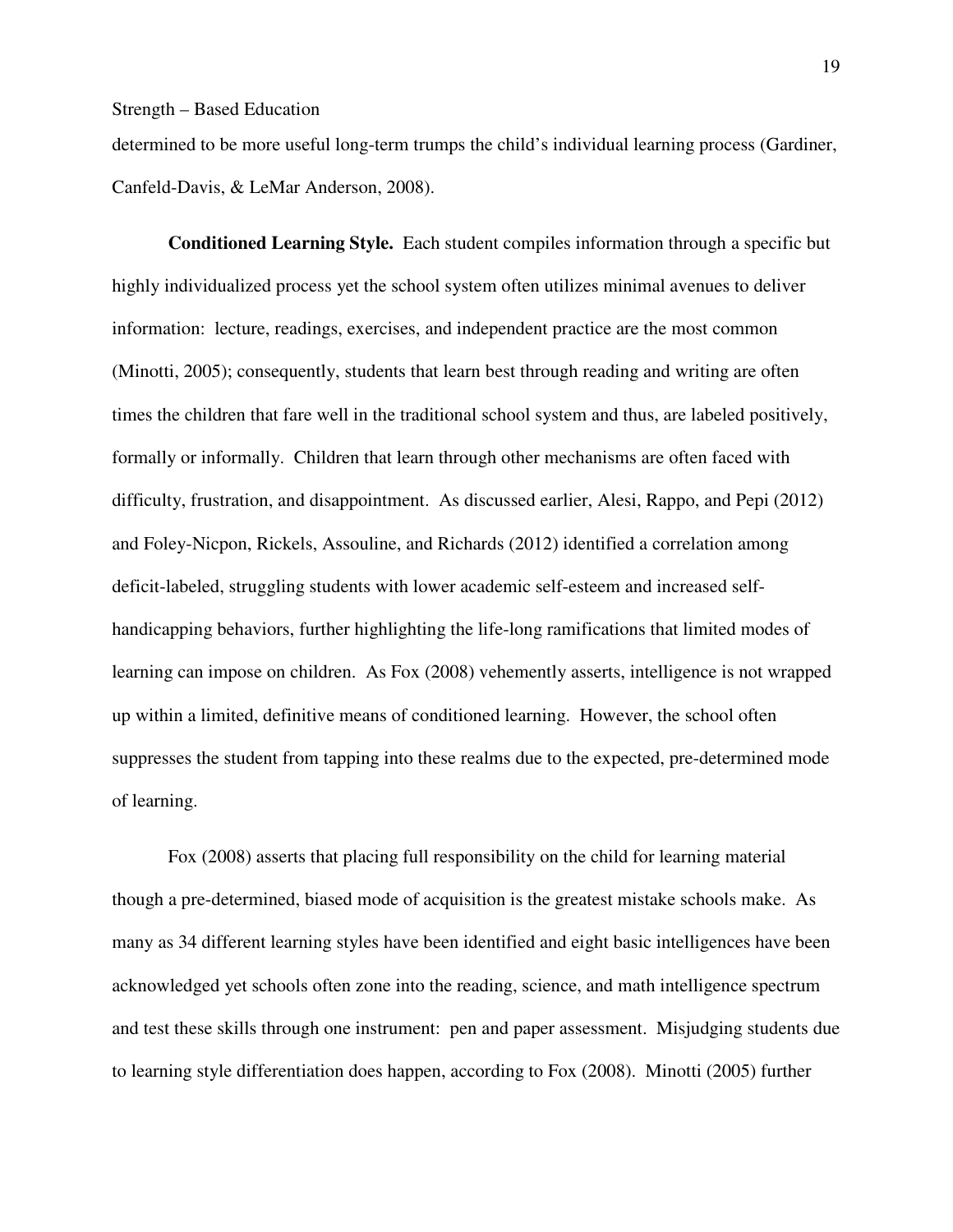states that traditional study regiments and homework assignments are inadequate for many. Children that are able to engage within their natural learning process score significantly higher on test scores (Minotti, 2005), furthering the misrepresentation within testing statistical data.

Minotti (2005) conducted a quantitative, experimental research design that intended on focusing on how an individualized, learning style approach impacted academic achievement and attitudes within sixth, seventh, and eighth grade students. The convenience sample took place in a parochial elementary school in New York City that comprised of 57 percent Hispanic, 39 percent African-American, and 4 percent Caucasian; all participants predominately from a lowsocioeconomic background. The students were randomly assigned to the experimental and control groups. The experimental group was given individualized homework prescriptions based upon one's preferred mode of learning whereas the control group was given traditional homework and study strategies; all other measurements were given to both groups (Minotti, 2005).

Prior to treatment, each group were academically similar within the four tested subject areas (reading, math, science, and social studies). Following treatment and analysis, however, the researcher found significant differences between the experimental and control groups. The experimental group, whom utilized the learning-style based homework prescriptions, demonstrated significantly larger gains within reading, math, science, and social studies when compared to the control group; indicative of a statistical significance within the experimental group and not within the control group (Minotti, 2005).

Similarly, both groups tested comparable within the attitude assessment measurement prior to treatment (experimental: 46.02; control: 45.87). However, following treatment, the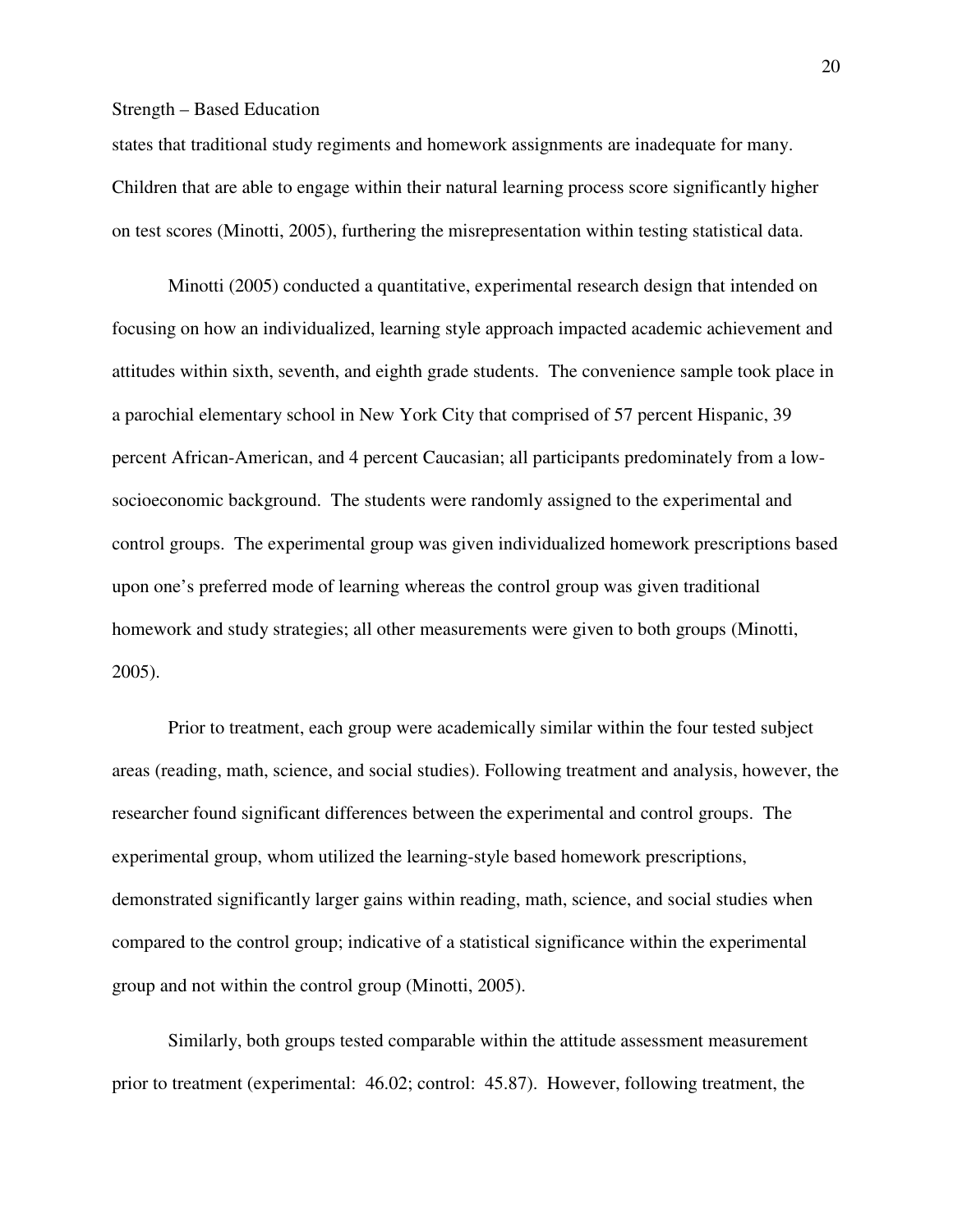experimental group demonstrated a ten point  $(56.81)$  statistical difference  $(p < .05)$  in increased attitude whereas the control group demonstrated an approximate three point increase (48.44), not statistically significant (Minotti, 2005).

Although the research demonstrated gains within both groups following treatment, the data suggests that oral instruction combined with traditionally-based study strategies was largely ineffective when compared to the experimental group. The data suggests that current, conventional homework assignments and study-based strategies utilized within most American classrooms today is insufficient and does not generate a positive attitude when compared to individualizing the learning process.

**Teacher Centered.** Jorgenson (2012) states that the Department of Education recently granted waivers to more than ten states, with additional states pending, requesting that that student achievement based upon testing outcomes be tied to teacher evaluation; further encouraging teacher-centered approaches (Garrett, 2008). Garrett (2008) states that a teachercentered philosophy tends to foster the following beliefs and behaviors: leadership is embodied by teachers only; teachers create and enforce all rules; consequences are immediate and static; rewards are extrinsic; limited responsibilities are delegated to students; and community involvement is not encouraged.

Despite prior research demonstrating that growth, development, and/or change are highly dependent upon the establishment of meaningful, purposeful relationships and engagement practices, instruction is often impersonally delivered through lectures and structured discussions, presentations, and displays (Garrett, 2008; Resiliency Initiatives, 2011). Teachers often create specific routines and rituals in which the student is expected to model; accordingly, causing a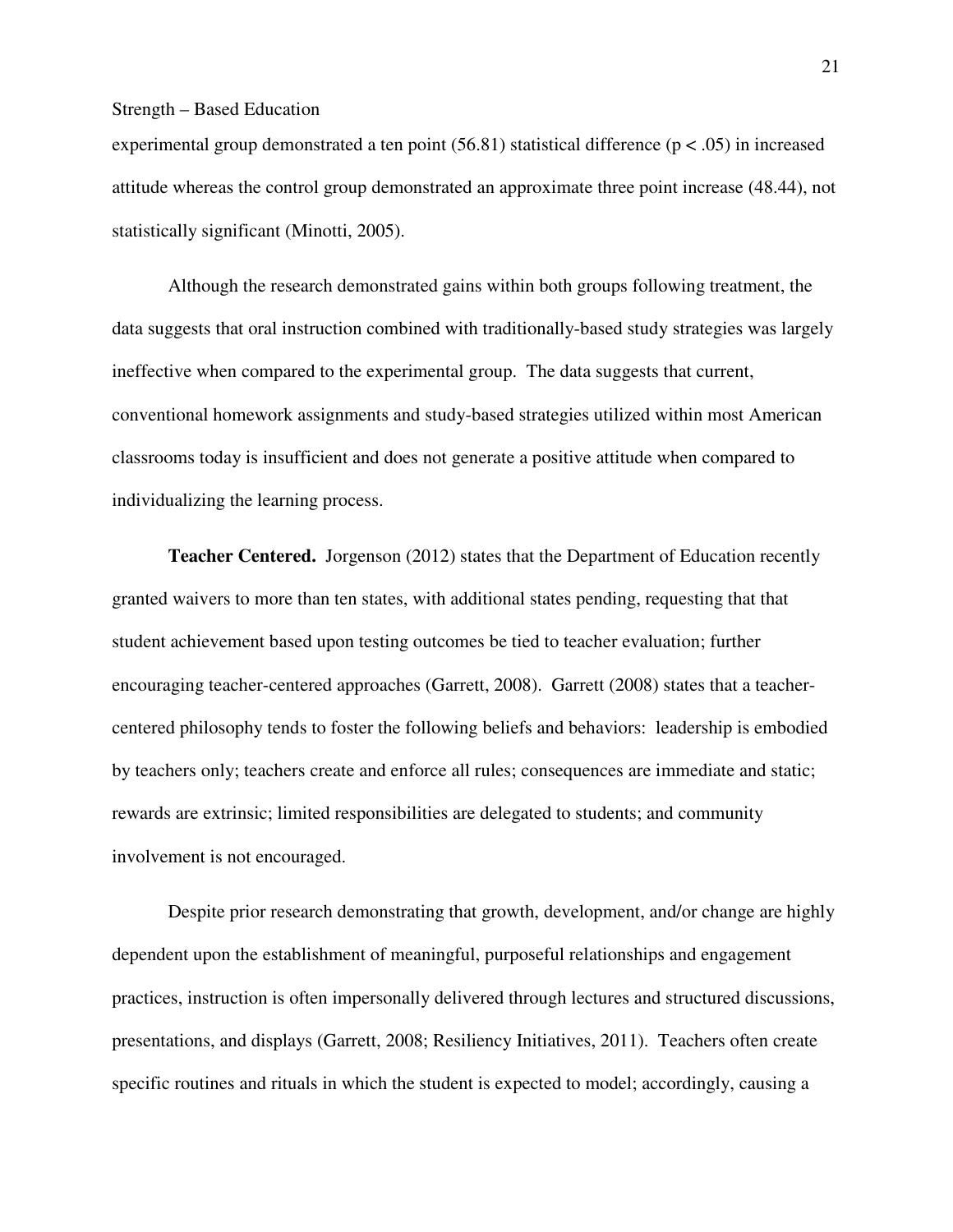specific answer to a specific concept to be delivered. Classroom conformity, manifested through rigid structure and rules, can limit active learning and cognition progression in addition to fostering passivity (Garrett, 2008). According to Garrett (2008), controlling the classroom through hierarchical measures allows the teacher to employ power and regulation over the student. Teachers that choose the method of content delivery, determine and appoint quarter grades and tests and provide both consequences and praise; likely resulting in the teacher having a significant influence over the child's experience.

#### **Strength-Based Education Model**

According to Anderson (2004):

Strengths-based education involves a process of assessing, teaching, and designing experiential learning activities to help students identify their greatest talents, and to then develop and apply strengths based on those talents in the process of learning, intellectual development, and academic achievement to levels of personal excellence (p.1).

Although seemingly clear, implementation of a strength-based educational model within schools will force school professionals and parents to challenge ingrained beliefs and perceptions; thus, requiring one to shift from a negative focus to that of a positive emphasis (Fox, 2008). Strength identification and development is unique to each person, causing the focus to shift to inherent thinking, feeling, and behaving patterns that can be both personally and collectively impactful (Anderson, 2004). Anderson (2004) defines these dominant traits as talents and states that one's most central aptitudes are the foundation for life-excellence and achievement, the difference between a meaningful life verse that of complacency (Fox, 2008). A strength, according to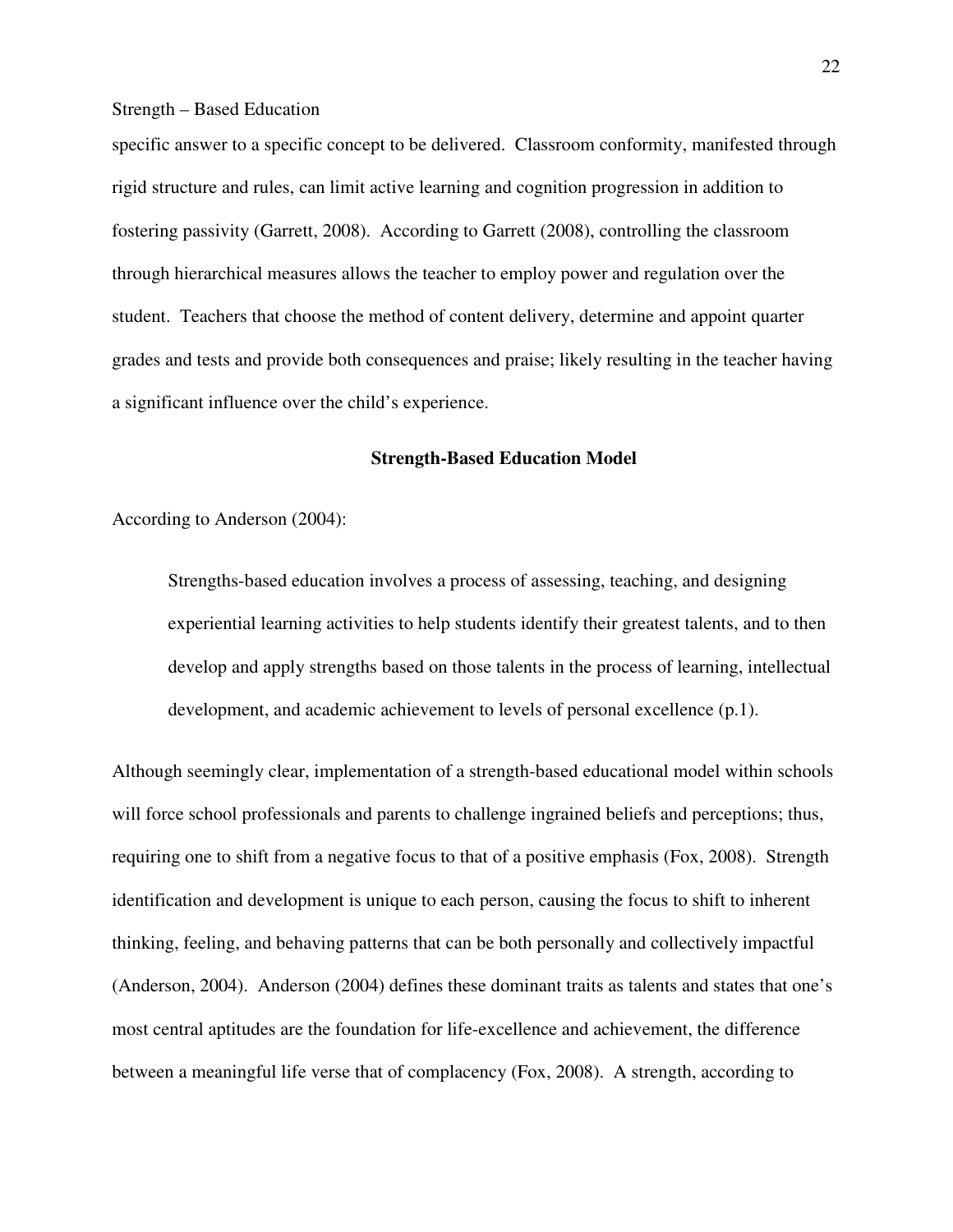Anderson (2004), is 'the ability to consistently perform a specific task at a nearly perfect level' (p.2).

 The objective within the strength-based educational model is to identify talents and then transform these capabilities into strengths (Anderson, 2004). Anderson (2004) asserts that many highly developed talents, when harmoniously and strategically engaged with one another, is often what leads to excellence. This process requires talent themes to first be identified followed by exploration and discovery. Once talents have been methodically discovered, affirmation and celebration of these skills ensues; further creating a sense of fulfillment and confidence within one's abilities. Upon talent identification, building self-worth within safe, nurturing relationships sets the premise for strength development: a focused, intentional process that is best developed within many settings (Anderson, 2004).

Measurement, strength and weakness identification, and weakness reducing goals (Passarelli, Hall, & Anderson, 2010, p. 122) is the traditional and preferred approach utilized within most school settings. According to Lopez and Louis (2009), the strength-based educational model should identify and measure strengths and positive psychological outcomes that can then lead to individualized learning plans that best serve, utilize, and further refine students' gifts. A positive support network is also cited as an important factor within this model (Passarelli, Hall, & Anderson, 2010).

#### **Strength Focus**

**Process Based.** Resiliency Initiatives, a consultation group that educates, develops, and implements a strength-based culture and practice within varying settings, was founded in 2001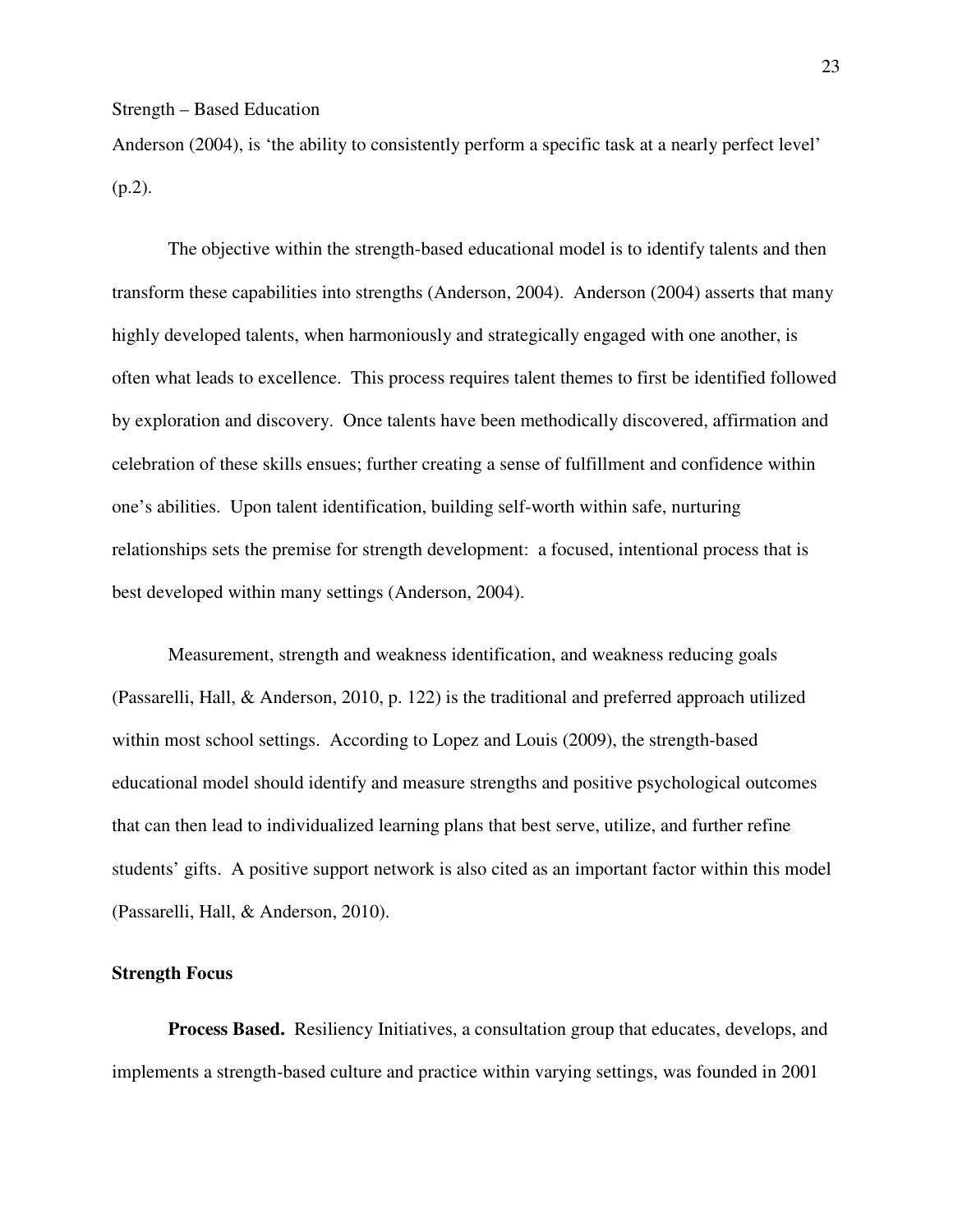and is based upon scholarly research and extensive professional experience. According to Resiliency Initiatives (2011), children attain personal power through transformation and growth; not through precise techniques, procedures, and timelines. Within the learning process, students need to be challenged, held to high standards, and encouraged to preserve, critically think, and develop innovative ideas or points of view. Clear expectations are important as is celebrating both large and small successes. Individual improvement is recognized and celebrated rather than ranking and comparing students against fellow classmates (Resiliency Initiatives, 2011). 'Learning should be a journey, an exploration, rather than an evaluation' (Fox, 2008, p. 27). Fox (2008) stresses the importance of teacher observation; a process that is scientifically based and ongoing throughout a student's educational career. Scientific observation aids teachers in bringing these strengths to a student's awareness; encouraging and guiding the cultivation and developmental process (Fox, 2008).

Resiliency Initiatives (2011) suggests that children begin with activities that are familiar and have provided prior success; building off of several positive experiences develops and enhances one's internal drive towards growth and acceleration. The individualized learning process should be choice-driven, structured activities that guides students towards increasing self-determination and a since of achievement (Resiliency Initiatives, 2011). This process likely will require more time, focus, organizing, attention, intention, and reflection than outcome-based schooling directives (Anderson, 2004). Assessment and goal setting involves consultation with the student as this promotes meaningful discussion and intimate reflection into what personal success means, further alleviating stress and anxiety within the evaluation process (Resiliency Initiatives, 2011).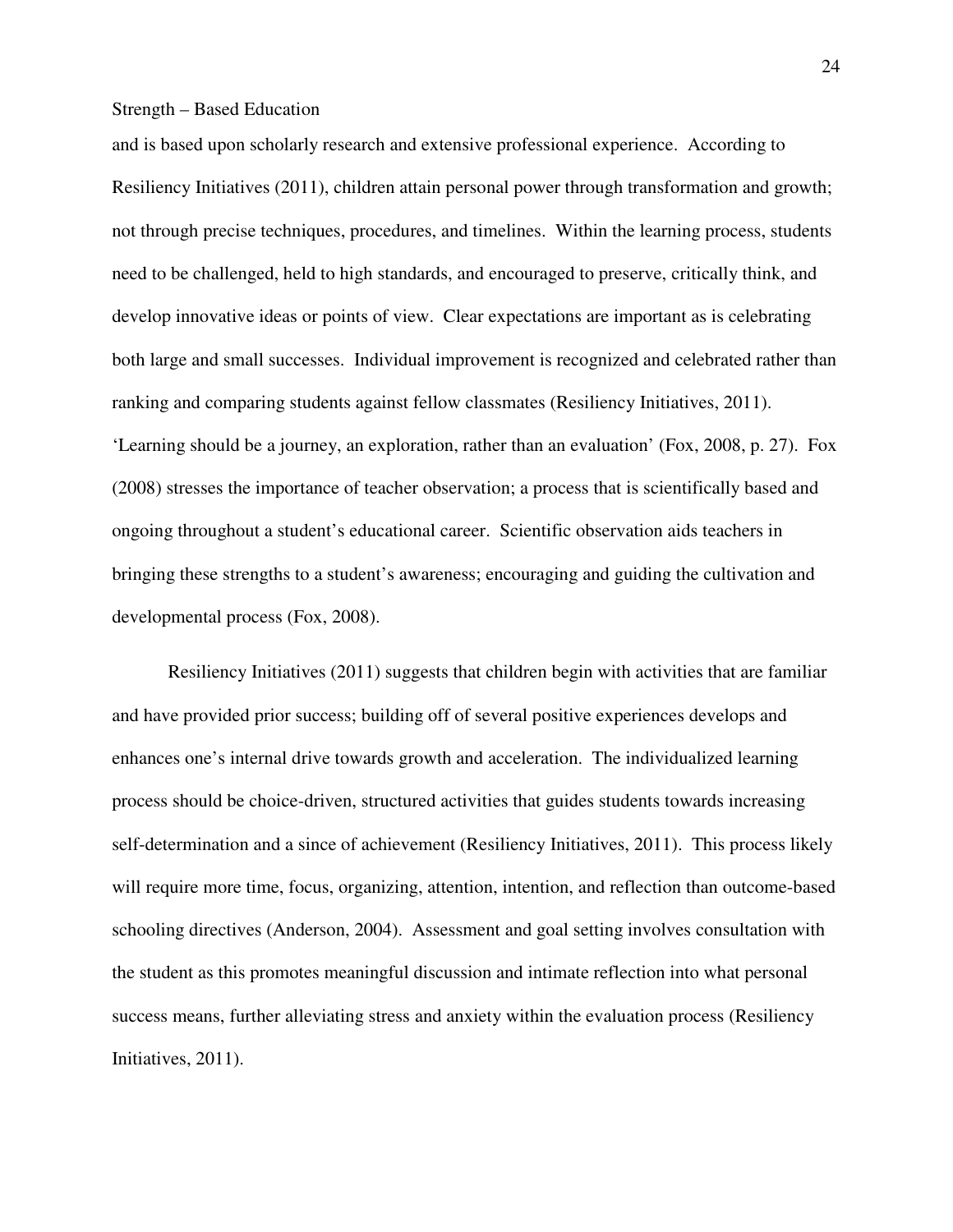Although the process of learning is most significant, positive outcomes are celebrated. In addition to academic, social, and vocational growth, an increase in self-confidence, relationship development, and culturally desirable characteristics is likely to mature and progress (Resiliency Initiatives, 2011). Anderson (2004) highlights reflection as a critical component within strength identification and development. Aligning these skills and talents with values and beliefs significantly bolsters satisfaction and excellence (Anderson, 2004).

**Strength Naming.** As previously mentioned, students labeled as gifted show an increase in happiness, self-esteem, and self-concept when compared to other peers that have both a gifted and a negative label attached (Foley-Nicpon, Rickels, Assouline, & Richards, 2012). Although prior research has shown that children labeled positively (gifted) has increased self-esteem and concept, this study suggests that a positive label was less influential when a negative label was also attached to the student. According to Fox (2008), these correlations reinforce one another, thus demonstrating the importance in identifying, building upon, and mastering strengths rather than only reducing weaknesses.

According to Anderson (2004), people are generally blind to natural skills due to the ordinariness these talents have become in routine, everyday events. Further, people's selfreflective perception is impacted by critical feedback given by others. Labeling personality traits as negative and then feverishly working to change the often unchangeable is counterproductive for schools and life-altering for students. Channeling dominant, innate tendencies into productive life-sustaining qualities strengthens children and children's' futures (Fox, 2008). Fox (2008) asserts that strength recognition is an ongoing, continuous process of unraveling preferences down to the 'core of the strength' (Fox, 2008, p. 111). Although adults are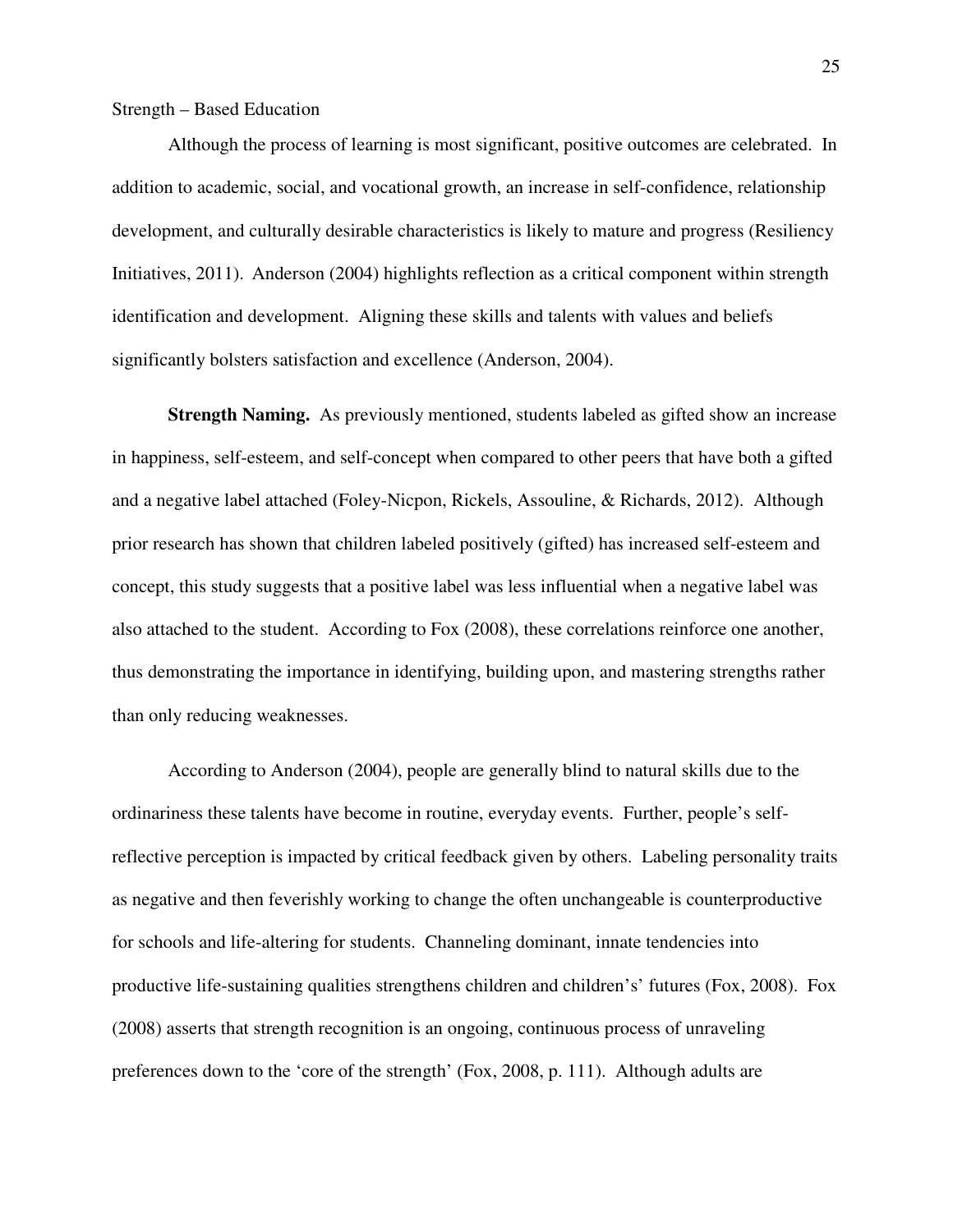influential and important components within this process, Fox (2008) affirms that the adult's role is to guide the process and help cultivate the trait but only after the student acknowledges and embraces it.

Identifying internal strengths and resources is a continuous, life-long process. Rather than only labeling potential concerns and problems, opportunities and solutions are instead highlighted; transforming potential ineptness into hope. Zeroing in on dysfunctional, negative patterns typically results in weakness eradication programs, not growth and mastery. Those that understand and recognize their strengths are likely to utilize these traits more effectively and consistently, creating a life built around repeat successes rather than perpetual failures (Fox, 2008). This is not to suggest, though, that concerns are not addressed. Rather, the response remains grounded upon one's abilities and upholds high, positive expectations while capitalizing on opportunities for growth. Creative implementation of various resources for students is included within one's learning process as a means to enhance one's strengths (Anderson, 2004).

#### **Growth Opportunities**

**Core Competencies.** Focusing on and fostering core competencies, defined as 'essential skills, abilities, and knowledge that are central to health, well-being, and success in life,' is a critical component within the strength-based educational model (Resiliency Initiatives, 2011, p. 17). Allowing the student to be actively engaged within the learning process further peaks interests, uncovers talents, and naturally instills curiosity and a sense of wonder (Fox, 2008).

Strength-based education emphasizes the importance of expression (e.g. imagination, ideas, and opinions), making choices, problem solving, collaborating, and giving back to the community. Students that participate and feel vested within various academic programs and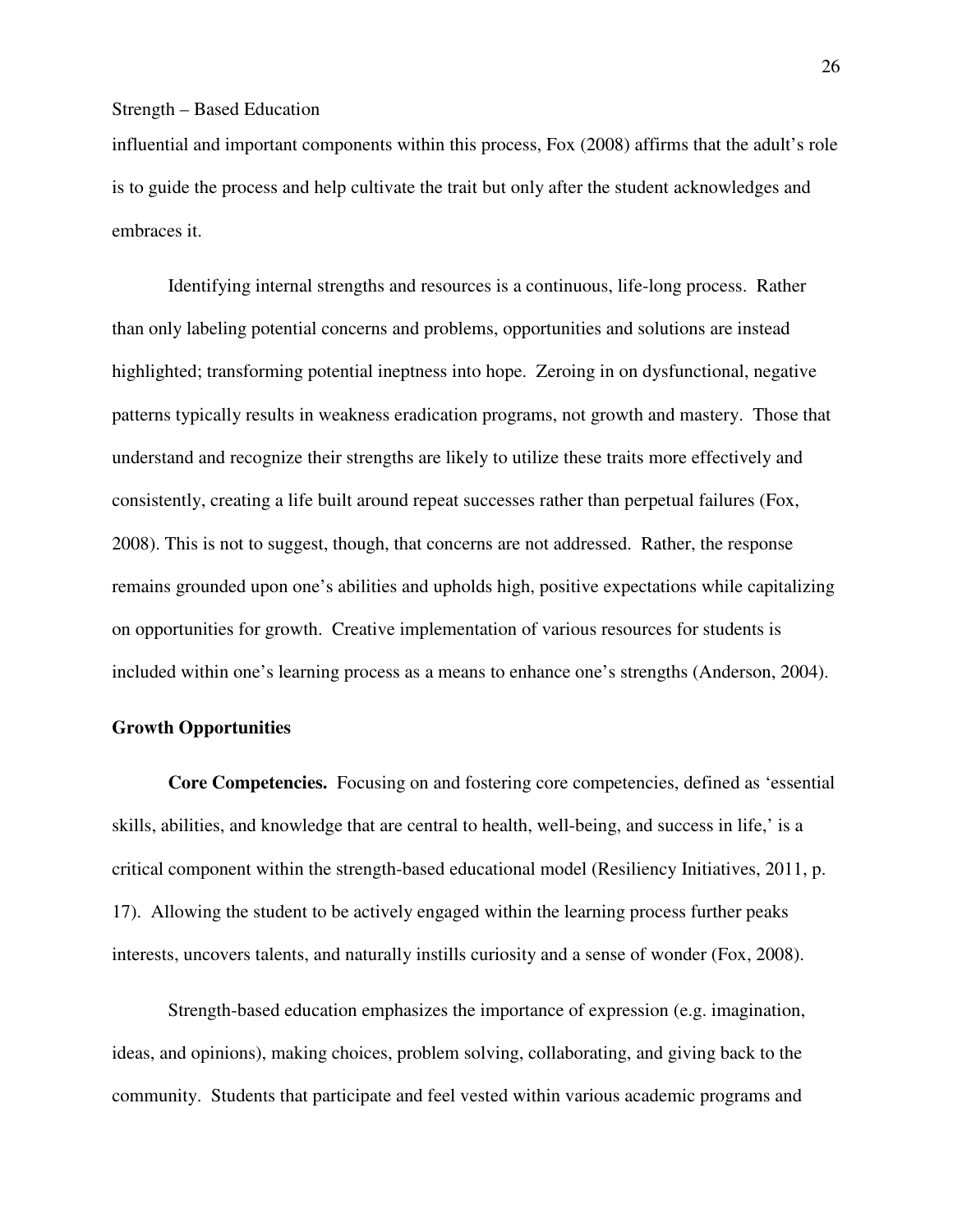activities (peer meditators, tutoring younger children, assisting within classrooms, school campaigns, sport team member, etc.) reinforces the student's commitment, value, and belonging within the educational program (Resiliency Initiatives, 2011). According to Fox (2008), children need to be involved in choosing the educational content and guided through the process of synthesizing and assimilating the wealth of information that is now available. When relevant, stimulating content is paired with strength application, it is then that motivation, appreciation, and a dedicated interest in learning begins to expand and multiply (Fox, 2008).

**Expanded Learning Options.** Minotti's (2005) findings related to an increase in academic performance and personal fulfillment when individualized learning modes were developed is further corroborated by Griggs (2013). Griggs (2013) states that several studies have found grade point averages and attitudes significantly improve when learning styles are properly matched to the learner. According to Minotti (2005) a learning style 'is the way each individual begins to concentrate on, process, internalize, and retain new and difficult information' (p. 68). Teachers that are unable to effectively engage a student through a complimentary, relatable teaching approach significantly reduce one's academic prognosis. Thus, it is essential that individual learning styles are accounted for, understood, and accessible (Minotti, 2005).

Minotti (2005) asserts that the first step towards improving academic excellence within students begins with identification of one's learning style: understanding which tools best serve the unique systematic function of concentration, process orientation, and retainment within each student. According to Minotti (2005) 'parents and educators unwittingly have hidden the truth from children concerning individuals' differential abilities, learning styles, and strengths in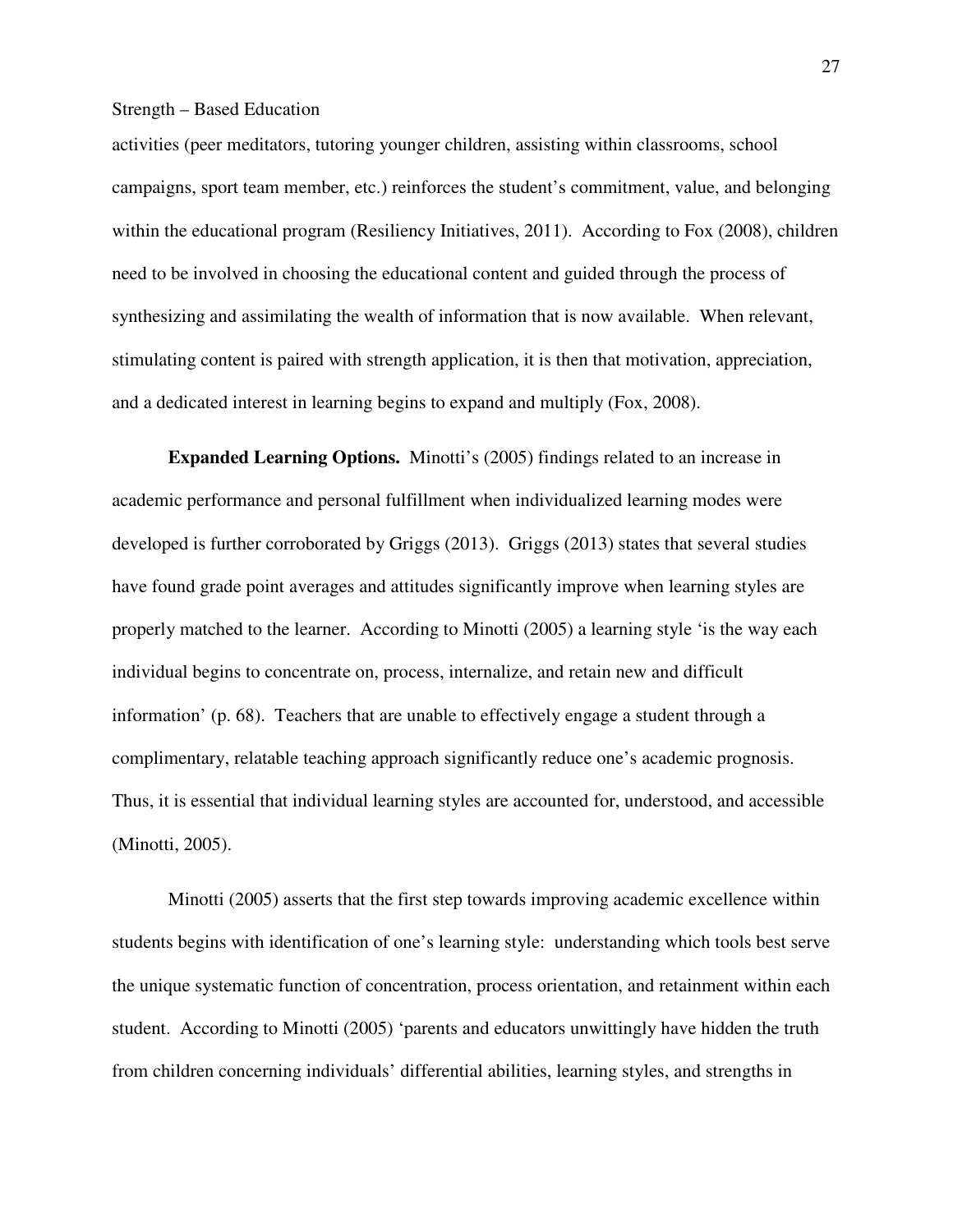diverse areas' (p. 83). Minotti (2005) states that children are fully capable of identifying their own strengths and weaknesses and implementing one's uniquely inherent learning ability but cannot begin this self-reflective and exploratory process unless it is allowed and nurtured.

#### **Relationship Based**

**Student Centered.** Cummins states (as cited by Resiliency Initiatives, 2011, p. 1)

Human relationships are the heart of schooling. The interactions that take place between students and teachers and among students are more central to student success than any method of teaching literacy, or science, or math. When powerful relationships are established between teachers and students, these relationships frequently can transcend the economic and social disadvantages that afflict communities and schools alike.

Therefore, teachers must engage students through relationships and embrace each child's individual characteristics and capacities, believing that students must be active members within the learning process. The teacher embodies the role as a guide and not as an authoritative leader, wanting to learn and collaborate with the student; the purpose of ensuring the most meaningful and positive learning experience for each child is the goal. Safe, nurturing relationships provides the foundation for a child to begin assessing and implementing a personal value system, a sense of hope, and an optimistic perspective. 'When powerful relationships are established between teachers and students, these relationships frequently can transcend the economic and social disadvantages that afflict communities and schools alike' (Resiliency Initiatives, 2011, p. 1).

It is critical that support from school staff is conveyed through validation, gentleness, compassion, respect, and attentiveness. Allowing children to be acknowledged and actively engaged within the process and outcome goals naturally promotes ownership and responsibility,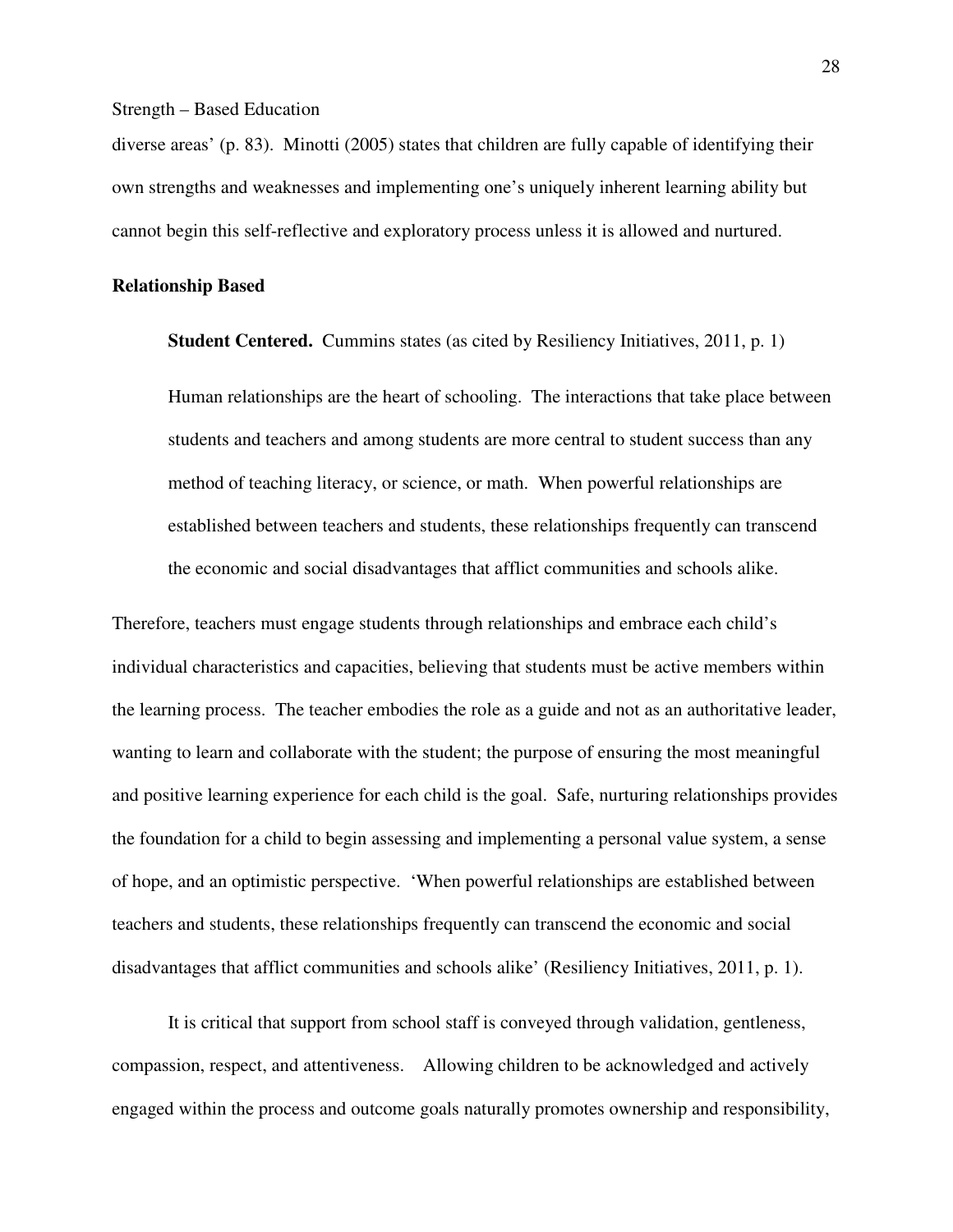thus enhancing intrinsic motivation within development. (Resiliency Initiatives, 2011). Guiding students through issues; encouraging reflective thinking, exploration, and autonomy; seeking personal truth beneath facts; and offering choices is the teacher's agenda (Garrett, 2008). Furthermore, Resiliency Initiatives (2011) promotes group collaboration when problems arise. Classroom discussions develop broader perspectives, promote conflict resolution and problem solving skills, and an overall greater cohesion among students (Resiliency Initiatives, 2011).

The strength based education philosophy believes that genuine teaching talent surfaces during student disengagement and impediment as the teacher has a profound belief in the child's ability; the teacher continues to persevere with the child until competency and understanding is attained (Fox, 2008). A student-centered approach shares leadership responsibilities, encourages development of high level cognitive skills, and balances the needs of both teacher and student (Garrett, 2008). The learning process is viewed as a dynamic, steadily evolving initiative that persists throughout one's lifetime as a meaningful venture. Student-directed activities that are paired with an authentic teacher relationship(s) are the essence of what a student-centered approach entails (Resiliency Initiatives, 2011).

**Community Involvement.** Resiliency Initiatives (2011) states that schools should be orientated towards addressing various obstacles (social, personal, cultural, structural) that impede one's ability for further growth, self-determination, and identified personal goals. However, these resources should coincide and align with strengths that feel purposeful to the student. Support offered through the community enhances youth development and is beneficial to all students, not just 'at risk' children, further empowering students. The activities and relationships created within the community are not intended for only 'at risk' populations nor should it be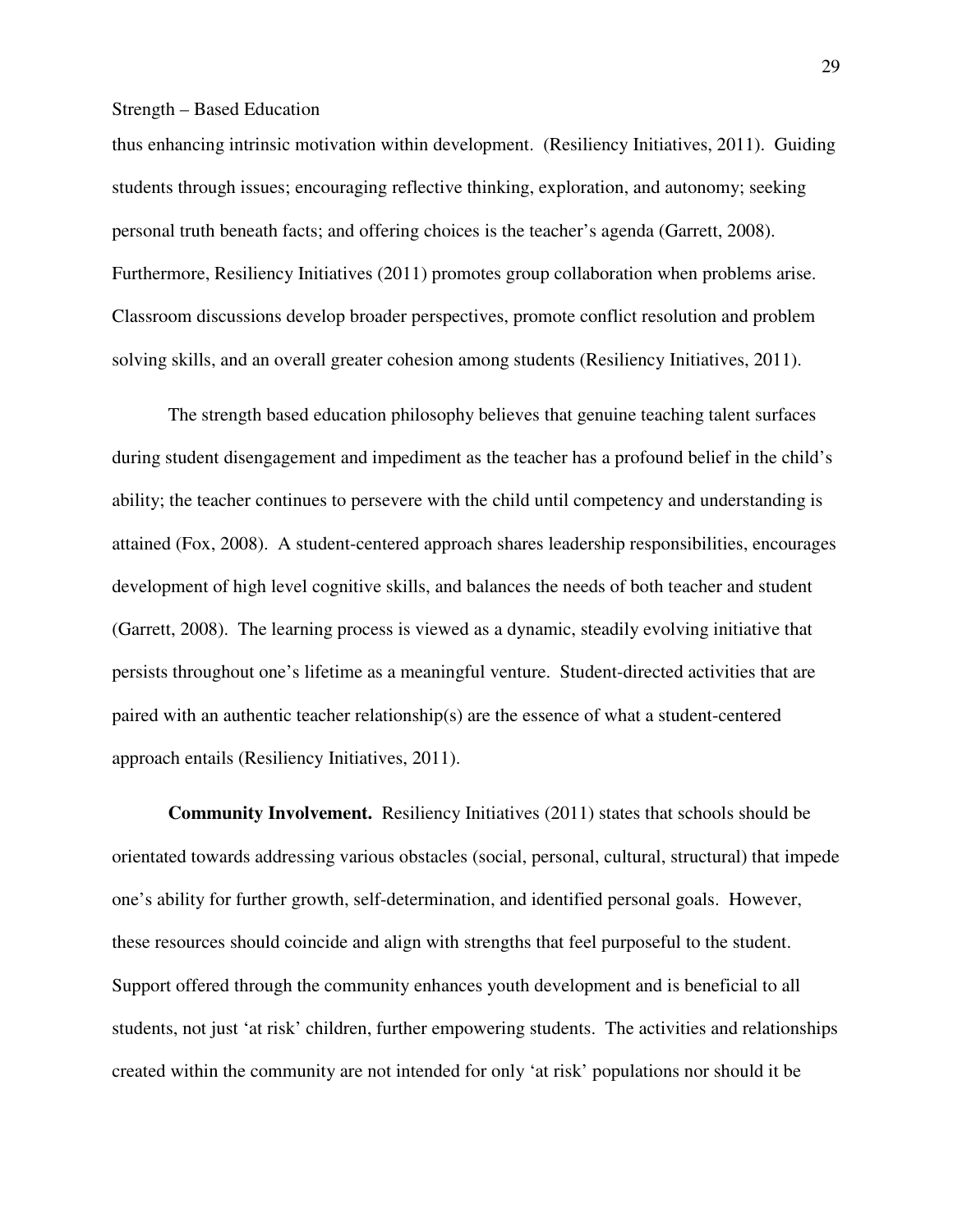focused on attaining self-services. Rather, it is about being an active, participating member of society that is aimed at achieving liberation and personal responsibility (Resiliency Initiatives, 2011

Leadership staff, families, and various community members are encouraged to engage in open and honest communication; the agenda within the strengths-based philosophy is outlined in addition to what the roles and responsibilities of each participating member is. According to Taylor, LoSciuto, and Porcellini nurturing a cohesive, community-oriented team that is focused on youth and familial resiliency will aid the overall community in becoming 'more resourceful in dealing with crises, weathering persistent stresses, and meeting future challenges as opposed to developing a dependence on the system (as cited in Resiliency Initiatives, 2011, p. 11). The vision and responsibility to achieving that vision is communally based; therefore, success is celebrated as a whole (Resiliency Initiatives, 2011).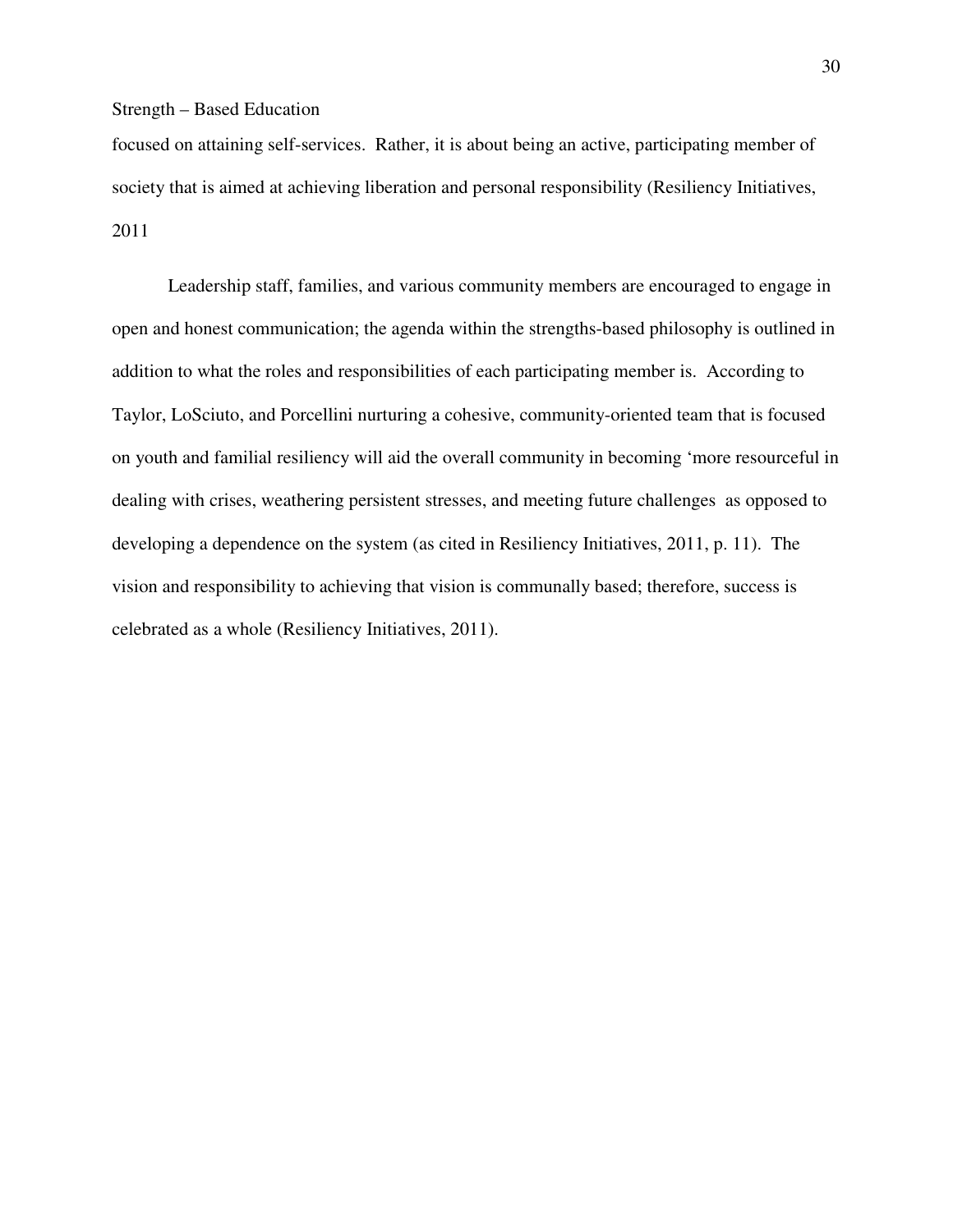#### **Methodology**

 The research study is focused on identifying school social workers' attitudes towards the strength-based educational philosophy. The study utilized a quantitative, purposive research design. The study attempted to measure school social workers' attitudes toward nine different variables that are presented in a likert scale format that covered different aspects of the strengthbased educational model: strength focus, growth opportunities, expanded learning options, relationship centered, and community. The participants were asked to rate the factors based on a five point scale: strongly agree (measurement 1), agree (measurement 2), neither agree or disagree (measurement 3), disagree (measurement 4) and strongly disagree (measurement 5).

#### **Sample**

 The population for this study was school social workers within the city of Minneapolis, Minnesota. Four participants participated in this sample. The participants selected were assumed to be employed full or part-time (per the school's website listing) through the Minneapolis school district, ranging in Kindergarten through  $12<sup>th</sup>$  grade levels. All participants were required to be licensed as a Licensed Social Worker (LSW), Licensed Graduate Social Worker (LGSW), a Licensed Independent Social Worker (LISW), or a Licensed Independent Clinical Social Worker (LICSW).

**Demographics.** All social workers who participated in the research study were licensed at the graduate level. Two of the participants were at the LICSW level; one participant was at the LCSW level; and one at the LGSW level of license. Two of the participants had been school social workers for less than two years while the remaining two participants had been school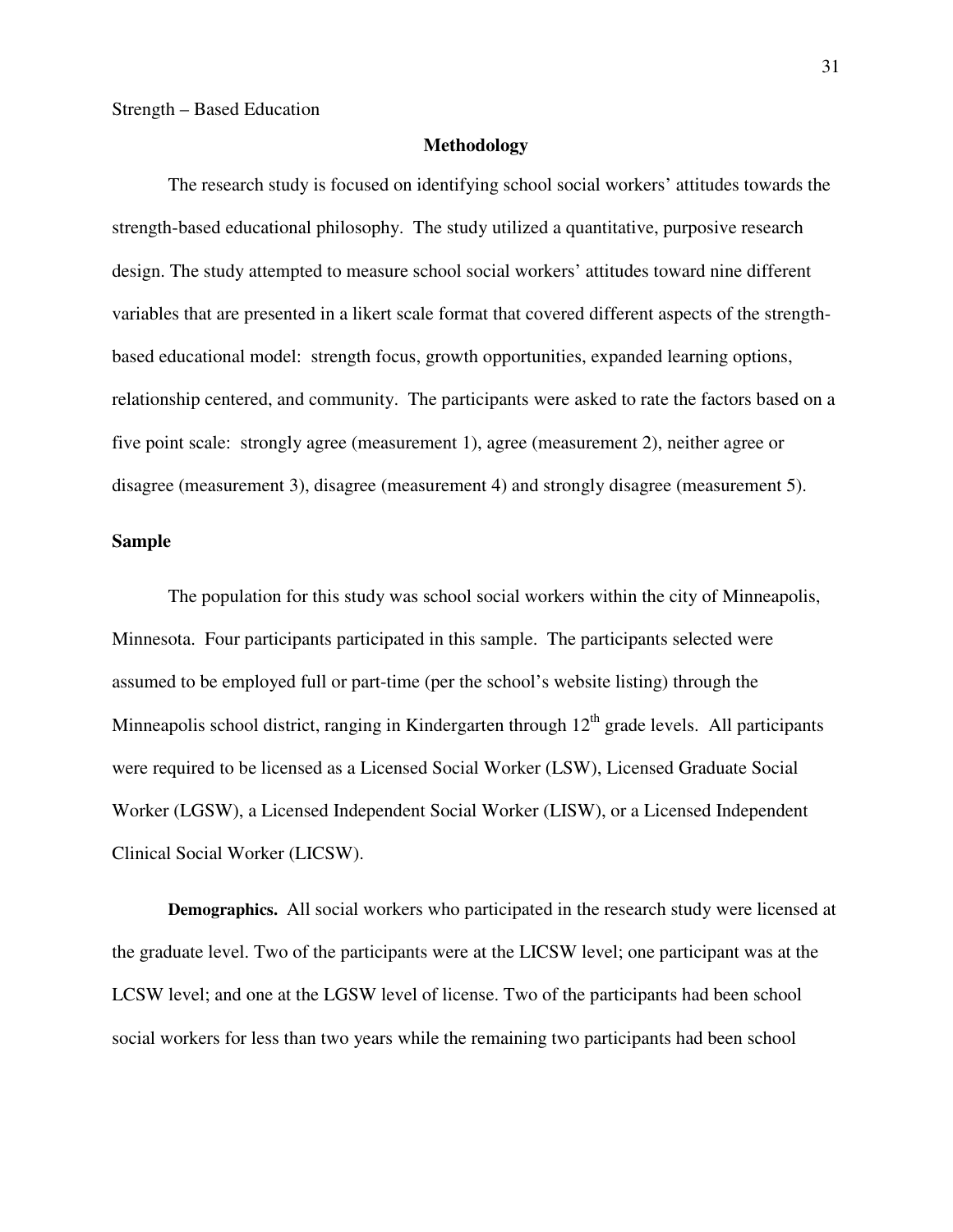social workers for 12 or more years. All participants were employed through the Minneapolis school district, Kindergarten through  $12<sup>th</sup>$  grades.

#### **Collection of Data**

A purposive sample of school social workers  $(N = 140)$  was compiled by finding all school social workers (ranging from K-12 grades) from the Minneapolis school district website: http://socialwork.mpls.k12.mn.us/social\_workers\_2 . All 140 participants were emailed an informative letter (Appendix A) introducing the researcher's background, purpose, and agenda through Qualtrics (a research software program). The research questionnaire (Appendix B) was also included in the e-mail. It stated in this introductory e-mail that sending the survey back to the researcher was giving the researcher consent to utilize their data in the project.

Within the emailed message, a voluntary survey link from Qualtrics was included. Clicking this link did not disclose any identifying information; all data collection is anonymous through Qualtrics and requires the research participant to submit the answers through this same program. The survey was open for approximately four weeks to ensure adequate time to complete the survey questions. Potential subjects were invited to fill out the Qualtrics survey online and then to send it back to the researcher.

#### **Protection of Human Subjects**

The Institutional Review Board (IRB) reviewed the study prior to it being conducted; gauging a risk-benefit analysis on the research participants. Before survey participation, an informed consent letter that included participatory risks and benefits, the study's purpose and method, and the researcher's contact information was enclosed. Further, the participants were ensured confidentiality and privacy through the Qualtrics software program; all responses remain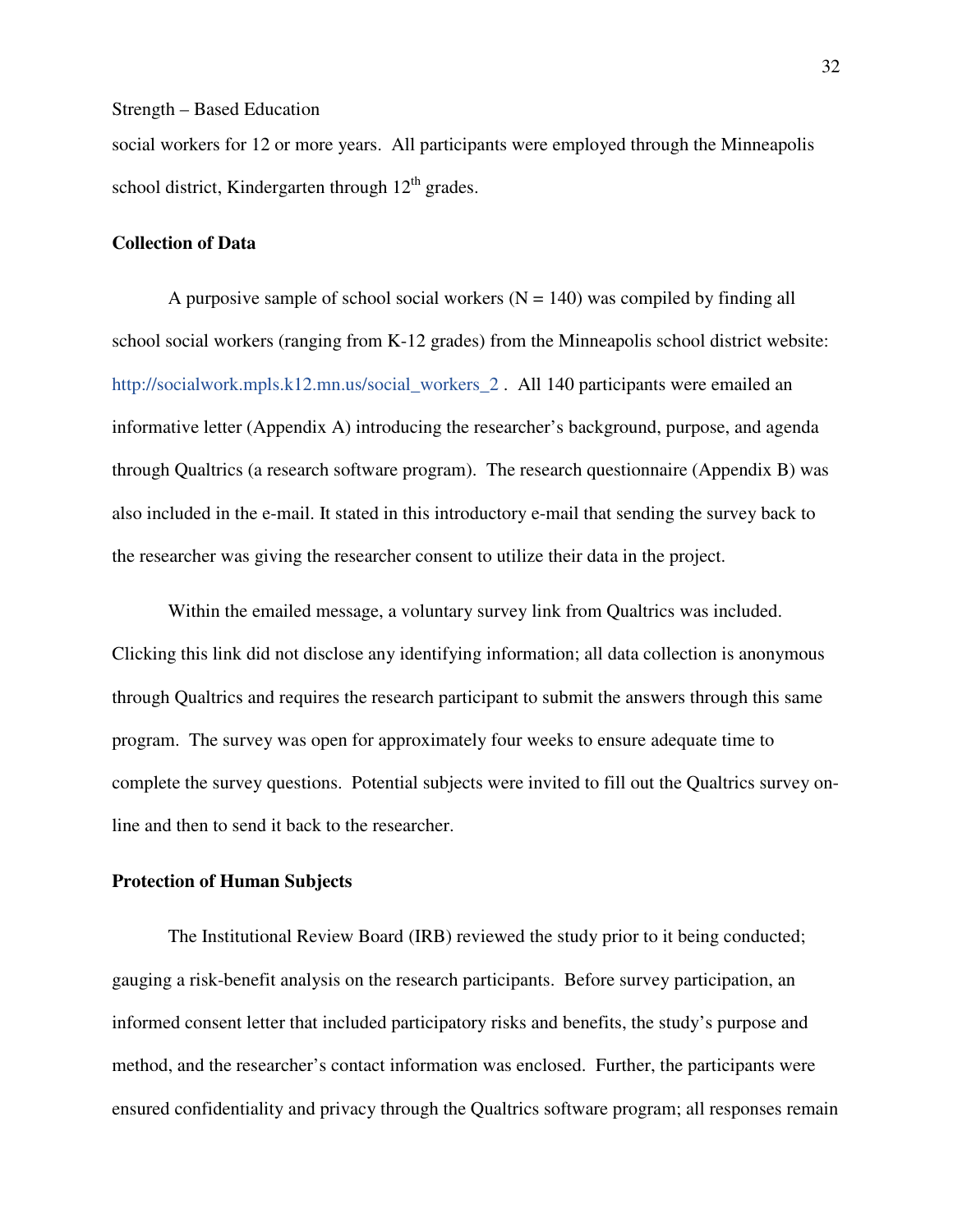anonymous. Potential participants were informed that by submitting their questionnaires, they were giving consent to use their information in the research. Upon completion of data analysis the account was deactivated and rendered electronically terminated.

#### **Measurement**

A likert-scale questionnaire was utilized to obtain data from the participants. Themes from the questions centered on demographics of the participants and attitudes toward strengthbased education principles.

#### **Data Analysis**

The data was attained and analyzed through Qualtrics. The analysis focused on attaining descriptive statistics on what the average, urban public school social worker attitude is towards strength-based education. Due to the low number of returns it was not possible to statistically measure the relationships between level of licensure and length of time as a school social worker with attitudes towards strength-based education.

#### **Findings**

The survey generated a total of four participants that finished the survey. More participants began the survey but stopped answering questions that measured the participant's attitudes towards the strength-based educational philosophy, which was the bulk of data analysis. This caused those participants to not be included within the data analysis and results.

Table I, below, demonstrates the participants' responses that pertain to the participants attitudes towards the strength-based educational philosophy. All participants agreed that developing and individualized and self-determined process for each student was important with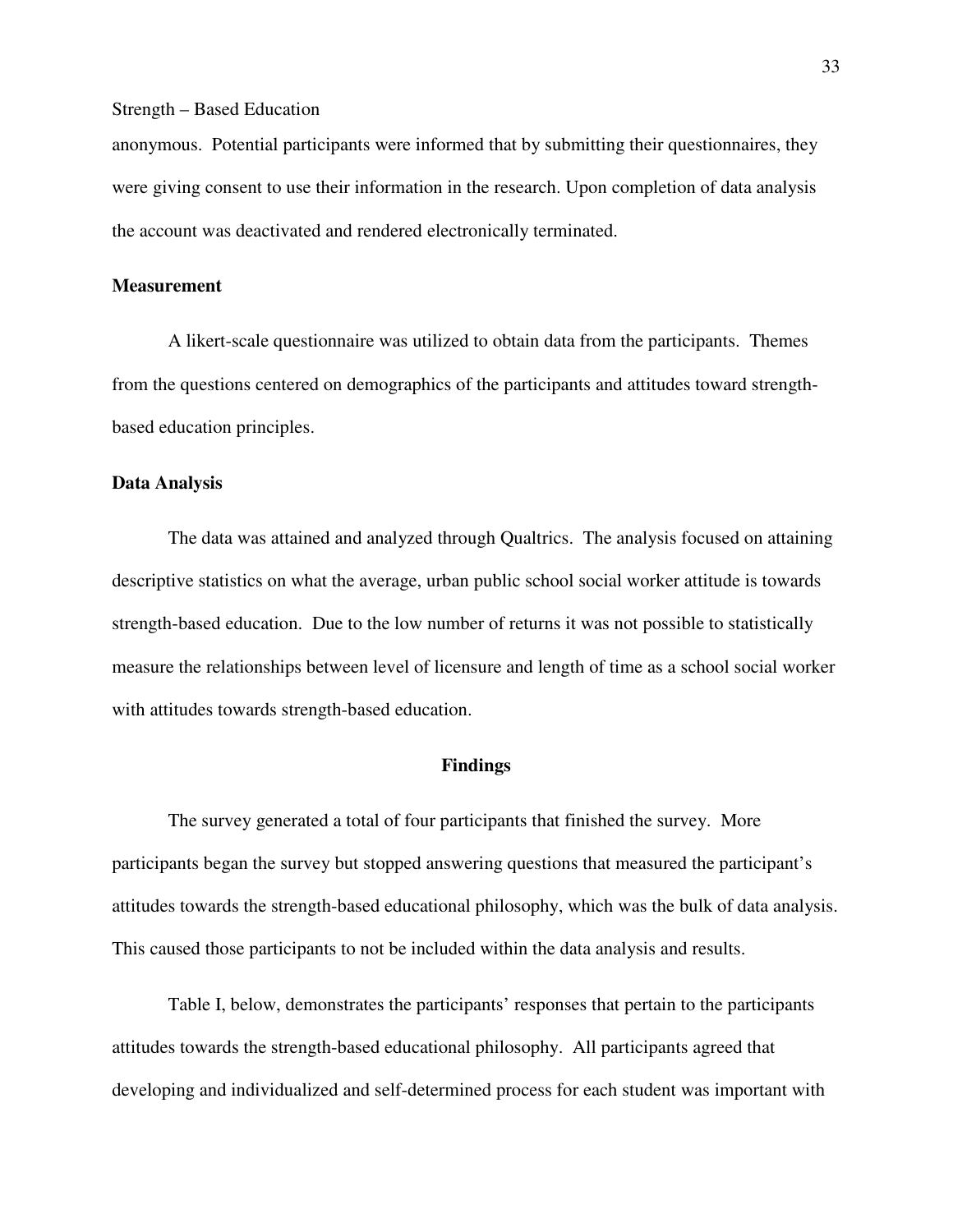one participant 'strongly agreeing' and three participants 'agreeing'; (M = 1.75; SD = .50). All participants agreed that involving students within the academic assessment was important with one participant 'strongly agreeing' and three participants 'agreeing';  $(M = 1.75; SD = .50)$ . Participants also agreed that it was important to involve students within goal setting with two participants 'strongly agreeing' and two participants 'agreeing';  $(M = 1.50; SD = .58)$ . All participants agreed that it was important to cultivate each student's strengths with all participants 'strongly agreeing'; ( $M = 1.00$ ;  $SD = 0.00$ ). Additionally, all participants agreed that it was important to base academic curriculum on the advancement of health, well-being, and long-term success with two participants 'strongly agreeing' and two participants 'agreeing';  $(M = 1.50; SD)$ = .58). All participants agreed that it was important to offer a learning environment that is conducive to each student's individual learning style with two participants 'strongly agreeing' and two participants 'agreeing';  $(M = 1.50; SD = .58)$ . All participants agreed that it was important to create a safe, nurturing collaborative relationship between the student and teacher with all four participants 'strongly agreeing';  $(M = 1.00; SD = 0.00)$ . All participants also agreed that it was important to share leadership responsibilities between the student and teacher with two participants 'strongly agreeing' and two participants 'agreeing';  $(M = 1.50; SD = .58)$ . All participants agreed that it was important to encourage the use of and engagement within purposeful community resources with two participants 'strongly agreeing' and two participants 'agreeing'; ( $M = 1.50$ ; SD = .58).

Of the nine questions answered all four participants selected either 'strongly agree' or 'agree', indicating an overall favorability towards strength-based education. "Cultivating strengths" and "creating safe, nurturing, collaborative student/teacher relationship" were rated the highest scores among the variables that measured participants attitudes toward strength based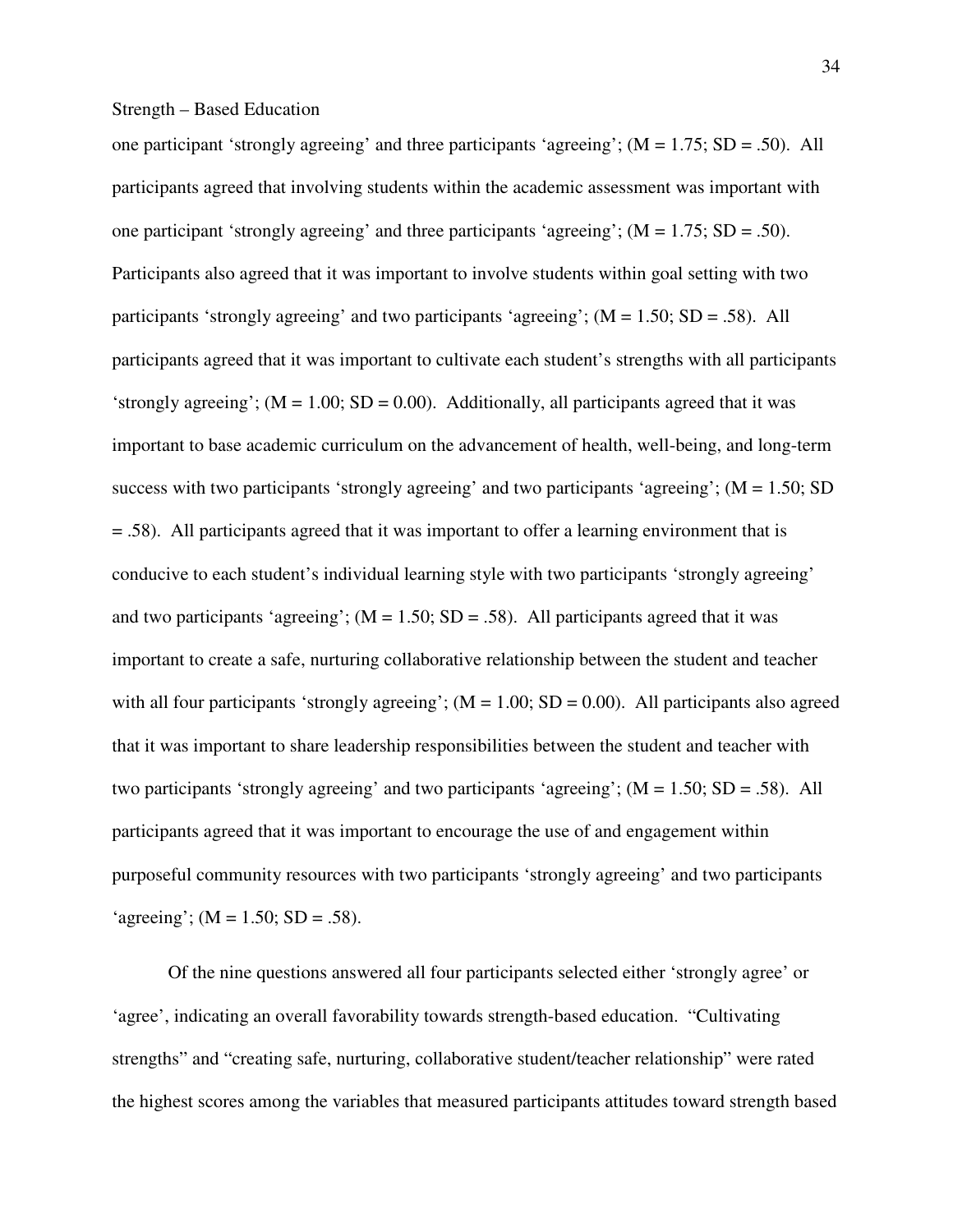education. The two questions that were equally rated as 'strongly agree' among all four participants were variables four (mean 1.0) and seven (mean 1.0) of question five; demonstrating the most favorable trend being related to strength naming and student/teacher relationship development. As Table I suggests the variables "individualized and self-determined process" and "student involvement within academic assessment" received the lowest mean scores when measuring attitudes toward strength based education. While it was deemed the lowest score it should be noted that it was still seen favorably by participants.

**Table I. Attitudes towards Strength-Based Educational Factors (N=4)** 

| <b>Question</b>                                                                                              | <b>Strongly</b><br>Agree | Agree | <b>Neither Agree</b><br>nor Disagree | <b>Disagree</b> | <b>Strongly</b><br><b>Disagree</b> | <b>Total</b><br><b>Responses</b> | Mean    |
|--------------------------------------------------------------------------------------------------------------|--------------------------|-------|--------------------------------------|-----------------|------------------------------------|----------------------------------|---------|
| Developing an Individualized and self-                                                                       |                          |       |                                      |                 |                                    |                                  |         |
| 1 determined process for each student                                                                        |                          |       | n                                    | o               | n                                  | Δ                                | 1.75    |
| Involving students within academic                                                                           |                          |       |                                      |                 |                                    |                                  |         |
| 2 assessment                                                                                                 |                          | з     | 0                                    | 0               | o                                  | 4                                | 1.75    |
| 3 Involving students within goal setting                                                                     |                          | 2     | 0                                    | 0               | 0                                  | 4                                | 1.5     |
| 4 Cultivating each students' strengths                                                                       |                          |       | n                                    | o               | n                                  | 4                                | 1       |
| Basing academic curriculum on the<br>advancement within health, well-being,<br>5 and long-term success       |                          |       | 0                                    | 0               | 0                                  | 4                                | 1.5     |
| Offering a learning environment that is<br>conducive to each student's individual<br><b>6</b> learning style |                          |       | 0                                    | o               | $\Omega$                           | 4                                | 1.5     |
| Creating a safe, nurturing collaborative<br>7 relationship between student and teacher                       |                          | n     | o                                    | 0               | 0                                  | 4                                | 1       |
| Sharing leadership responsibilities<br><b>8</b> between student and teacher                                  |                          |       | 0                                    | o               | 0                                  | 4                                | 1.5     |
| Encouraging the use of and engagement<br>9 within purposeful community resources                             |                          |       | n                                    | n               |                                    |                                  | $1.5\,$ |

Table II, below, illustrates how participants' licensure status impacted attitudes on strength-based education. The participants with an LICSW tended to rate the strength-based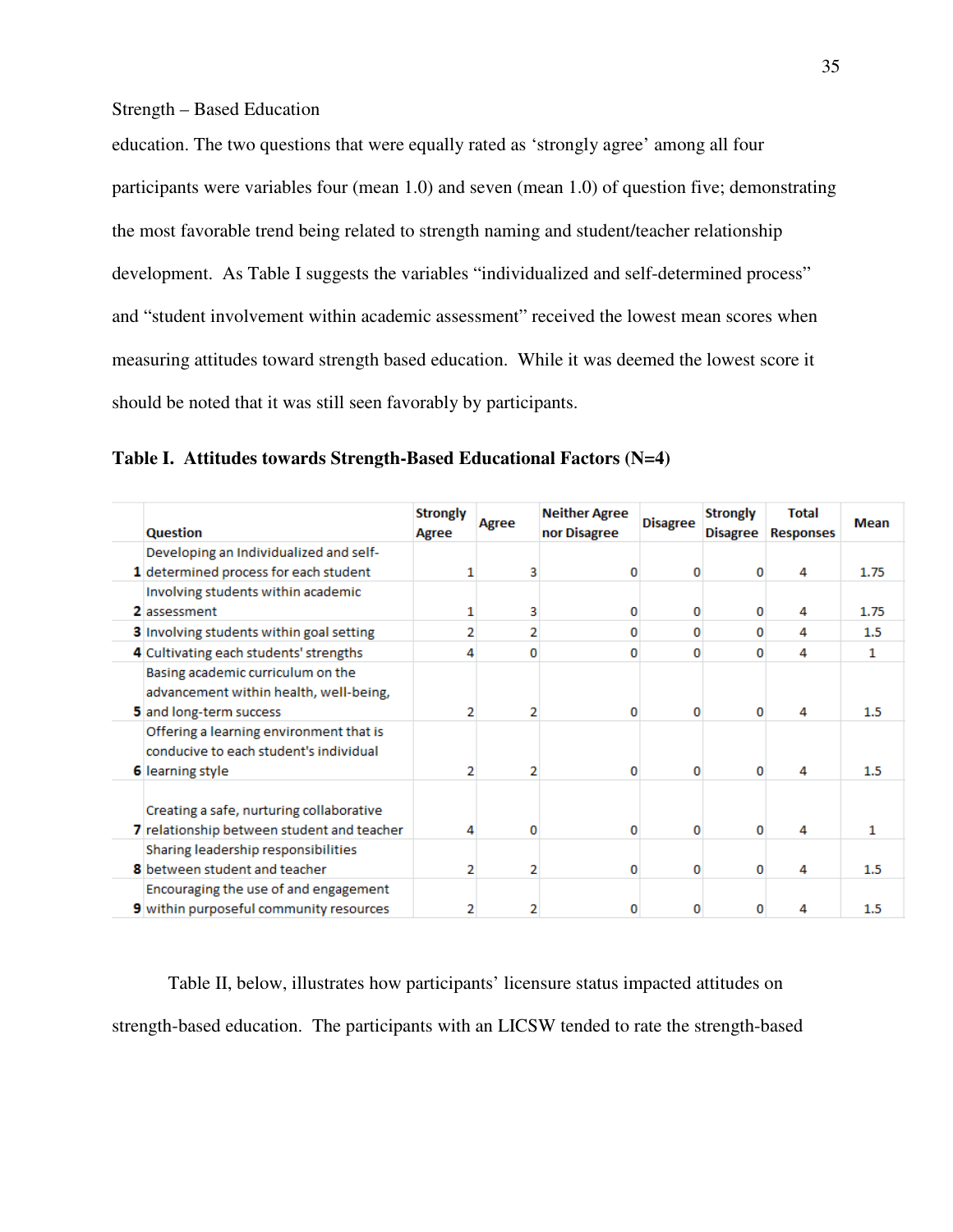variables higher overall when compared to the LGSW and LISW participants. Since there were so few participants statistical significance could not be measured.





Among the three licensure groups, the LICSW participants scored lowest among the overall mean score within all nine variables. The LICSW group had a mean score of 1.3 whereas the LGSW group had a mean score of 1.6 and the LISW group had a mean score of 1.7. This suggests a trend among the licensure groups: the LICSW participants favored strength-based variables more highly than the LGSW and LISW groups. Once again, due to the sample size no statistical significance could be determined.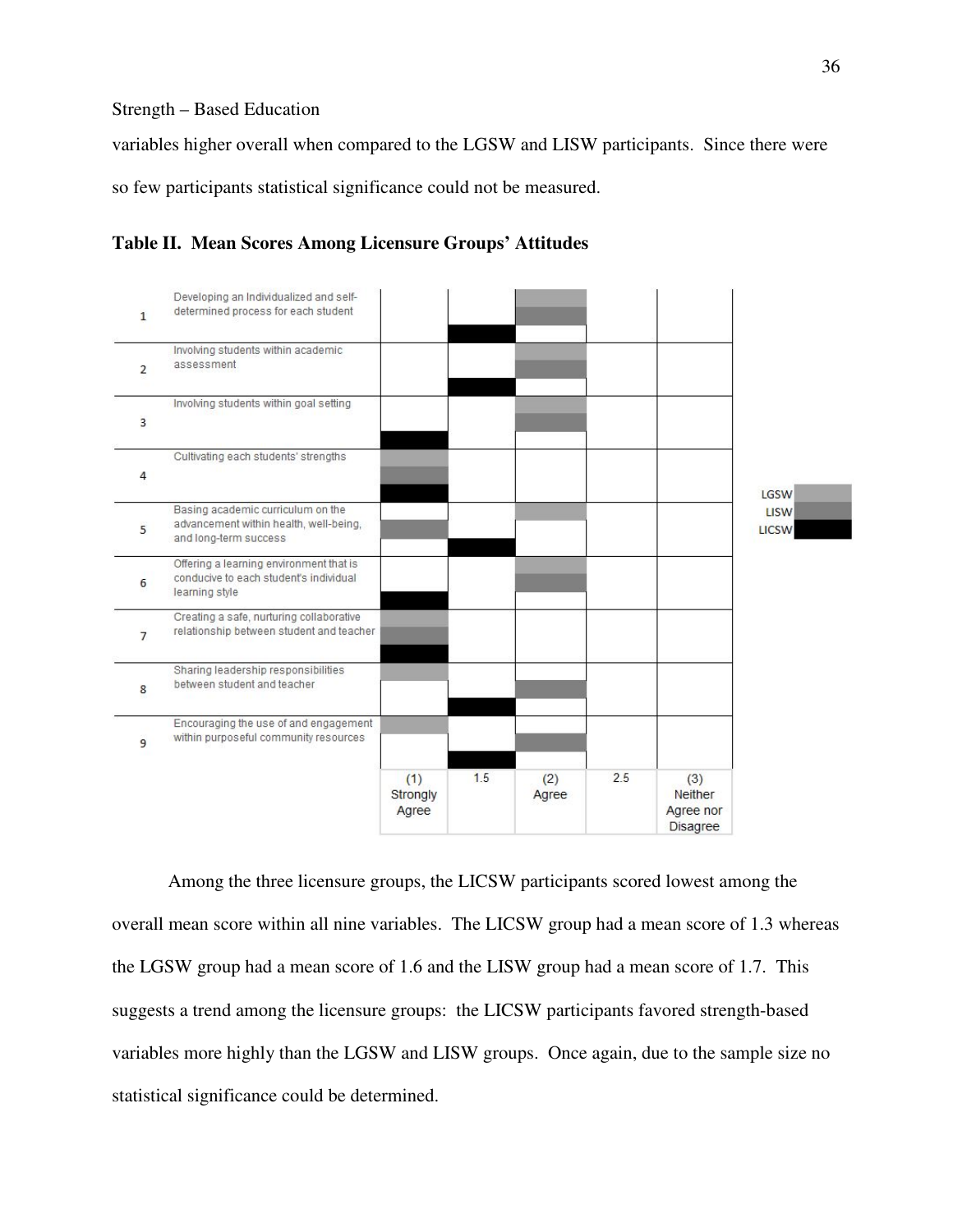Table three, below, illustrates how length of employment as a school social worker impacted attitudes toward strength-based education. Among the four participants, those that were employed one to two years demonstrated overall higher favorability within the strength-based educational components when compared to those employed for 12 or more years.



**Table III. Mean Score Attitudes Among Employment Groups:** 

Of the two participants that have been employed one to two years, the results show an average mean of 1.3 whereas the participants that have been employed for twelve or more years demonstrated an overall mean of 1.6. These results suggest a trend between the two employment groups: the participants whom have not been employed as long as a school social worker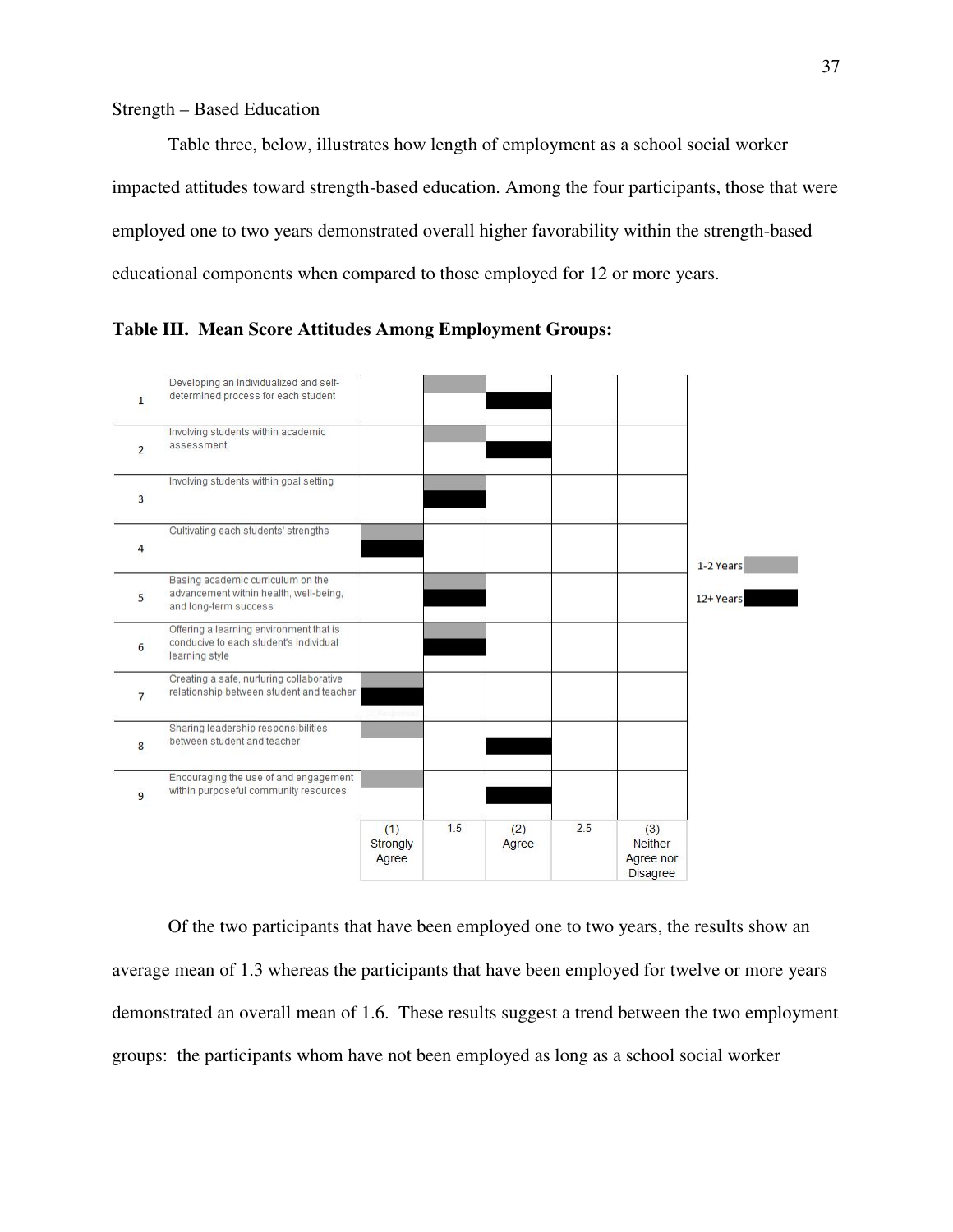demonstrated more favorability within the strength-based educational philosophy than those participants that worked as a school social worker for 12 or more years.

#### **Discussion**

#### **Summary of Findings**

The results indicate that the strongest favorability the strength based variables which received the highest scores were "cultivating strengths" and in "creating safe, nurturing, collaborative student/teacher relationship". The strength – based variables that developed the lowest score among participants were "creating individualized and self-determined process" and "involving student within academic assessment". This suggests less confidence within these aspects of the strength-based process by participants.

Among the LICSW social workers, highest favorability was shown in the strength – based variables of "involving student within goal setting", "cultivating strengths", "offering each student's individual learning style", and "creating safe, nurturing, collaborative teacher/student relationship". Participants at this licensure level tended to rate all strength-based factors highest overall compared to the LISW and LGSW participants. The LISW participant highly favored the strength variables "strength naming", "basing curriculum on health, well-being, long-term success", and "creating safe, nurturing, collaborative student/teacher relationship". The LGSW participant largely favored "strength naming", "sharing leadership responsibilities", "creating safe, nurturing, collaborative teacher/student relationship", and "encouraging community engagement".

Among the four participants, those that were employed one to two years demonstrated higher favorability within the strength-based educational components when compared to those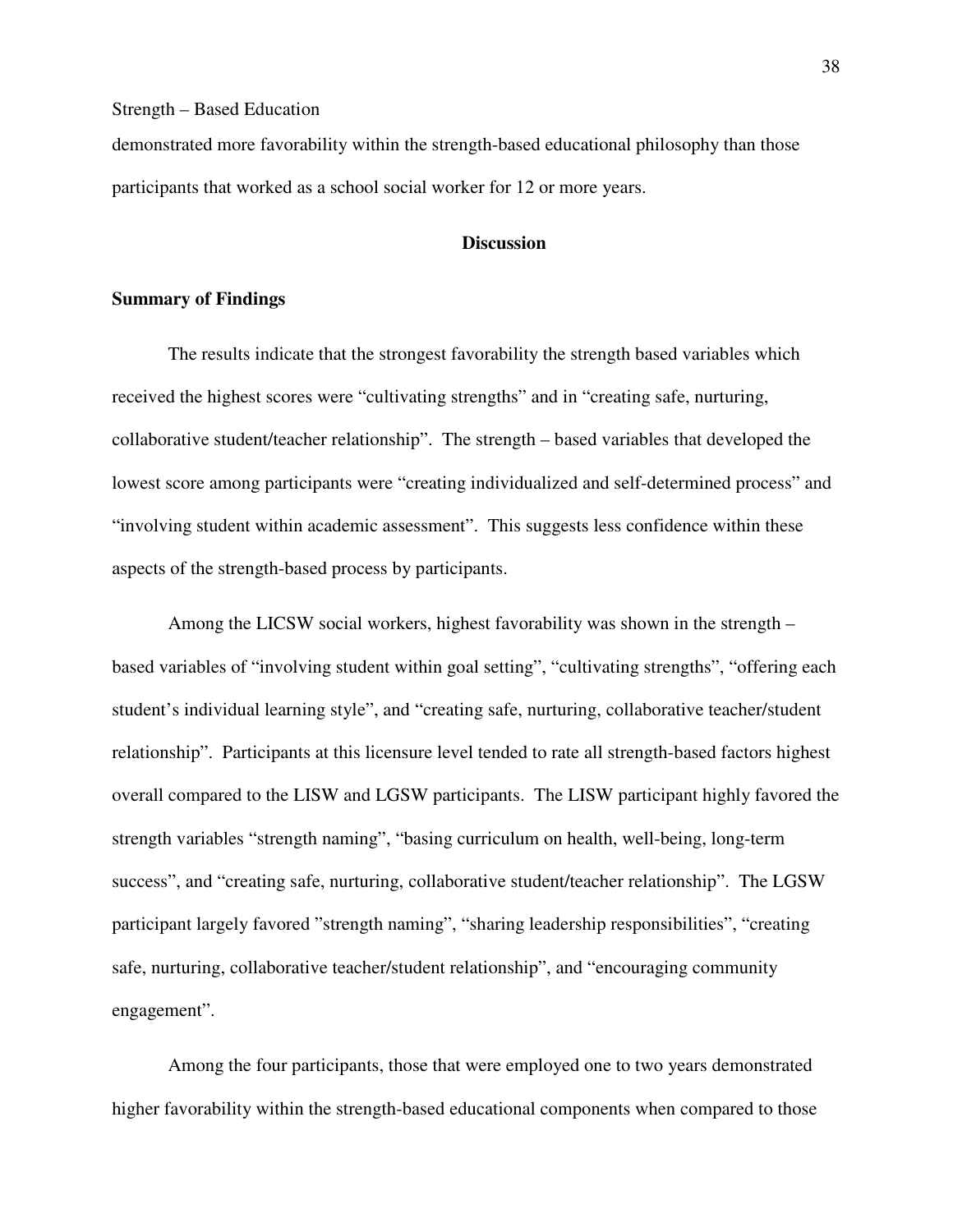employed for 12 or more years. The participants employed for one to two years demonstrated highest favorability within "cultivating strengths", "sharing leadership responsibilities", "creating safe, nurturing, collaborative teacher/student relationship", and "encouraging community engagement". The participants employed for 12 years or more demonstrated the highest favorability in "cultivating strengths" and "creating safe, nurturing, collaborative student/teacher development".

To date there is not any known additional research measuring any other school personnel's attitudes towards the strength-based educational model. Therefore, these findings stand alone and cannot be compared against other relevant studies. Regardless, the overall findings suggest that the strength-based educational philosophy is positively received among school social workers. This finding makes sense since in the profession of social work because "strength –based" theory is widely incorporated (Manthey, Knowles, Asher, & Wahab, 2011). This aligns with the initial hypothesis in that school social workers would demonstrate favorability towards the strength-based educational components. The hypothesis also states, though, that social workers would demonstrate some hesitations as well. The participants either 'strongly agreed' or 'agreed' to the strength-based variables; therefore, making it not possible to adequately identify areas of strong hesitation. Additionally, the sample size did not allow for any of these results to be statistically significant.

Regardless, the components that were most frequently rated highest ("cultivating strengths" and "creating safe, nurturing, collaborative student/teacher relationship") are highly centralized to the overall strength-based educational philosophy. Although it still remains common practice for school systems to label children based upon deficiencies (Lauchlan &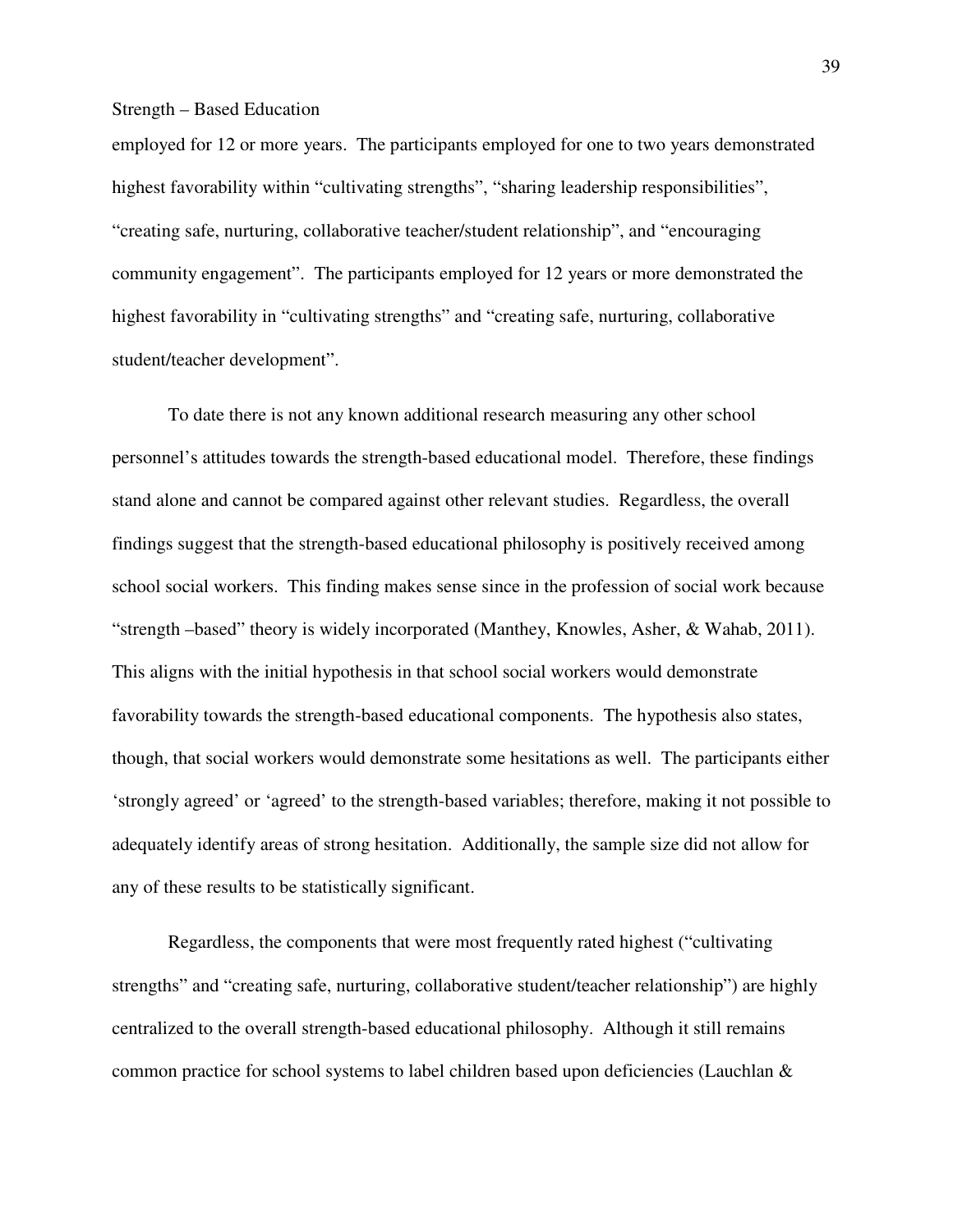Boyle, 2007), these results suggest sensitivity among the participants towards strength identification and cultivation. Developing strong relationships among teachers and students has also shown strong favorability among the participants. Although the traditional model of schooling tends to foster a teacher-centered approach (Garrett, 2008), these results indicate a belief in developing a strong student/teacher relationship among the sample of school social workers within this study.

#### **Limitations**

 The study has several limitations. The most relevant and obvious limitation to the study is related to the sample size. Due to only four participants completing the survey, the results were statistically insignificant; resulting in the findings to be far less generalizable to the urban school social worker population. Additionally, no social workers that were employed over two years and less than 12 years were surveyed; leaving a large gap between the employment groups. All graduate level licensure groups were surveyed; however, the LGSW and LISW only represented one participant while the LICSW group represented two participants. The undergraduate licensure group, LSW, was not represented.

Furthermore, the survey questions may have been interpreted differently among the participants. Question five, 'how important are the following to a typical student's mainstream educational development and success', may have generated different ideas. For instance, the definition of educational development and success can vary greatly between people. Additionally, the nine variables listed within question five were presented in a more layered, complex fashion rather than through a simplified statement; further increasing the likelihood of mixed perceptions being involved within the outcomes of the study.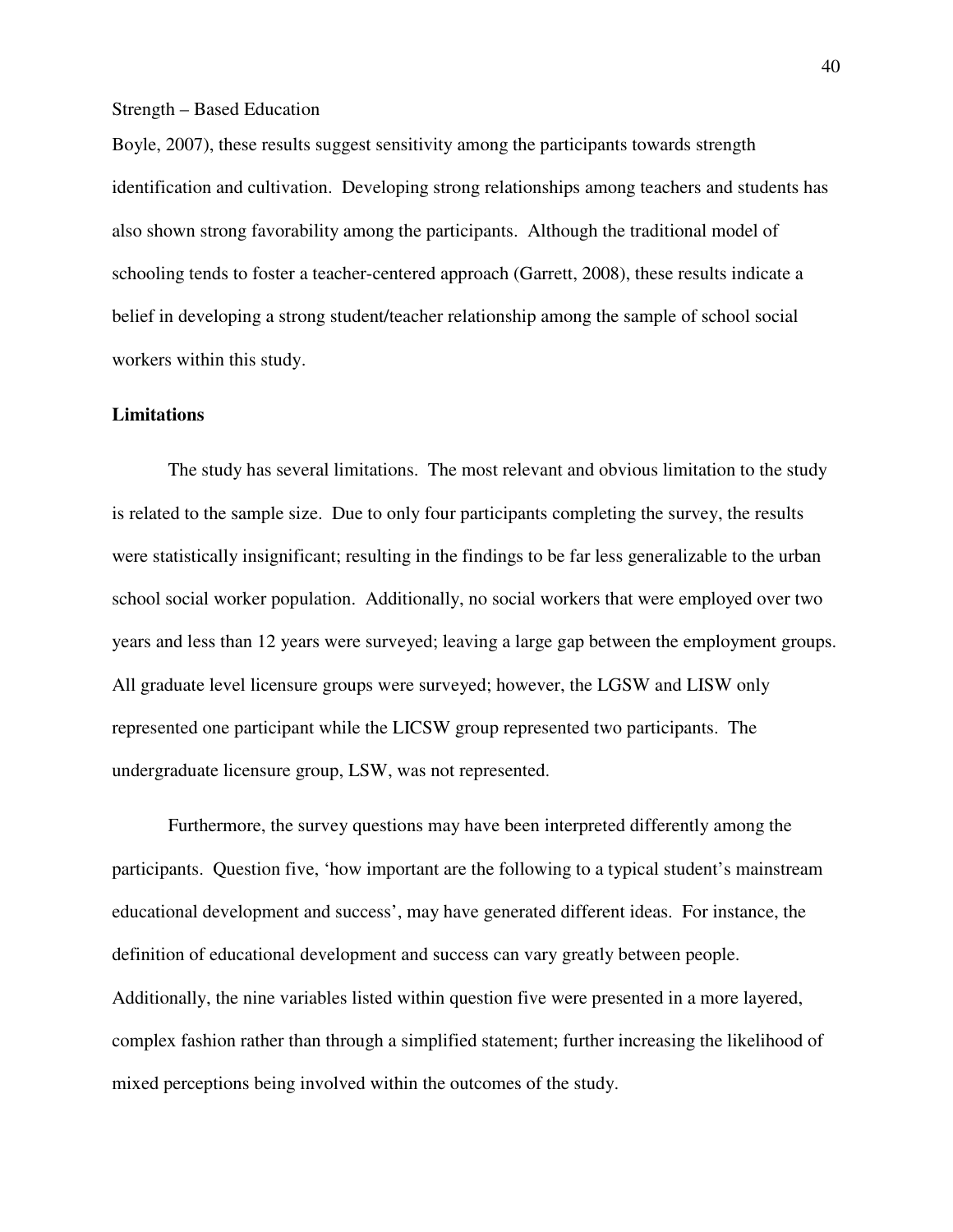Future research could identify if these opinions expressed by these participants were reflective of today's current methods and/or if the participants felt these strength-based factors were realistic to incorporating within the school system.

#### **Social Work Implications**

 Despite these limitations, the study does contribute to the overall field of social work by providing additional insight into the relatively new strength-based educational concept. The results provided a brief assessment of beliefs towards this philosophy among licensed social workers within the school setting. Although not generalizable, this study does indicate that school social workers, a small professional population within the school system, are optimistic towards strength-based objectives overall.

Recognizing which professionals are more likely to adopt a new approach is a necessary requirement within any major structural reform. The strength-based model cannot transcend long-standing values and beliefs without support from school professionals. School social workers, as these results suggest, may be the leading professional group that aligns with and advocates for this movement. These findings may encourage collaboration among school social workers and the strength-based movement to begin; allowing for strength-based educational reform to continue and progress.

Further, these results help assess for which objectives within the strength-based educational philosophy are more favorable than others. Identifying areas within the model that highlight more resistance allows the movement to be more attune to general concerns. Before any major reform can occur, specific, organized educational materials and plans must be developed and readily available to those being marketed to. The findings within this study, again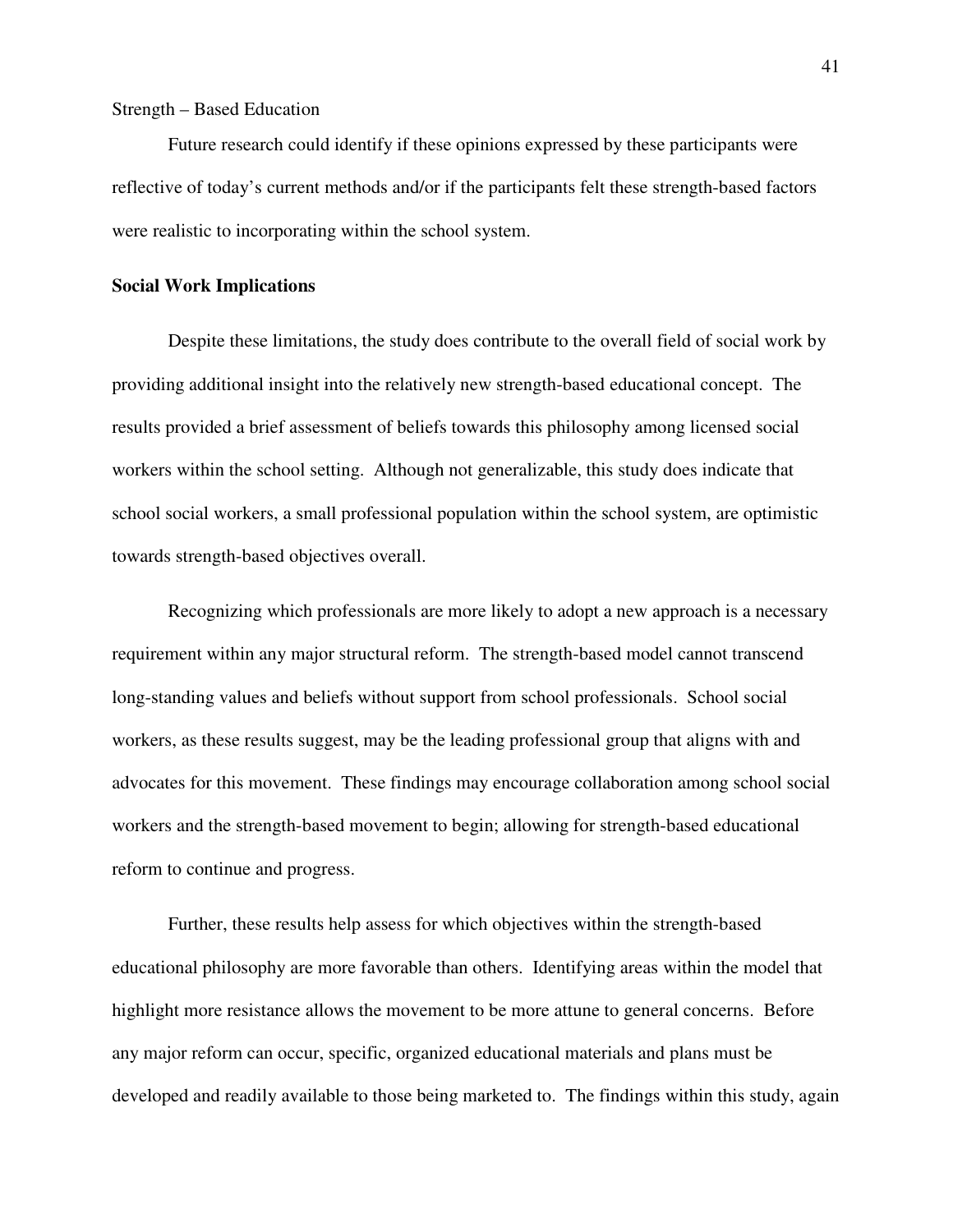not statistically significant, have begun the process of uncovering which areas within the model are celebrated, which areas are challenged, and which areas fall in between the two. Refining, developing, and implementing the strength-based educational model requires the movement to be abreast of the overall professional attitudes and opinions of all variables involved.

Implementation of this model would be beneficial to social workers as it strongly correlates with the fundamental principles and research-based practices that drive the profession. Working within a school system that adopts a similar social work value system allows for a high collaborative approach of blending processes, objectives, and goals among all school personnel to occur. Additionally, the school system can lay a strong foundation that is founded upon growth, perseverance, and empowerment among all students. This ultimately cuts to the core of academic success, further propelling students towards higher aspirations and long-term goals. Nurturing this type of student not only benefits individuals but the society at large, including the social work profession.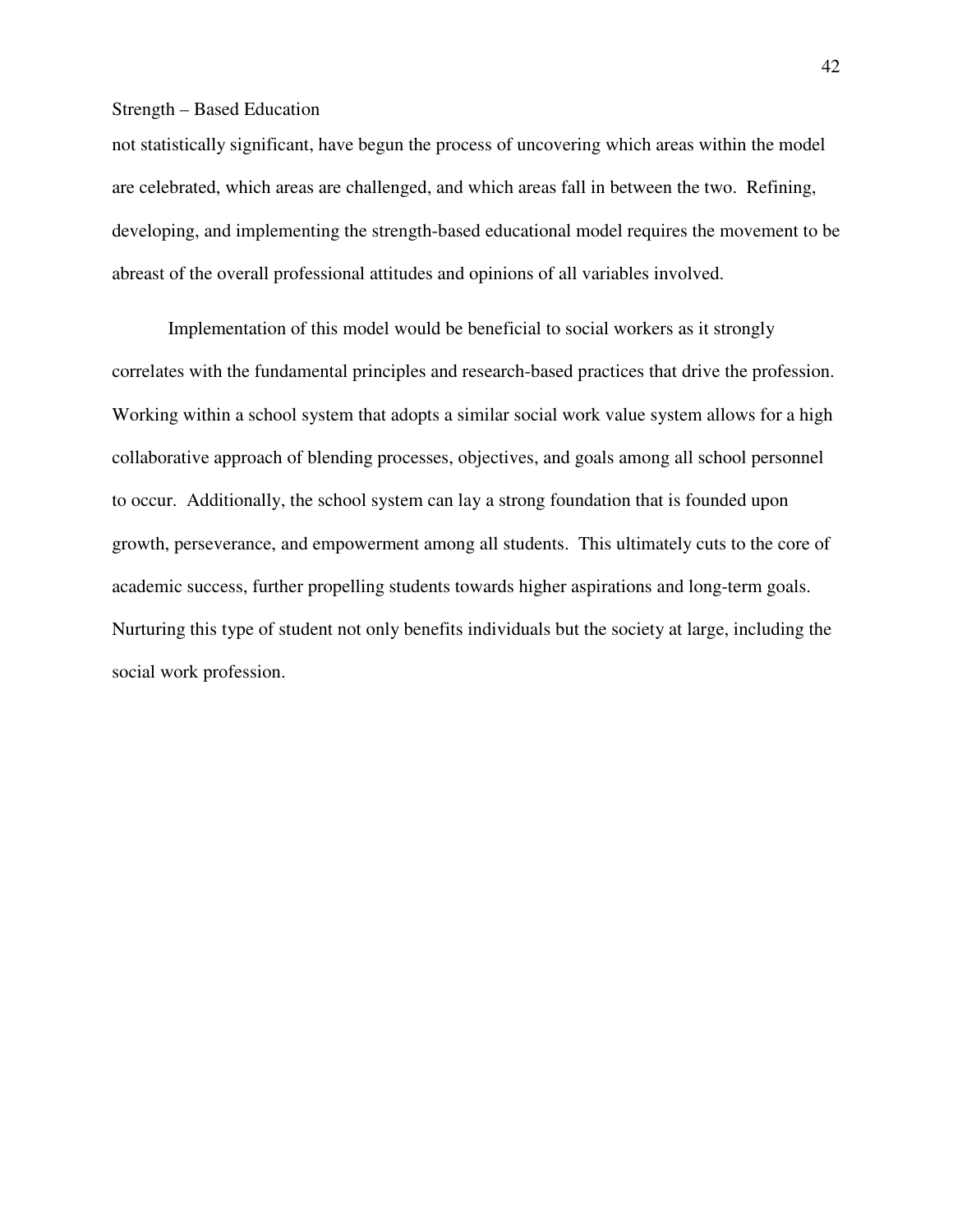#### References

- Alesi, M., Rappo, G., & Pepi, A. (December, 2012). Self-esteem at school and self-handicapping in childhood: comparison of groups with learning disabilities. *Psychological Reports, 111*(3), 952-962. doi:10.2466/15.10.PRO.111.6.952-962
- Anderson, C. (2004). What is strengths-based education? Retrieved September 13, 2013, Retrieved from http://strengths.uark.edu/WhatisStrengths-BasedEducation.pdf
- Cantwell, L. (2006). Creating the teaching-learning environment you've always dreamed of. *Educational Horizons, 84*(3), 161-169.
- Chapman, L. H. (November/December 2004). No child left behind in art? *Art Education, 106*(2), 3-15.
- Foley-Nicpon, M., Rickels, H., Assouline, S. G., & Richards, A. (2012). Self-esteem and selfconcept examination among gifted students with ADHD. *Journal for the Education of the Gifted, 35*(3), 220-235. doi:10.1177/0162353212451735
- Fox, J. (2008). *Your child's strengths*. New York, New York: Penguin Group.
- Gardiner, M. E., Canfield-Davis, K., & Anderson, K. L. (2008). Urban school principals and the 'no child left behind' act. *The Urban Review, 41*(2), 141-158. doi:10.1007/s11256-008-0102- 1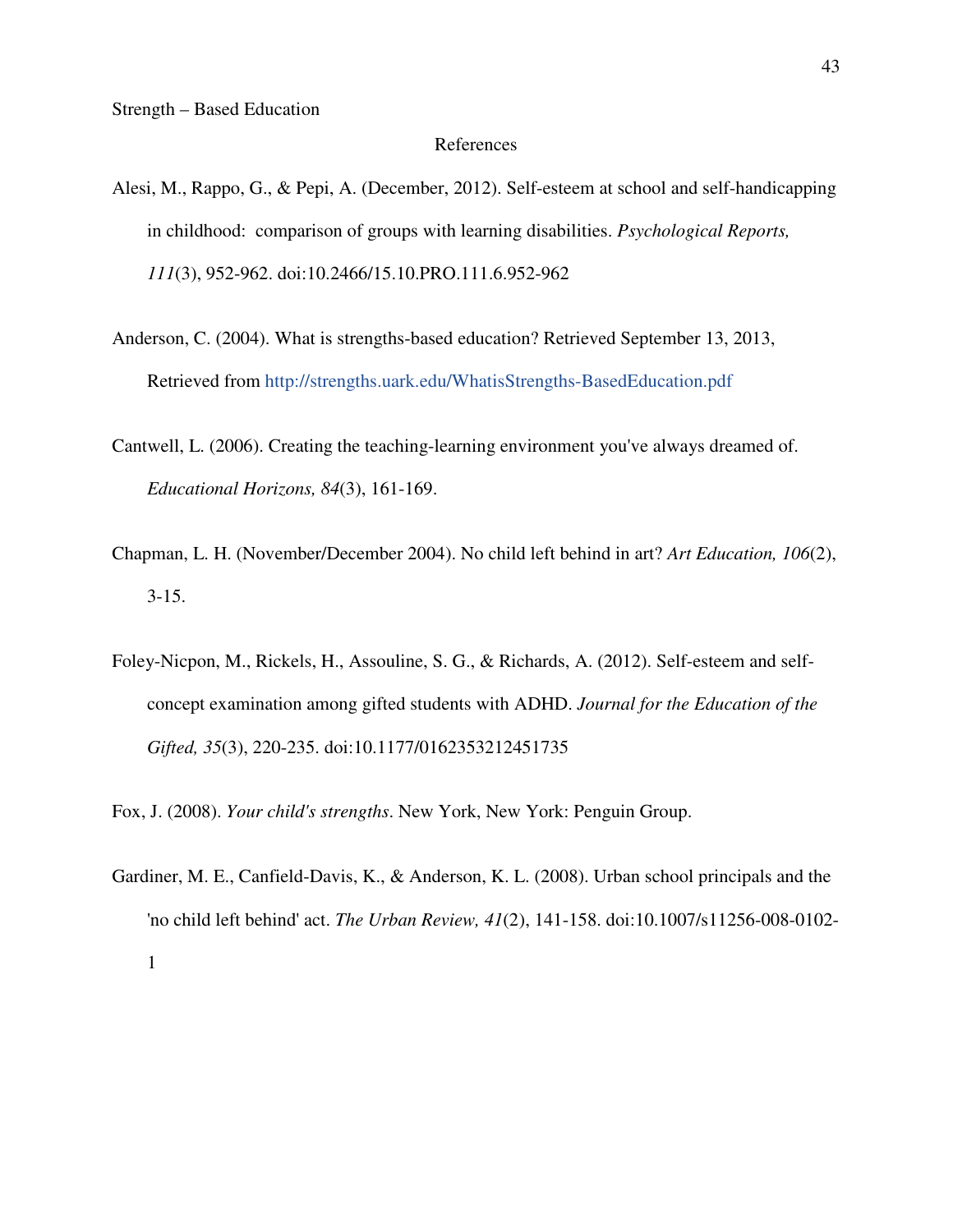- Garrett, T. (2008). Student-centered and teacher-centered classroom management: A case study of three elementary teachers. *Journal of Classroom Interaction, 43*(1), November 7, 2013- 34 - 47.
- Griggs, S. A. (March, 1983). Counseling high school students for their individual learning styles. *The Clearing House, 56*(7), 293-296.
- Hollingworth, L. (2009). Unintended educational and social consequences of the no child left behind act. *The Journal of Gender, Race, & Justice, 12*(2), 311-327.
- Jennings, J., & Rentner, D. S. (December 2006). How public schools are impacted by "no child left behind". *Education Digest: Essential Readings Condensed for Quick Review, 72*(4), 4-9.
- Jorgenson, O. (May/June 2012). What we lose in winning the test score race. *Principal, 91*(5), 12 - 15.
- Lauchlan, F., & Boyle, C. (2007). Is the use of labels in special education helpful? *Support for Learning, 22*(1), 36-41.
- Laursen, E. K. (2003). Frontiers in strength-based treatment. *Reclaiming Children and Youth: The Journal of Strength-Based Interventions, 12*(1), 12-17.
- Lopez, S. J., & Louis, M. C. (April 2009). The principles of strengths-based education. *Journal of College and Character, X*(4), 1-6.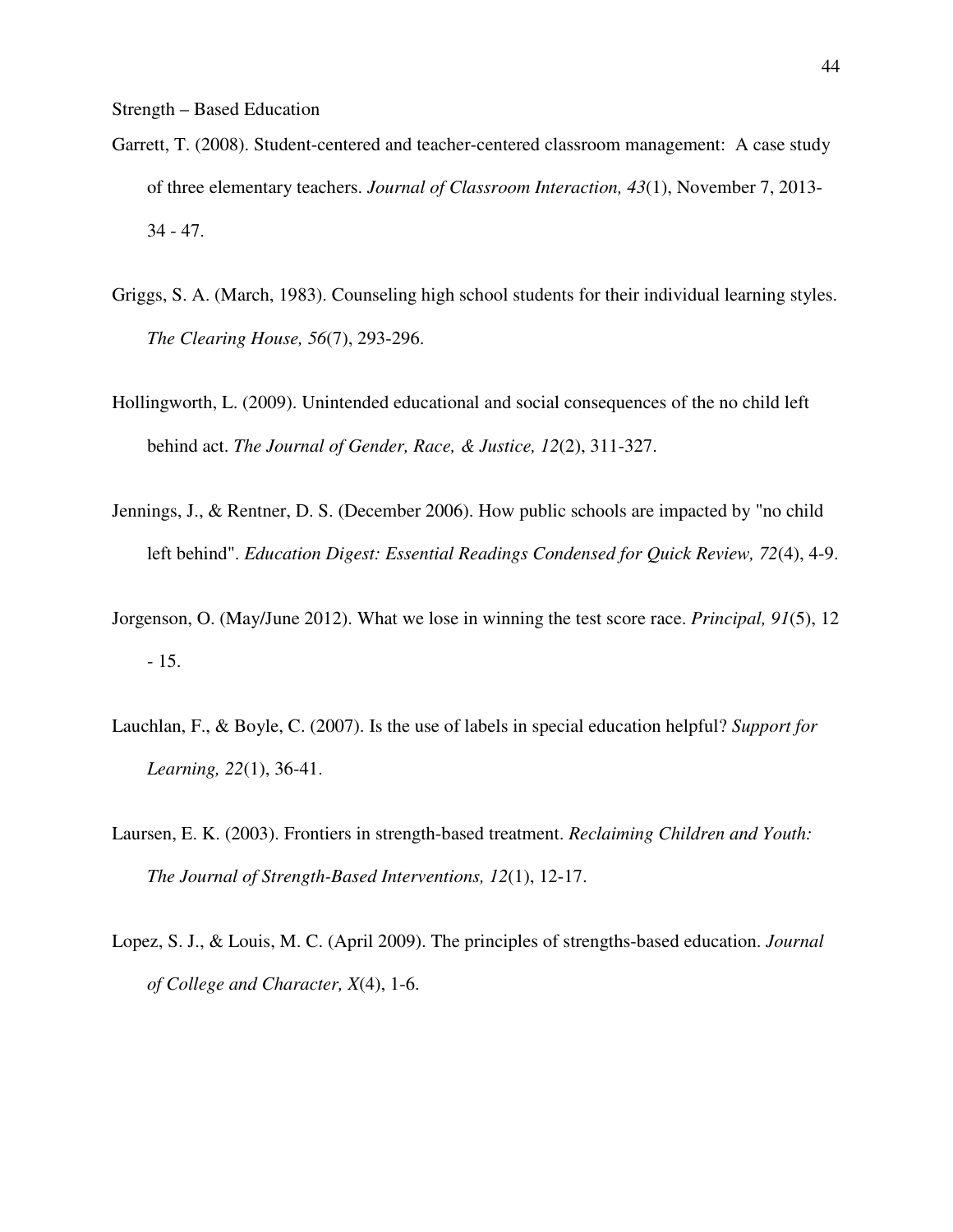- MacAurthur, J., Rawana, E. P., & Brownlee, K. (2011). Implementation of a strengths-based approach in the practice of child and youth care. *Relational Child and Youth Care Practice, 24*(3), 6-16.
- Manthey, T., Knowles, B., Asher, D., & Wahab, S. (2011). Strengths-based practice and motivational interviewing. *Advances in Social Work, 12*(2), 126-146.
- Minotti, J. L. (March, 2005). Effects of learning-style-based homework prescriptions on the achievement and attitudes of middle school students. *NASSP Bulletin, 89*(642), 67-86. doi:10.1177/019263650508964206
- Passarelli, A., Hall, E., & Anderson, M. (2010). A strengths-based approach to outdoor and adventure education: possibilities for personal growth. *Journal of Experiential Education, 33*(2), 120-135.
- Resiliency Initiatives. (2011). Embracing a strength-based perspective and practice in education. *The California School Psychologist, 9*, 1-24.
- Smith, E. J. (2006). The strength-based counseling model: A paradigm shift in psychology. *The Counseling Psychologist, 34*(1), 134-144. doi:10.1177/0011000005282364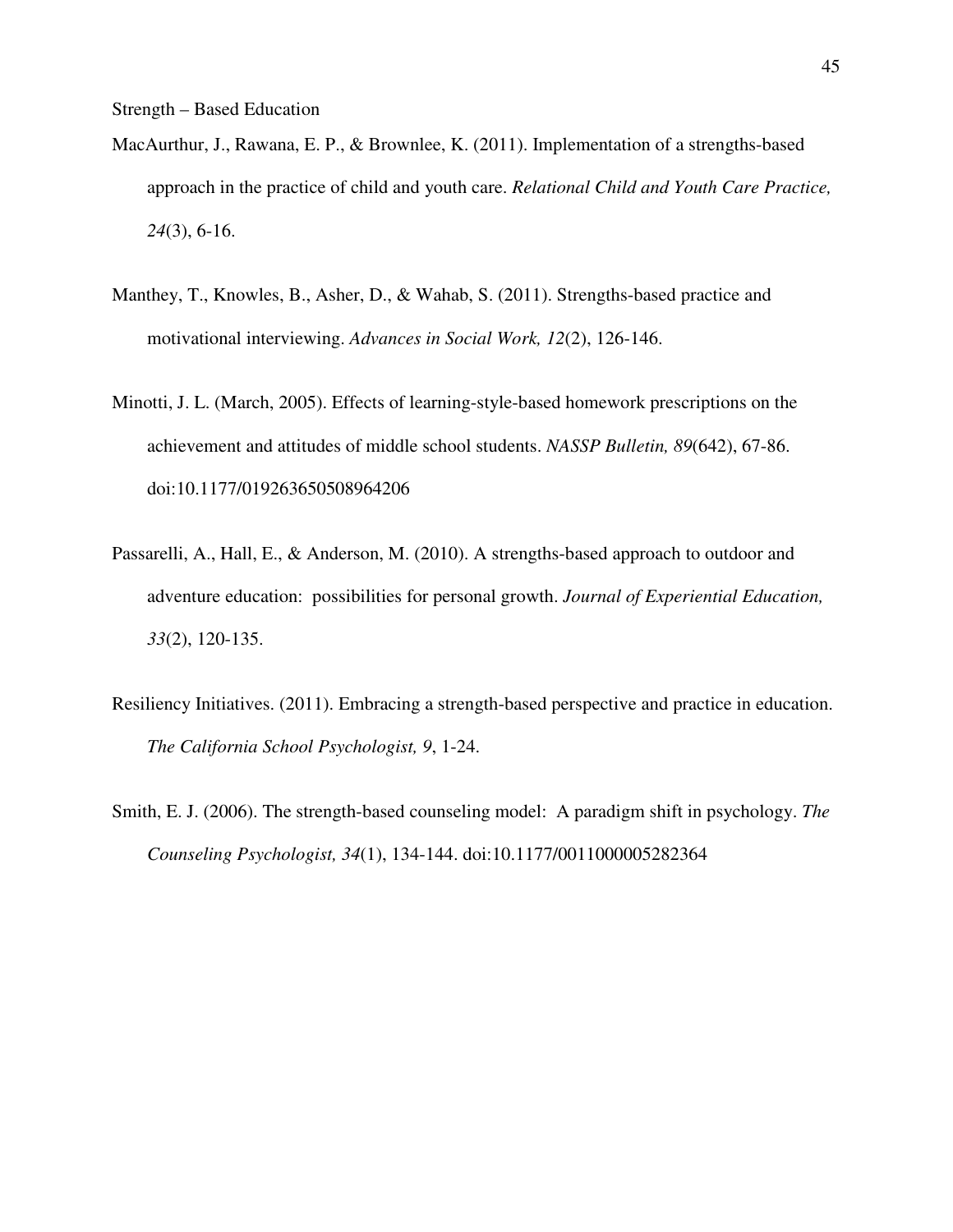### **Appendix A INFORMED CONSENT**

Katie Eaves Strength Based Education Letter of introduction

I am conducting a study about Strength Based Education and I invite you to participate in this research. You were selected as a possible participant because you are listed online as a School Social Worker within the Minneapolis school district. Please read this form and ask any questions you may have before agreeing to be in the study.

This study is being conducted by: Katie Eaves and Colin Hollidge within the Department of Social Work at the University of St. Thomas. The purpose of this study is to assess School Social Workers' attitudes within the Minneapolis School District towards Strength Based Education.

The survey is expected to take five minutes or less. I will ask you to do the following things: first, before beginning the survey, I will ask you 2 questions that verify your eligibility to participate within this study. If you meet those requirements, you will then begin the survey; consisting of 2 multiple choice demographic questions and 9 Likert Scale questions that relate to Strength Based Education.

The study has risks. First, the researcher attained the participant's contact information through a public website which may cause discomfort and anxiety. Second, the survey does require loss of time on the participant's part to complete and submit the **survey**. Thirdly, the anonymously submitted data will be stored in a password protected hard-drive, however, the data could be subjected to tampering from outside sources. Although all risks are possible, the expected likelihood of these risks is considered minimal.

The records of this study will be kept confidential. In any sort of report I publish, I will not include information that will make it possible to identify you in any way. The types of records I will create include the survey responses you submit through Qualtrics. This data will be anonymous and will not be identifiable to the researcher or Advisor upon submission. Analysis of the data, by myself and Colin Hollidge (Academic Professor) will end prior to May, 31, 2014 in which all data will be permanently destroyed.

Your participation in this study is entirely voluntary. Your decision whether or not to participate will not affect your current or future relations with the University of St. Thomas. If you decide to participate, you are free to withdraw at any time up to and until April 1, 2014. After the first two questions, you are free to skip any questions, however, this may disqualify your surveyed response from being used within this research study due to potentially missing information that is necessary for research analysis.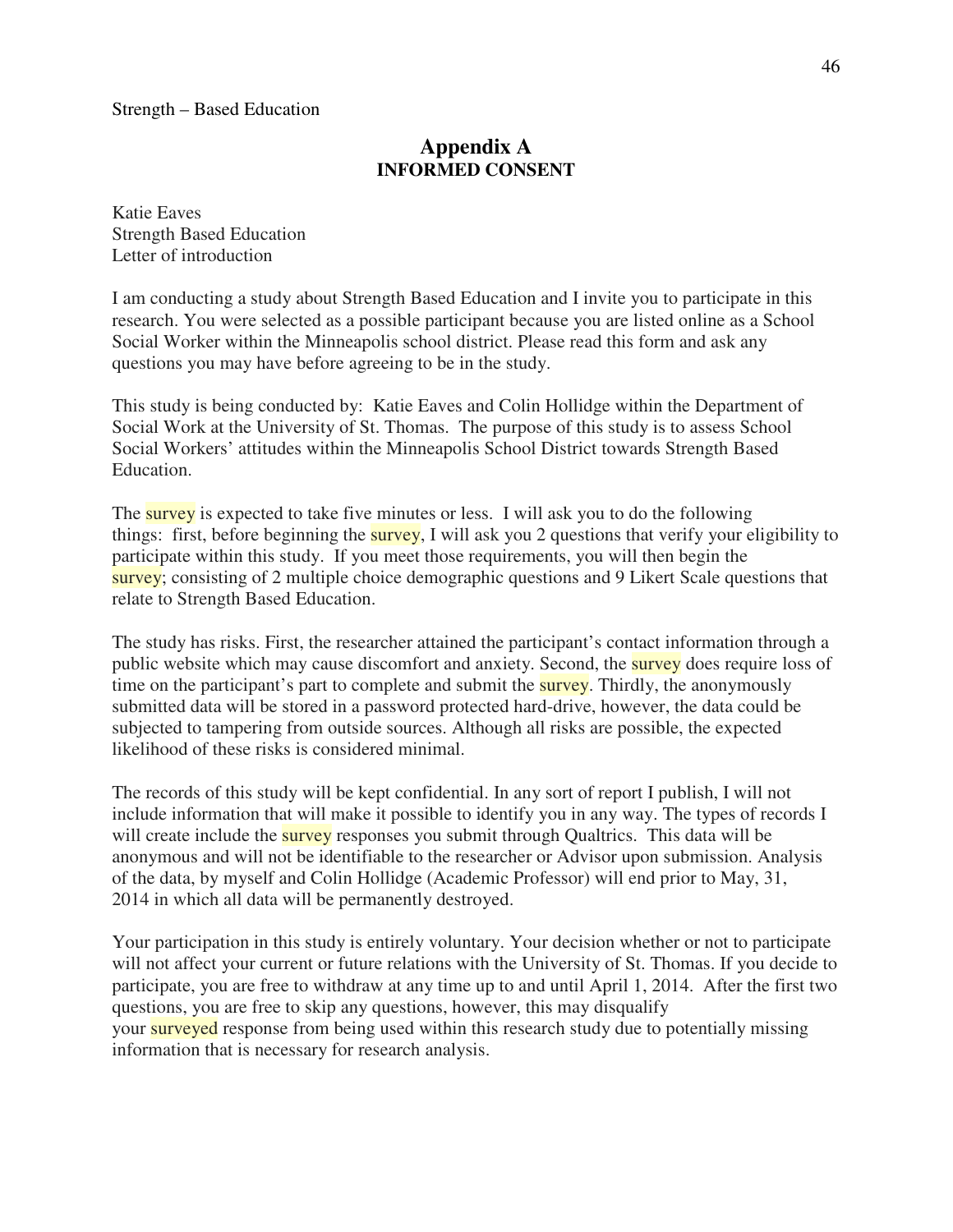My name is Kathleen Eaves. You may ask any questions you have now. If you have questions later, you may contact me at 612-986-9304 along with my Advisor, Colin Hollidge, at 651-962- 5818. You may also contact the University of St. Thomas Institutional Review Board at 651-962- 5341 with any questions or concerns.

By continuing forward with this **survey** you are consenting to participation within this research study.

#### **Follow this link to the Survey:** Take the Survey

Or copy and paste the URL below into your internet browser: http://stthomasbusiness.az1.qualtrics.com/WRQualtricsSurveyEngine/?SID=SV\_6As2vqqbvJ5E z89&Preview=Survey $\&$  =1

Follow the link to opt out of future emails: Click here to unsubscribe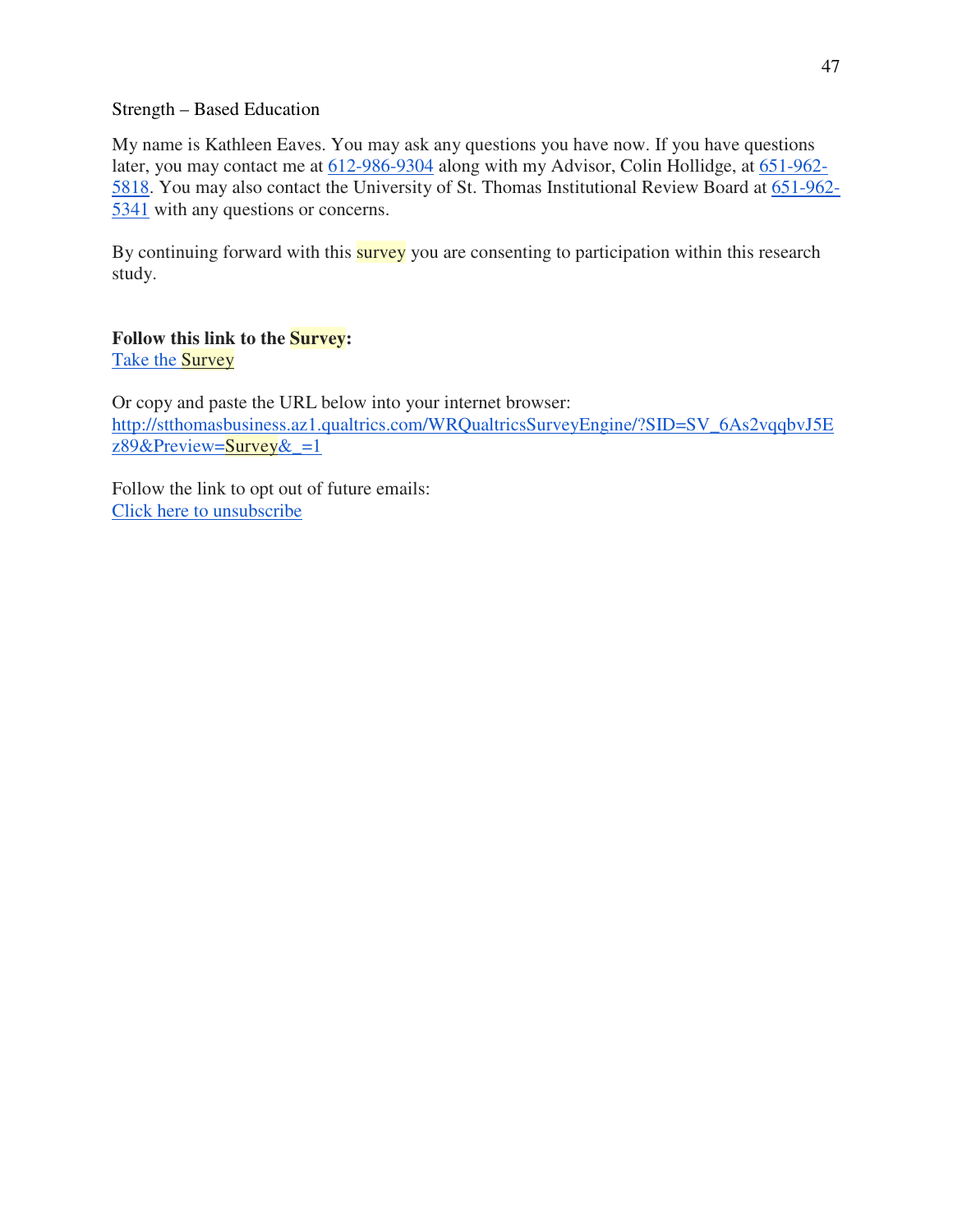## **Appendix B SURVEY QUETSIONS**

#### Strength Based Education

Q9 Inclusion Criteria Questions

Q6 Are you currently licensed as a Social Worker within the state of Minnesota?

Yes

O No

Q7 Are you currently employed by the Minneapolis School District?

- Yes
- O No

#### Q10 Demographic Questions

Q2 What is your current level of social work licensure?

- LSW
- O LGSW
- **O** LISW
- **O** LICSW

Q3 How many years have you worked as a School Social Worker?

- $Q$  1-2 years
- $Q$  3-5 years
- $O$  6-8 years
- $Q$  9-12 years
- $\bigcirc$  More than 12 years

#### Q11 Likert Scale Questions

Q4 How important are the following to a typical student's mainstream educational development and success?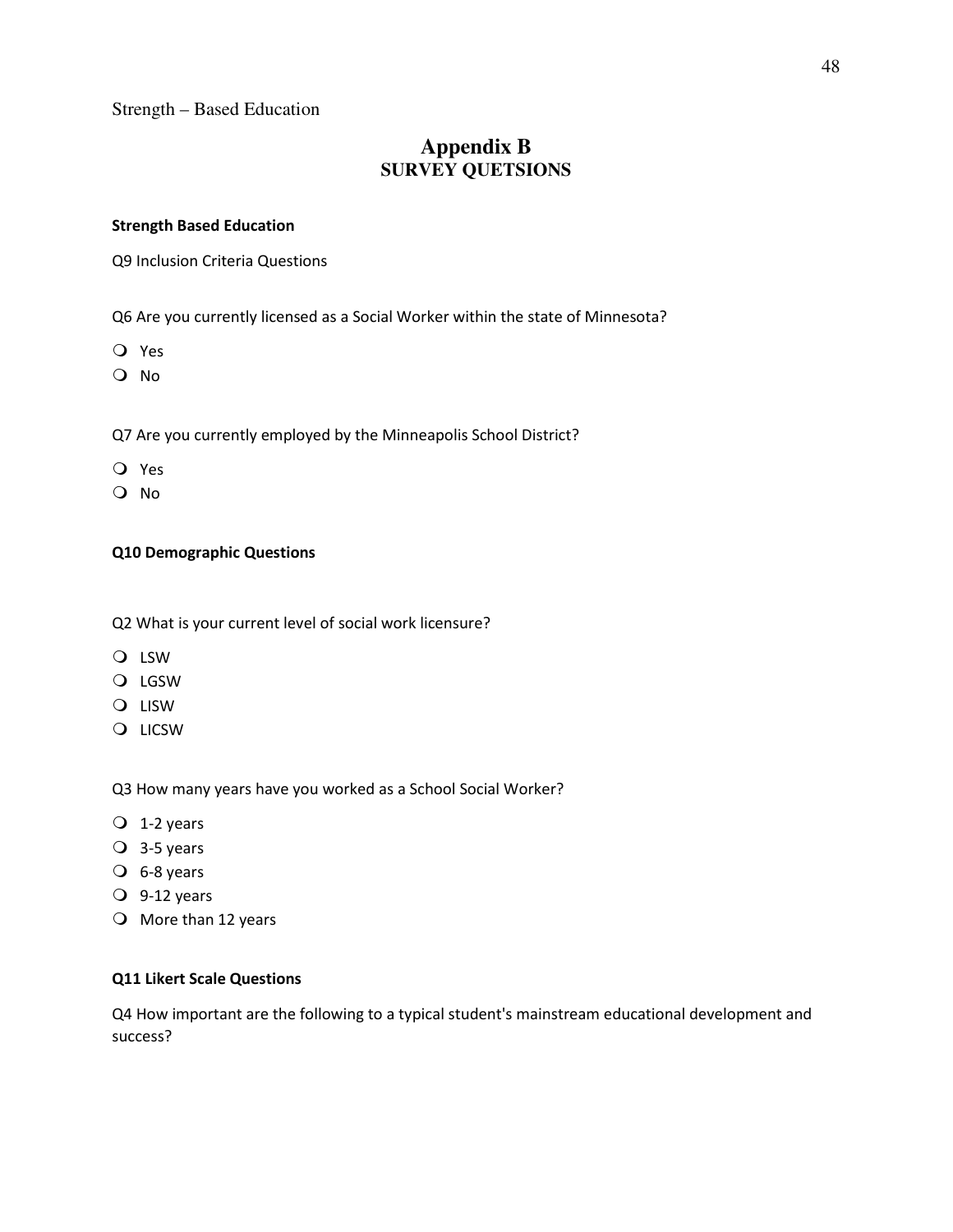|                                                                                                                               | <b>Strongly Agree</b> | Agree      | Neither Agree<br>nor Disagree | Disagree     | Strongly<br>Disagree |
|-------------------------------------------------------------------------------------------------------------------------------|-----------------------|------------|-------------------------------|--------------|----------------------|
| Developing an<br>Individualized<br>and self-<br>determined<br>process for<br>each student                                     | $\bigcirc$            | $\bigcirc$ | $\bigcirc$                    | $\bigcirc$   | $\mathbf O$          |
| Involving<br>students<br>within<br>academic<br>assessment                                                                     | $\bigcirc$            | $\bigcirc$ | $\bigcirc$                    | $\bigcirc$   | $\bigcirc$           |
| Involving<br>students<br>within goal<br>setting                                                                               | $\bigcirc$            | $\bigcirc$ | $\bigcirc$                    | $\bigcirc$   | $\bigcirc$           |
| Cultivating<br>each students'<br>strengths                                                                                    | $\bigcirc$            | $\bigcirc$ | $\bigcirc$                    | $\bigcirc$   | $\bigcirc$           |
| <b>Basing</b><br>academic<br>curriculum on<br>the<br>advancement<br>within health,<br>well-being,<br>and long-term<br>success | $\bigcirc$            | $\bigcirc$ | $\bigcirc$                    | $\bigcirc$   | $\bigcirc$           |
| Offering a<br>learning<br>environment<br>that is<br>conducive to<br>each student's<br>individual<br>learning style            | $\bigcirc$            | $\bigcirc$ | $\bigcirc$                    | $\mathbf{O}$ | $\bigcirc$           |